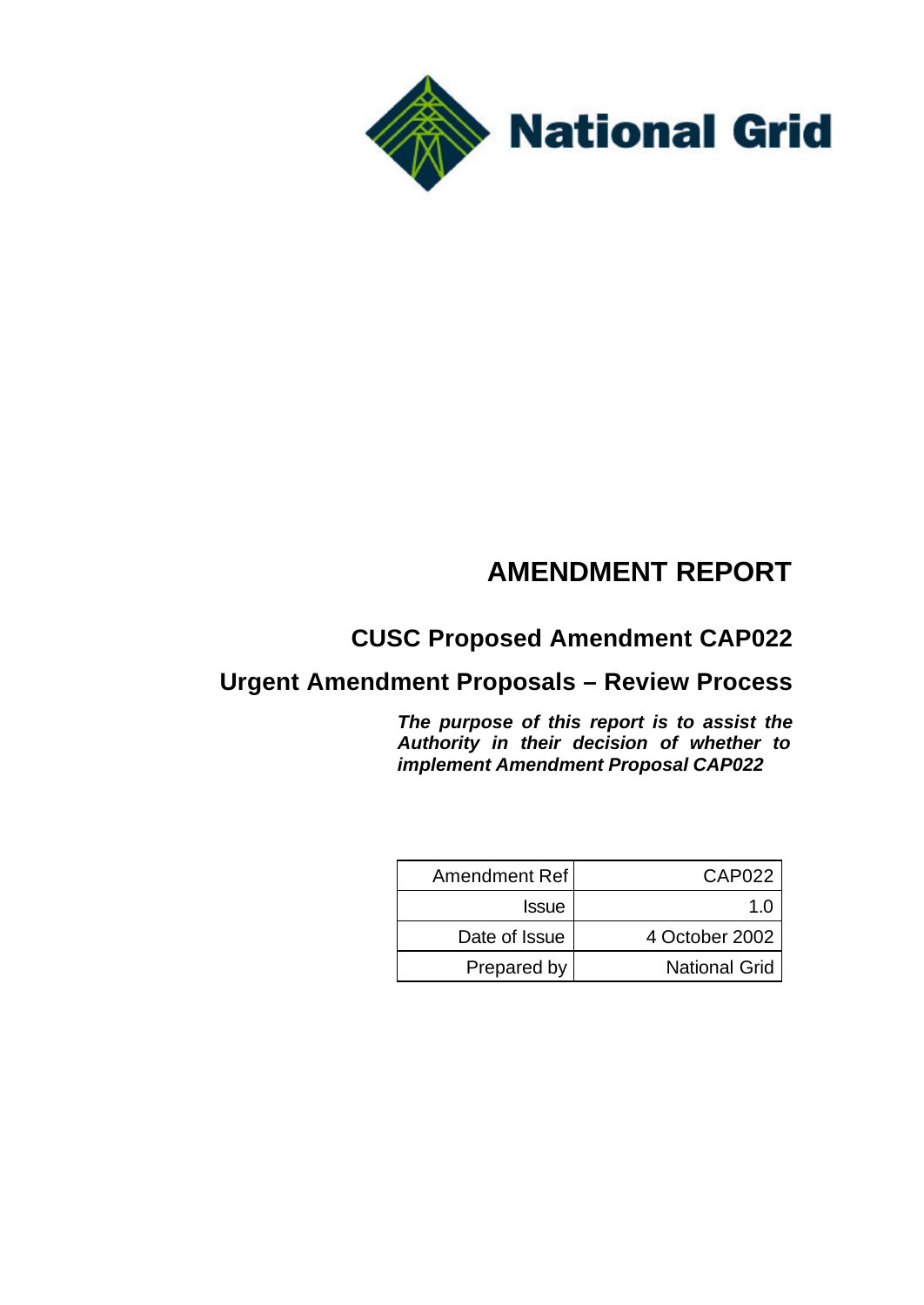# **I DOCUMENT CONTROL**

### **a National Grid Document Control**

| <b>Version</b> | <b>Date</b> | <b>Author</b>        | <b>Change Reference</b>                        |
|----------------|-------------|----------------------|------------------------------------------------|
| 0.1            | 25/9/02     | <b>National Grid</b> | Draft for internal comment                     |
| 0.2            | 26/9/02     | <b>National Grid</b> | Draft for Industry comment                     |
| 1.0            | 4/10/02     | <b>National Grid</b> | Formal version for submission to the Authority |

#### **b Document Location**

Nation Grid Website:

http://www.nationalgrid.com/uk/indinfo/cusc

### **c Distribution**

| <b>Name</b>                                | Organisation |
|--------------------------------------------|--------------|
| The Gas and Electricity Markets Authority  | Ofgem        |
| CUSC Parties                               | Various      |
| <b>Panel Members</b>                       | Various      |
| National Grid Industry Information Website |              |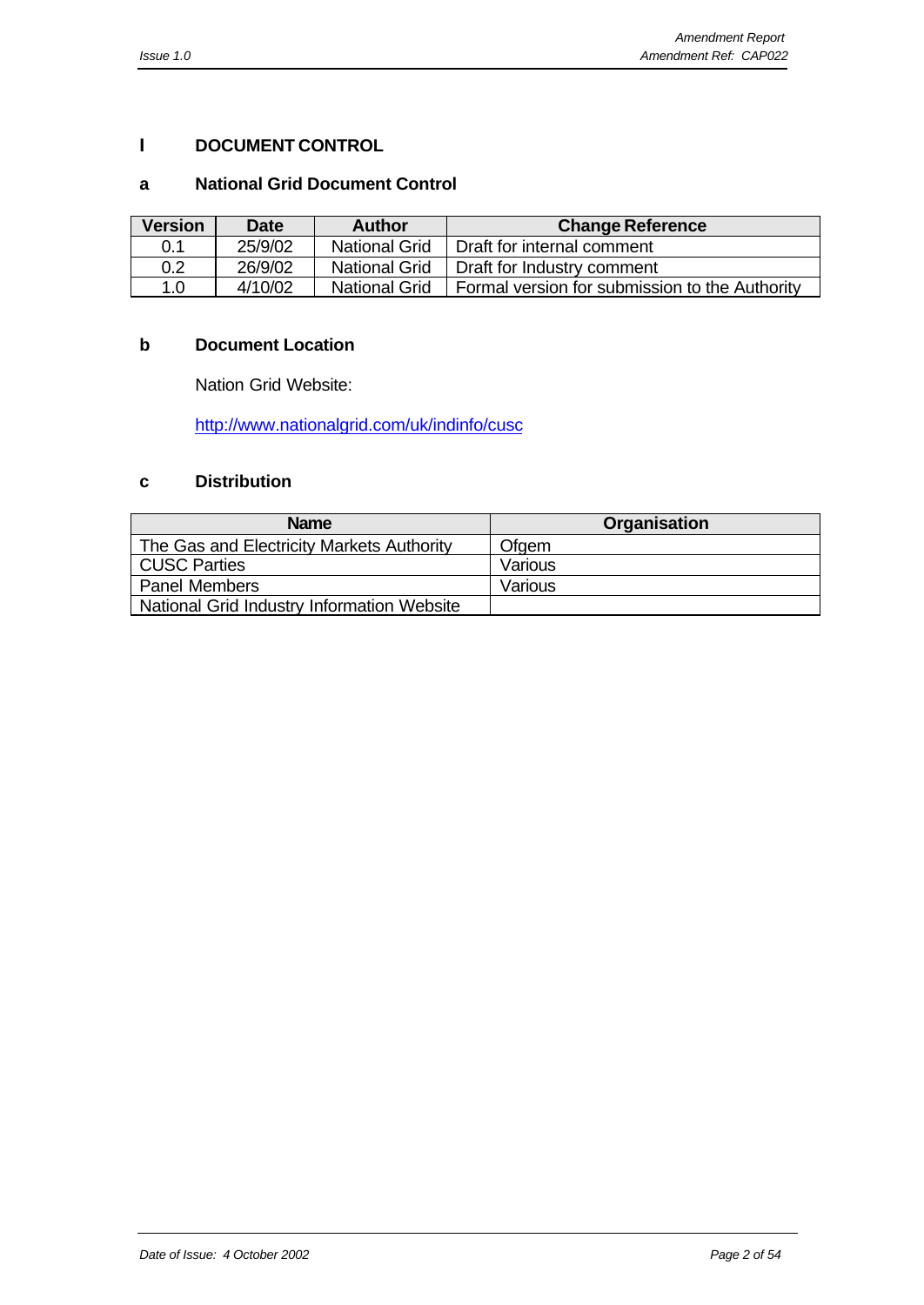# **II CONTENTS TABLE**

| L            |   |                                                                        |  |
|--------------|---|------------------------------------------------------------------------|--|
|              | a |                                                                        |  |
|              | b |                                                                        |  |
|              | C |                                                                        |  |
| $\mathbf{I}$ |   |                                                                        |  |
| 1.0          |   |                                                                        |  |
| 2.0          |   |                                                                        |  |
| 3.0          |   |                                                                        |  |
| 4.0          |   |                                                                        |  |
| 5.0          |   |                                                                        |  |
| 6.0          |   | ASSESSMENT AGAINST APPLICABLE CUSC OBJECTIVES 6                        |  |
| 7.0          |   |                                                                        |  |
| 8.0          |   |                                                                        |  |
| 9.0          |   |                                                                        |  |
| 10.0         |   |                                                                        |  |
|              |   |                                                                        |  |
| 12.0         |   |                                                                        |  |
|              |   |                                                                        |  |
|              |   |                                                                        |  |
|              |   | Part (i) - Text to give effect to CAP022 Proposed Amendment  20        |  |
|              |   |                                                                        |  |
|              |   | Part (iii) - Text to give effect to Alternative Amendment (D) 25       |  |
|              |   | Part (iv) – In the event of approval of CAP021 Proposed Amendment  28  |  |
|              |   | Part (v) – In the event of approval of CAP021 Alternative Amendment 28 |  |
|              |   |                                                                        |  |
|              |   | ANNEX 3 - COPIES OF REPRESENTATIONS RECEIVED TO THE INITIAL            |  |
|              |   |                                                                        |  |
|              |   | <b>ANNEX 4 - COPIES OF REPRESENTATIONS RECEIVED TO SUPPLEMENTARY</b>   |  |
|              |   |                                                                        |  |
|              |   | ANNEX 5 - COPIES OF COMMENTS RECEIVED ON THE DRAFT AMENDMENT           |  |
|              |   |                                                                        |  |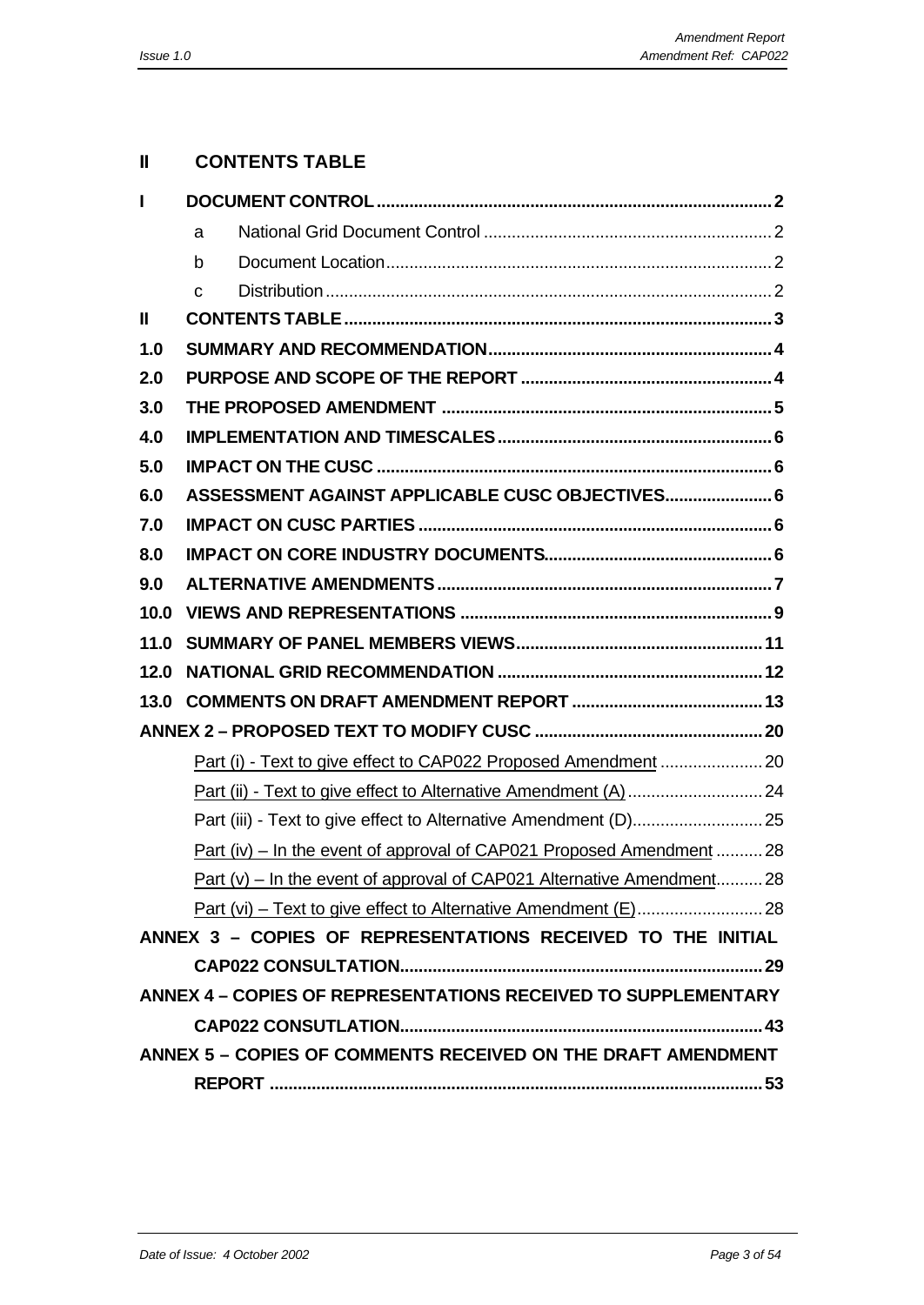# **1.0 SUMMARY AND RECOMMENDATION**

- 1.1 CAP022 proposes to provide a transparent mechanism for implemented Urgent Amendment Proposals to be 'reviewed' as required by Paragraph 8.21.8 of the CUSC. It is proposed that the mechanism by which such reviews should be undertaken is by the establishment of a separate process within the CUSC to allow for 'Urgent Review Groups' to be established by the Amendments Panel.
- 1.2 Amendment Proposal CAP022 was proposed by National Grid and was submitted for consideration to the CUSC Amendments Panel Meeting on 26<sup>th</sup> July 2002. At the meeting, the Panel determined that National Grid should initiate a period of wider industry consultation on the issues raised by CAP022.
- 1.3 The Consultation Paper for CAP022 was published by National Grid on the CUSC website and copies sent to Core Industry Document Owners and CUSC Parties. Responses were invited to be made by 5<sup>th</sup> September 2002.
- 1.4 National Grid received a total of 7 responses to the first consultation for CAP022, the majority of which supported the principle of the Proposed Amendment and a number of respondents proposed Alternative Amendments. Following analysis of the responses and Alternative Amendments proposed, it was determined that a further period of consultation should take place in order to invite views from the industry on the Alternative Amendments proposed. The Supplementary CAP022 Consultation received 6 responses. A summary of responses is contained in Section 11 of this document, with full copies of each response contained in Annex 3 and 4.

#### **National Grid Recommendation**

- 1.5 National Grid recommends that CAP022 Proposed Amendment be approved for implementation.
- 1.6 It is recommended that the CUSC be modified in line with the Proposed Amendment (legal text is set out in Annex 2 Part (i) to this report) 10 days after the Authority's decision.

# **2.0 PURPOSE AND SCOPE OF THE REPORT**

- 2.1 This Amendment Report has been prepared and issued by National Grid under the rules and procedures specified in the Connection and Use of System Code (CUSC) as designated by the Secretary of State. It addresses issues relating to the procedure for 'reviewing' implemented Urgent Amendment Proposals.
- 2.2 Further to the submission of Amendment Proposal CAP022 (see Annex 1) and the subsequent wider industry consultations undertaken by National Grid, this document is addressed and furnished to the Gas and Electricity Markets Authority ("the Authority") in order to assist them in their decision whether to implement Amendment Proposal CAP022.
- 2.3 This document outlines the nature of the CUSC changes that are proposed. It incorporates National Grid's recommendations to the Authority concerning the Amendment. Copies of all representations received in response to both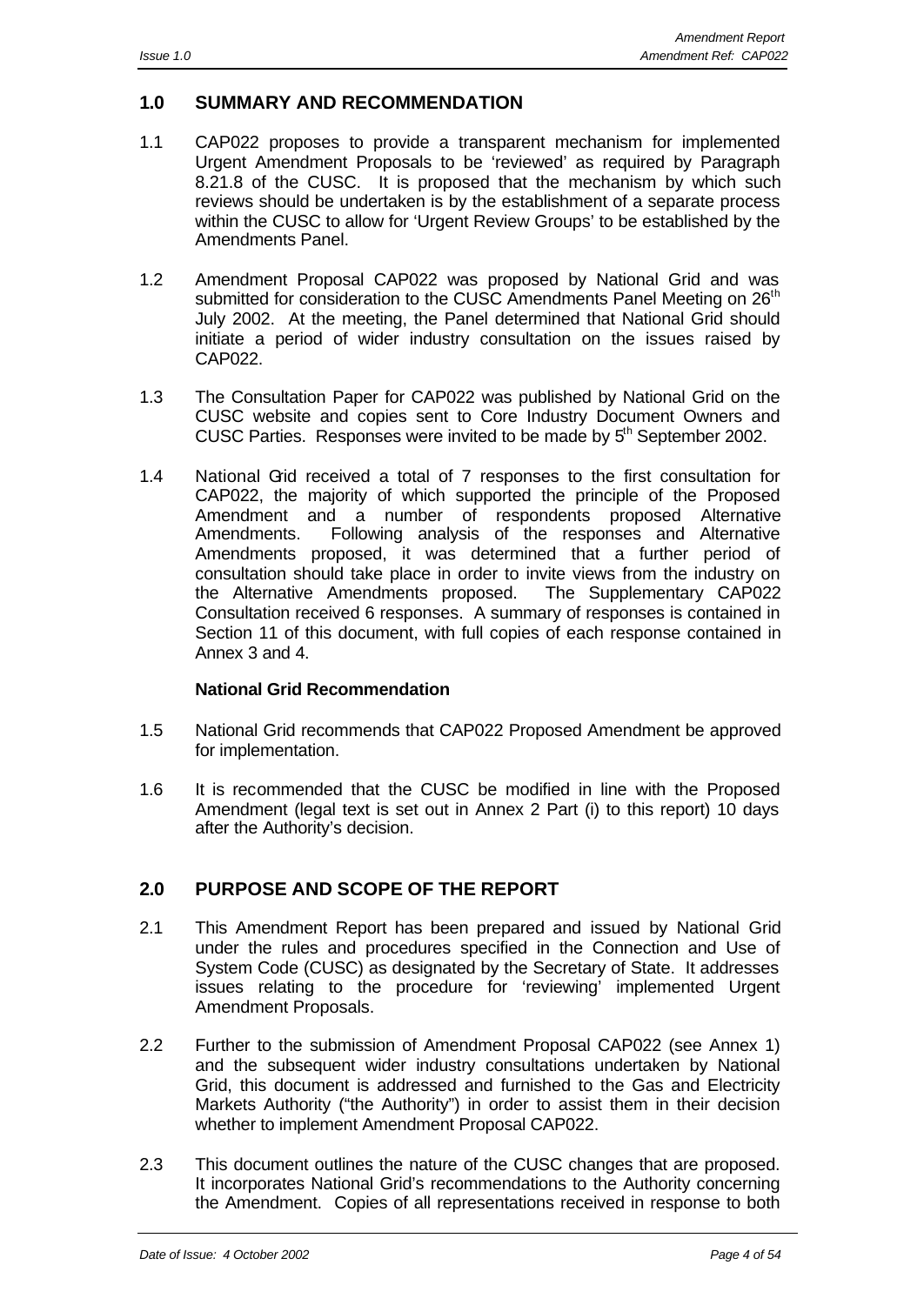the initial and the further CAP022 Consultations have been also been included and a 'summary' of the representations received is also provided. Copies of each of the responses to both consultations are included in Annex 3 and 4 to this document.

2.4 This Amendment Report has been prepared in accordance with the terms of the CUSC. An electronic copy can be found on the National Grid website, at http://www.nationalgrid.com/uk/indinfo/cusc

# **3.0 THE PROPOSED AMENDMENT**

### **Background**

- 3.1 At the CUSC Amendments Panel meeting in March 2002, the Panel established the Governance Standing Group (GSG) to consider a number of areas of the CUSC in which the current process was unclear. One of the areas for consideration by the GSG was the Urgent Amendment Process and the current lack of clarity on the process for reviewing an implemented Urgent Amendment Proposal to determine whether any Alternative Amendment may better facilitate achievement of the Applicable CUSC Objectives.
- 3.2 National Grid prepared a paper for the GSG in which it was suggested that the Amendments Panel be required to establish a separate group, an "Urgent Review Group" to undertake reviews of implemented Urgent Amendment Proposals. GSG members agreed with the suggestions in the paper and suggested minor adjustment to the draft text provided.Subsequently a draft Amendment Proposal form was circulated to GSG members for comment.
- 3.3 Following GSG approval of the intended way forward to deal with reviewing implemented Urgent Amendment Proposals, CAP022 was proposed by National Grid to the July CUSC Amendments Panel meeting.
- 3.4 Further information on the GSG, including membership, terms of reference, notes of meetings and the GSG Report to the Amendments Panel, is available on the National Grid CUSC website via the link below:

http://www.nationalgridinfo.co.uk/cusc/mn\_working\_group.html

#### **The Proposed Amendment**

- 3.5 CAP022 proposes that the Amendments Panel establish a separate group, a "Review of Urgent Amendment Group" to carry out the review of implemented Urgent Amendment Proposals as required by Paragraph 8.21.8 of the CUSC.
- 3.6 The current CUSC is unclear as to how the review of an implemented Urgent Amendment Proposal is initiated. Paragraph 8.21.8 of the CUSC states that where an amendment to the CUSC is made in respect of an Urgent Amendment Proposal, the Amendments Panel shall initiate the Amendment Procedures to consider whether any Alternative Amendment could better facilitate achievement of the Applicable CUSC Objectives. The CUSC then intends that the Amendment Procedures can be initiated by submission of an Amendment Proposal in accordance with Paragraph 8.15.1, which provides that an Amendment Proposal may be submitted by the Amendments Panel under Paragraph 8.15.8 (on implementation of an Urgent Amendment). However this route is not appropriate or practicable for the initiation of 'review' of an implemented Urgent Amendment. The reason for this is that a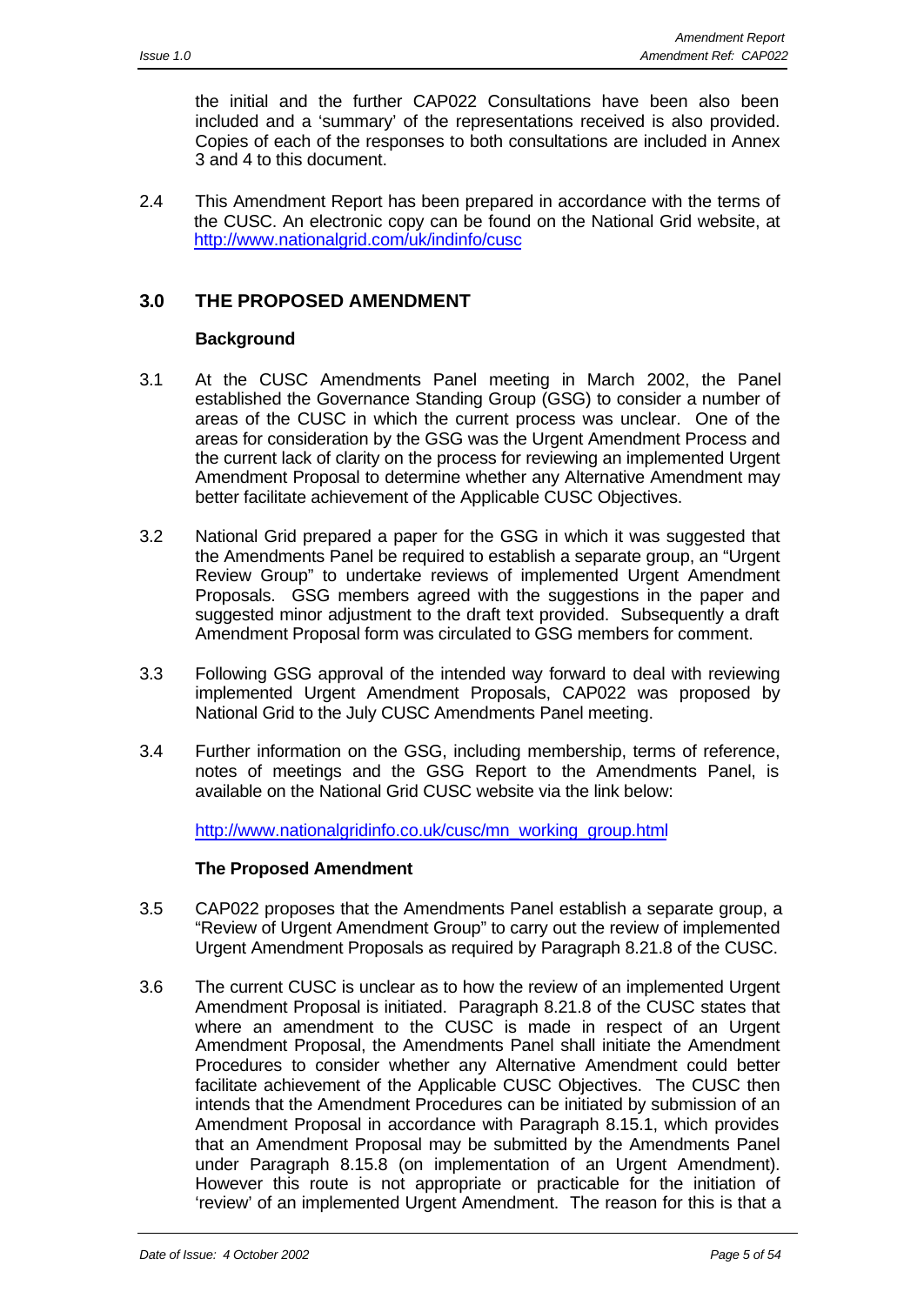valid Amendment Proposal is required to contain a description of the issue or defect to be addressed and other information relating to the intended way of addressing the defect with reference to the Applicable CUSC Objectives. Since the implemented Urgent Amendment has already solved the defect, it is unclear how the Panel could work up an alternative solution and be able to submit an Amendment Proposal.

# **4.0 IMPLEMENTATION AND TIMESCALES**

4.1 CAP022 Proposed Amendment and Alternative Amendments do not have a material impact outside the scope of the CUSC, or on any other part of the CUSC. It is therefore proposed that implementation takes place with effect from 10 days after the Authority's decision.

# **5.0 IMPACT ON THE CUSC**

- 5.1 The Proposed Amendment would require modification of Paragraphs 8.15.1 and 8.21.8 of the CUSC and the insertion of new Paragraphs 8.21.9 to 8.21.15. A new defined term for 'Review of Urgent Amendment Group' is also required to be included in Section 11 - Definitions. There is no impact on any other part of the CUSC.
- 5.2 The text required to give effect to the Proposed Amendment is contained as Part B of Annex 2 to this document.

# **6.0 ASSESSMENT AGAINST APPLICABLE CUSC OBJECTIVES**

6.1 The Proposed Amendment to establish a separate and standard procedure for the review of implemented Urgent Amendment Proposals would improve efficiency and transparency in the CUSC. The current CUSC is unclear on how such reviews are initiated and taken forward to consider any alternative solutions. Amendment of the process in line with the Proposed Amendment would enable National Grid to more efficiently discharge its obligations under the Transmission Licence.

# **7.0 IMPACT ON CUSC PARTIES**

7.1 No impact has been identified on CUSC Parties from the Proposed Amendment or Alternative Amendments.

# **8.0 IMPACT ON CORE INDUSTRY DOCUMENTS**

#### **Proposed Amendment**

8.1 Neither the Proposed Amendment nor any of the Alternative Amendments have any impact on Core Industry Documents or other industry documentation.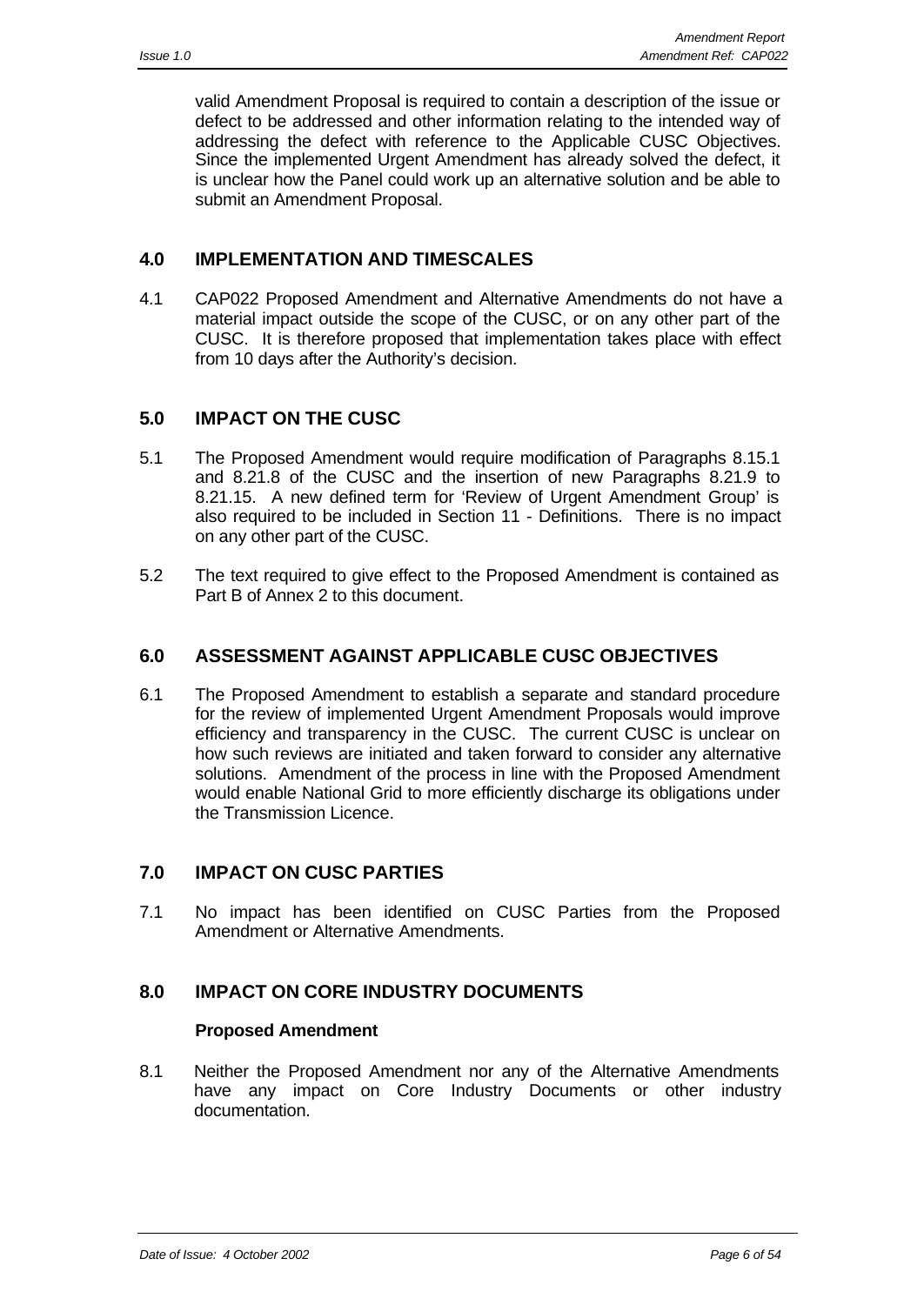# **9.0 ALTERNATIVE AMENDMENTS**

### **Alternative Amendment (A) – Proposed by British Energy plc**

9.1 Alternative Amendment (A) was proposed by British Energy in their response to the initial CAP022 consultation. It proposes that the Amendments Panel should designate a specific Standing Group as the group to perform any review of implemented Urgent Amendment Proposals.

#### **Assessment against Applicable CUSC Objectives**

9.2 The Proposer argues that Alternative Amendment (A) better facilitates achievement of the Applicable CUSC Objectives over the Proposed Amendment as it is an improved and a more fit for purpose solution.

#### **Impact on CUSC**

- 9.3 Alternative Amendment (A) would require modification of Paragraph 8.21.8 of the CUSC. There is no impact on any other part of the CUSC.
- 9.4 The text required to give effect to the Alternative Amendment (A) is contained as Part (ii) of Annex 2 to this document.

#### **Alternative Amendment (B) – Proposed by British Energy plc**

- 9.5 Alternative Amendment (B) was proposed by British Energy in their response to the initial CAP022 consultation. It proposes to amend Paragraph 8.23.5 of the CUSC to introduce a similar post-implementation review as is proposed to be carried out for implemented Urgent Amendment Proposals.
- 9.6 Paragraph 8.23.5 provides that the Amendments Panel may initiate the amendment procedures to consider whether any Alternative Amendment could better facilitate the Applicable CUSC Objectives in respect of an amendment to the CUSC made in accordance with the Transmission Licence, but other than in accordance with the Amendment Procedures detailed in Section 8 of the CUSC.
- 9.7 During the Supplementary Consultation for CAP022 the Proposer of Alternative Amendment (B) called on National Grid to give assurance that an Amendment Proposal would be raised to address the issue highlighted by Alternative Amendment (B), in which case it would be withdrawn. National Grid has given such assurance and hence Alternative Amendment (B) is treated as having been withdrawn.

#### **Alternative Amendment (C) – Proposed by British Energy plc**

9.8 Alternative Amendment (C) proposed the additional correction of two possible referencing errors in Paragraph 8.21.5 of CUSC. It has been agreed with the Proposer that this issue be taken forward in a future "housekeeping" amendment proposal. Alternative Amendment (C) is treated as withdrawn.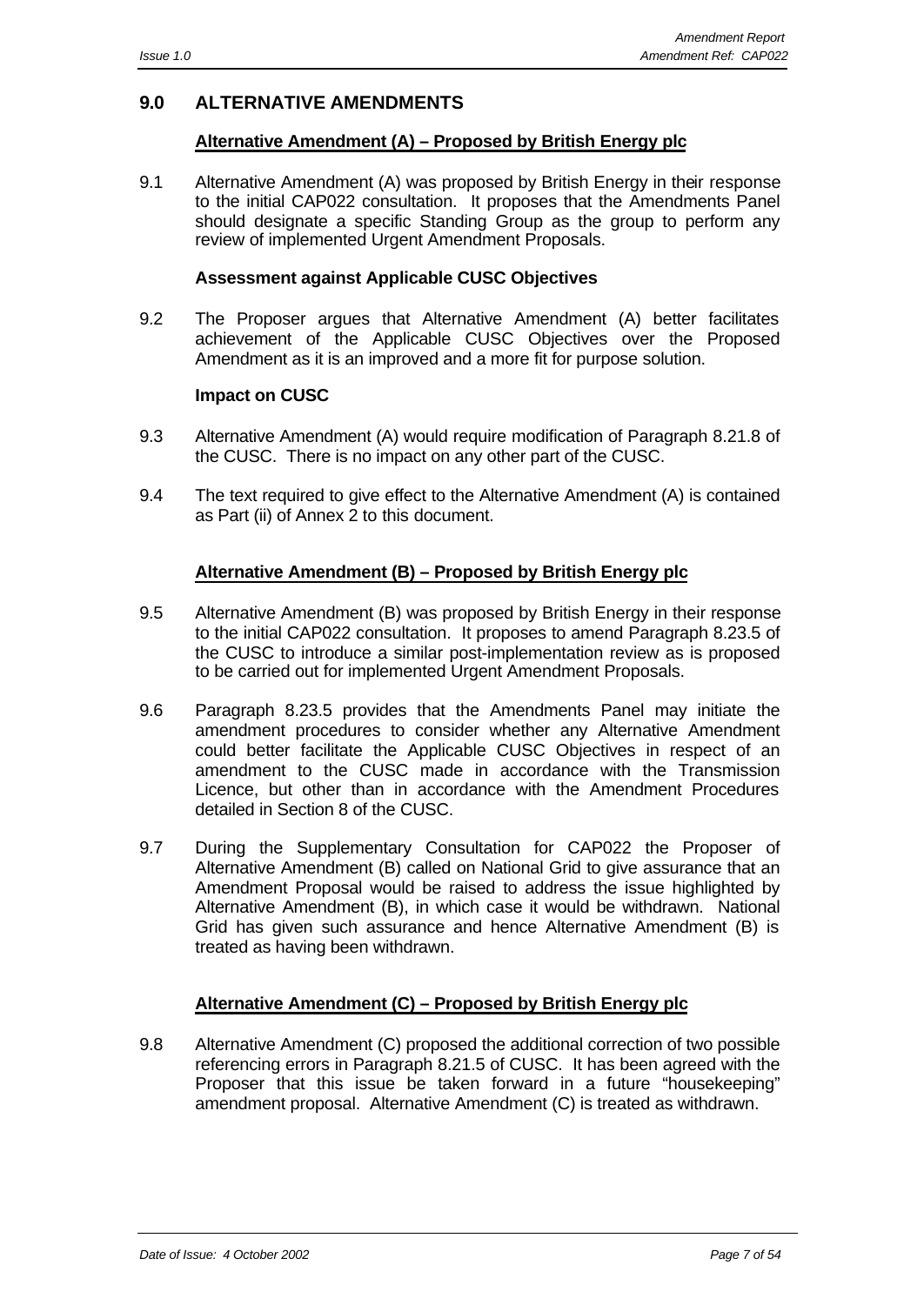### **Alternative Amendment (D) – Proposed by British Gas Trading Ltd**

- 9.9 Alternative Amendment (D) was proposed by British Gas Trading in their response to the original CAP022 consultation. It proposes to make it explicit that if there is an existing Working Group or Standing Group already established to consider issues in an associated area to the implemented Urgent Amendment, then the Amendments Panel may utilise the group for the review of the implemented Urgent Amendment by modifying their terms of reference.
- 9.10 Alternative Amendment (D) also proposes to require National Grid (if no other CUSC Party does so) to propose a suitable Amendment Proposal in line with any recommendation of an alternative solution from the review group in their report to the Amendments Panel.

#### **Assessment against the Applicable CUSC Objectives**

9.11 The Proposer believes that there could be issues of 'ownership' if the responsibility remains with the Amendments Panel, as is currently required by CUSC to propose an Amendment Proposal in line with the recommendation from the review group. Alternative Amendment (D) proposes to make an explicit identification of responsibility for the submission of such a suitable Amendment Proposal.

#### **Impact on CUSC**

- 9.12 Alternative Amendment (D) would require modification of Paragraphs 8.15.1 and 8.21.8 of the CUSC and the insertion of new Paragraphs 8.21.9 and 8.21.10. There is no impact on any other part of the CUSC.
- 9.13 The text required to give effect to the Alternative Amendment (D) is contained as Part (iii) of Annex 2 to this document.

#### **Alternative Amendment (E) – Proposed by British Energy plc**

9.14 Alternative Amendment (E) was proposed by British Energy in their response to the supplementary CAP022 Consultation. Alternative Amendment (E) proposes that on implementation of an Urgent Amendment the Amendments Panel shall raise an Amendment Proposal and establish a Working Group to consider their proposal.

#### **Assessment against the Applicable CUSC Objectives**

9.15 The Proposer of Alternative Amendment (E) notes that a Working Group may only be established to consider an Amendment Proposal. It is argued that if the Amendments Panel raise an Amendment Proposal following the implementation of an Urgent Amendment, this would provide a suitable hook to enable a Working Group to be established.

#### **Impact on CUSC**

- 9.16 Alternative Amendment (E) would require modification of Paragraph 8.21.8 of the CUSC
- 9.17 The text required to give effect to the Alternative Amendment (E) is contained as Part (vi) of Annex 2 to this document.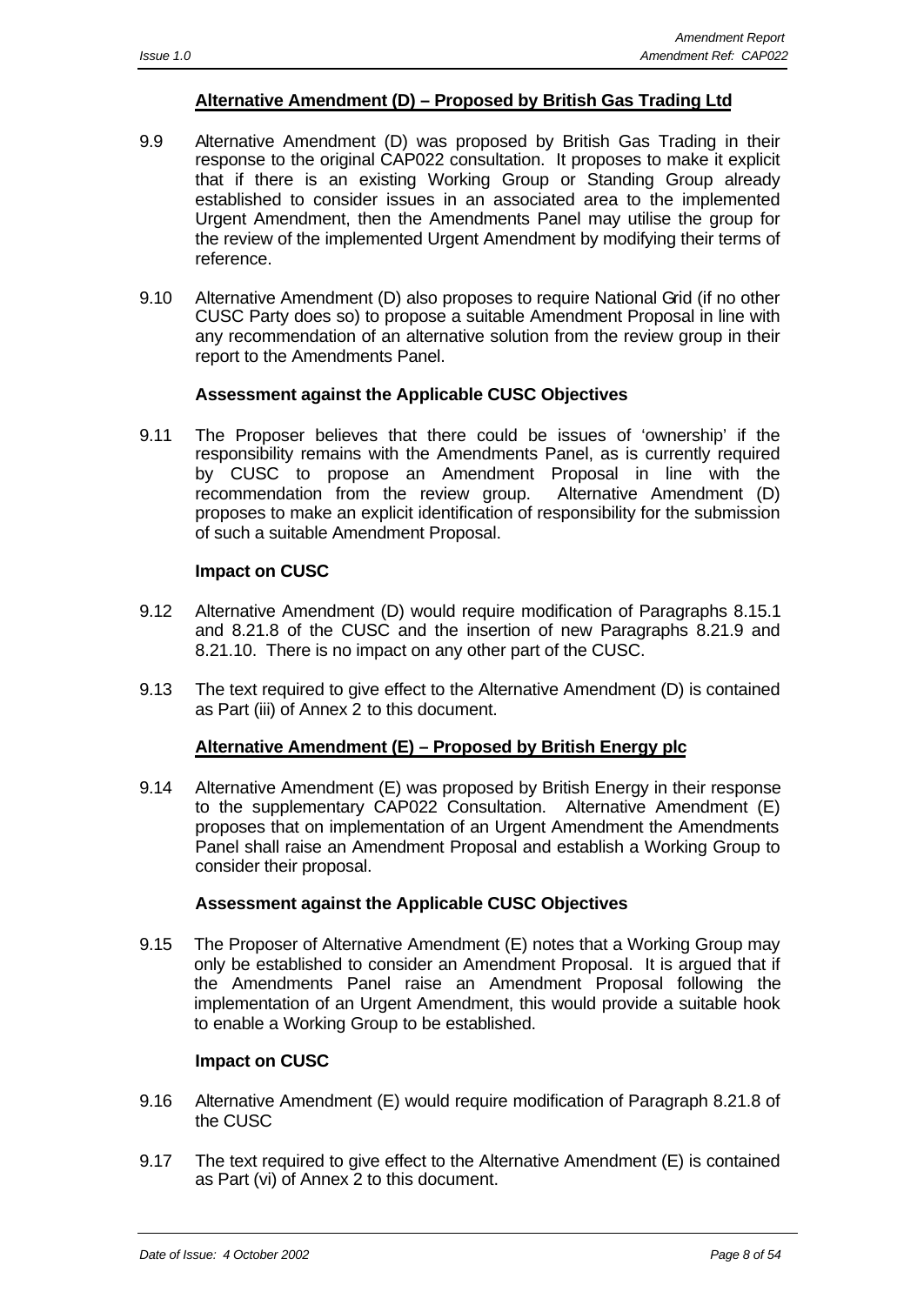# **10.0 VIEWS AND REPRESENTATIONS**

10.1 This Section contains a summary of the views and representations made by consultees during the consultation period in respect of the Proposed Amendment.

#### **Views of Panel Members** (See Section 11)

#### **View of Core Industry Document Owners & Owners of other Industry documents**

- 10.2 No responses have been received from Core Industry Document Owners noting any impact of CAP022 on Core Industry Documents.
- 10.3 Response to the CAP022 Consultation was received from Elexon Limited as owner of the BSC, confirming CAP022 does not impact on the BSC.

#### **Responses to initial CAP022 Consultation**

10.4 The following table provides an overview of the representations received to the first consultation for CAP022. Copies of the representations are attached at Annex 3.

| <b>Reference</b> | Company                                                                                                           | <b>Supportive</b> | <b>Comments</b>                                                                                                                                                                                                                                                                |
|------------------|-------------------------------------------------------------------------------------------------------------------|-------------------|--------------------------------------------------------------------------------------------------------------------------------------------------------------------------------------------------------------------------------------------------------------------------------|
| CAP022-CR-01     | Powergen plc                                                                                                      | Yes               | Creates a more efficient and<br>transparent process                                                                                                                                                                                                                            |
| CAP022-CR-02     | <b>British Gas Trading</b><br>Limited                                                                             | ?                 | Support principle of Proposed<br>Amendment & propose<br><b>Alternative Amendment</b>                                                                                                                                                                                           |
| CAP022-CR-03     | <b>TXU Europe Energy</b><br><b>Trading Ltd</b>                                                                    | Yes               | <b>Support Proposed Amendment</b>                                                                                                                                                                                                                                              |
| CAP022-CR-04     | <b>Elexon Limited</b>                                                                                             | N/A               | Statement from Elexon as<br>owner of the BSC does not<br>indicate support or opposition                                                                                                                                                                                        |
| CAP022-CR-05     | London Electricity<br>Group                                                                                       | Yes               | Support principle of Proposed<br>Amendment & proposed<br>changing the name of review<br>group (this has been carried<br>out as a modification of the<br>text for the Proposed<br>Amendment)                                                                                    |
| CAP022-CR-06     | <b>British Energy plc</b>                                                                                         | <b>No</b>         | Propose Alternative<br>Amendments                                                                                                                                                                                                                                              |
| CAP022-CR-07     | <b>Scottish Power</b><br><b>Generation Limited &amp;</b><br><b>Scottish Power Energy</b><br><b>Retail Limited</b> | Yes               | <b>Support Proposed Amendment</b><br>& note that Alternative text<br>should be presented to give<br>effect to CAP022 Proposed<br>Amendment in the event of<br>approval of CAP021<br>Alternative Amendment (this<br>has been included as Part G of<br>Annex 2 of this document) |

10.5 National Grid received 7 responses to the original industry consultation on CUSC Amendment Proposal CAP022. All respondents supported the principle behind the Proposed Amendment and agreed that the current wording of the CUSC was deficient and unclear as to how the review of implemented Urgent Amendment Proposals should be undertaken. A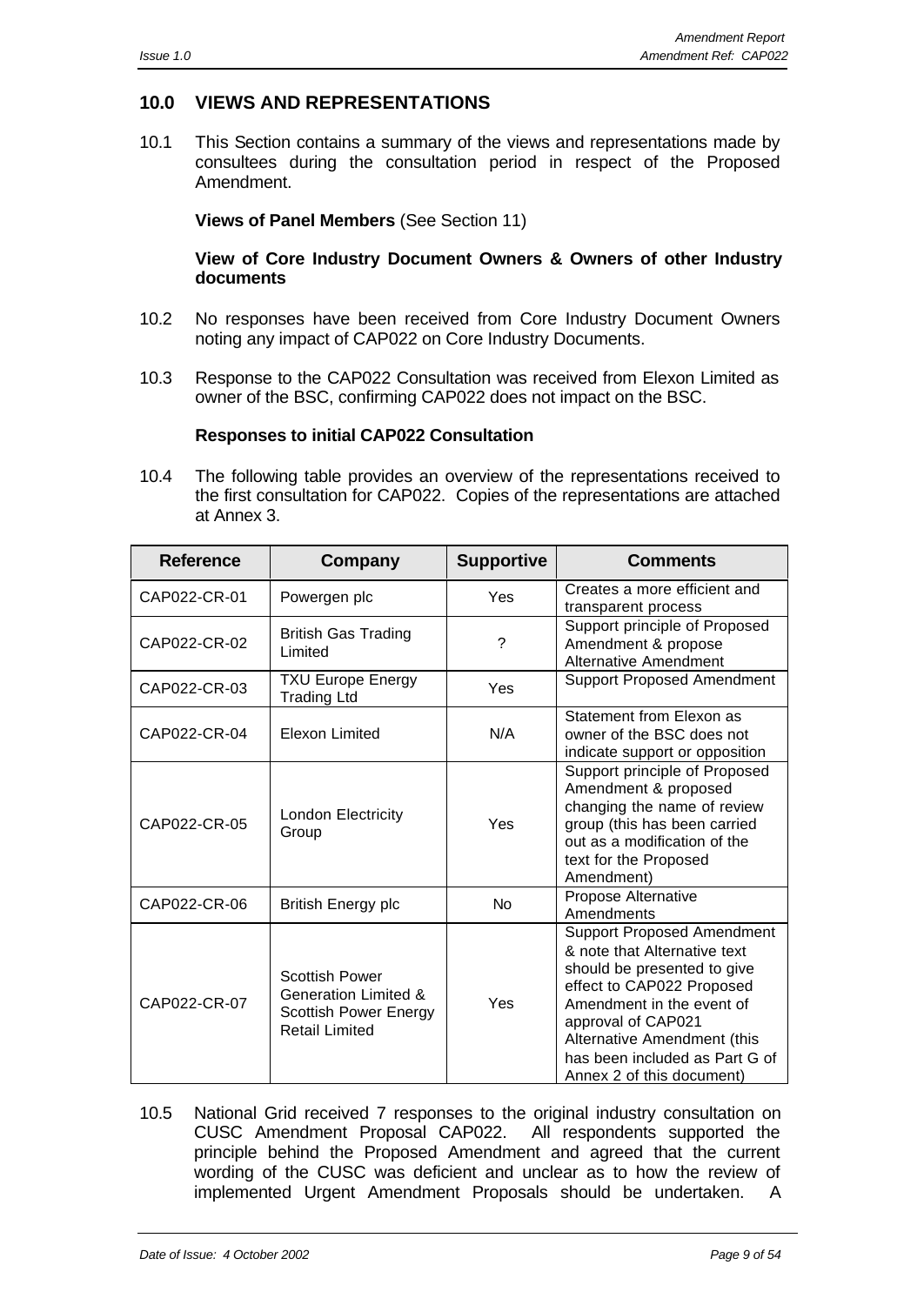number of respondents proposed Alternative Amendments which they felt would better facilitate achievement of the Applicable CUSC Objectives.

- 10.6 Response references CAP022-CR-01, CAP022-CR-03 and CAP022-CR-07 supported the Proposed Amendment and two specifically supported the proposed way forward for a separate group to carry out reviews and noted that it would lead to a more efficient and transparent process if a standard course of action for the review of implemented Urgent Amendments was set out clearly within the CUSC.
- 10.7 A number of respondents pointed out minor errors in the legal drafting for the Proposed Amendment, which National Grid have taken on board and the drafting has been amended accordingly. The drafting was also amended to take account of one respondents views (reference CAP022-CR-05) who felt that the title of the review group should be modified to better reflect it's task of reviewing an implemented Urgent Amendment Proposal. Accordingly the term has been changed from "Urgent Review Group" to "Review of Urgent Amendment Group".
- 10.8 One respondent (response reference CAP022-CR-06) felt that the review of implemented Urgent Amendment Proposals should in loop back into the Amendment process and proposed Alternative Amendment (A) for the Amendments Panel to establish a specific Standing Group to undertake reviews. The same respondent also proposed a number of other Alternative Amendments, of which 2 were subsequently withdrawn.
- 10.9 Another respondent (reference CAP022-CR-02) proposed Alternative Amendment (D) to allow the Amendments Panel to utilise existing Standing or Working Groups who are already considering issues in an associated area, by the modification of their terms of reference.

#### **Responses to Supplementary CAP022 Consultation**

10.10 The following table provides an overview of the representations received to the CAP022 Supplementary Consultation. Copies of the representations are attached at Annex 4.

| <b>Reference</b> | Company                                                                                                | <b>Supportive</b> | <b>Comments</b>                                                                         |
|------------------|--------------------------------------------------------------------------------------------------------|-------------------|-----------------------------------------------------------------------------------------|
| CAP022-CR2-01    | <b>TXU Europe Energy</b><br><b>Trading Ltd</b>                                                         | Yes               | Continuing support of<br>Proposed Amendment (with<br>revised drafting)                  |
| CAP022-CR2-02    | <b>British Gas Trading Ltd</b>                                                                         |                   | <b>Support Alternative</b><br>Amendment (D)                                             |
| CAP022-CR2-03    | <b>Scottish Power</b><br>Generation Limited &<br><b>Scottish Power Energy</b><br><b>Retail Limited</b> | Yes               | Continuing support of<br>Proposed Amendment (with<br>revised drafting)                  |
| CAP022-CR2-04    | Elexon Limited                                                                                         | N/A               | Statement from Elexon as<br>owner of the BSC does not<br>indicate support or opposition |
| CAP022-CR2-05    | <b>British Energy plc</b>                                                                              | No.               | Propose further Alternative<br>Amendment                                                |
| CAP022-CR2-06    | London Electricity<br>Group plc                                                                        |                   | Sympathetic to first part of<br>Alternative Amendment (D)                               |

10.11 National Grid received 6 responses to the supplementary consultation on CUSC Amendment Proposal CAP022.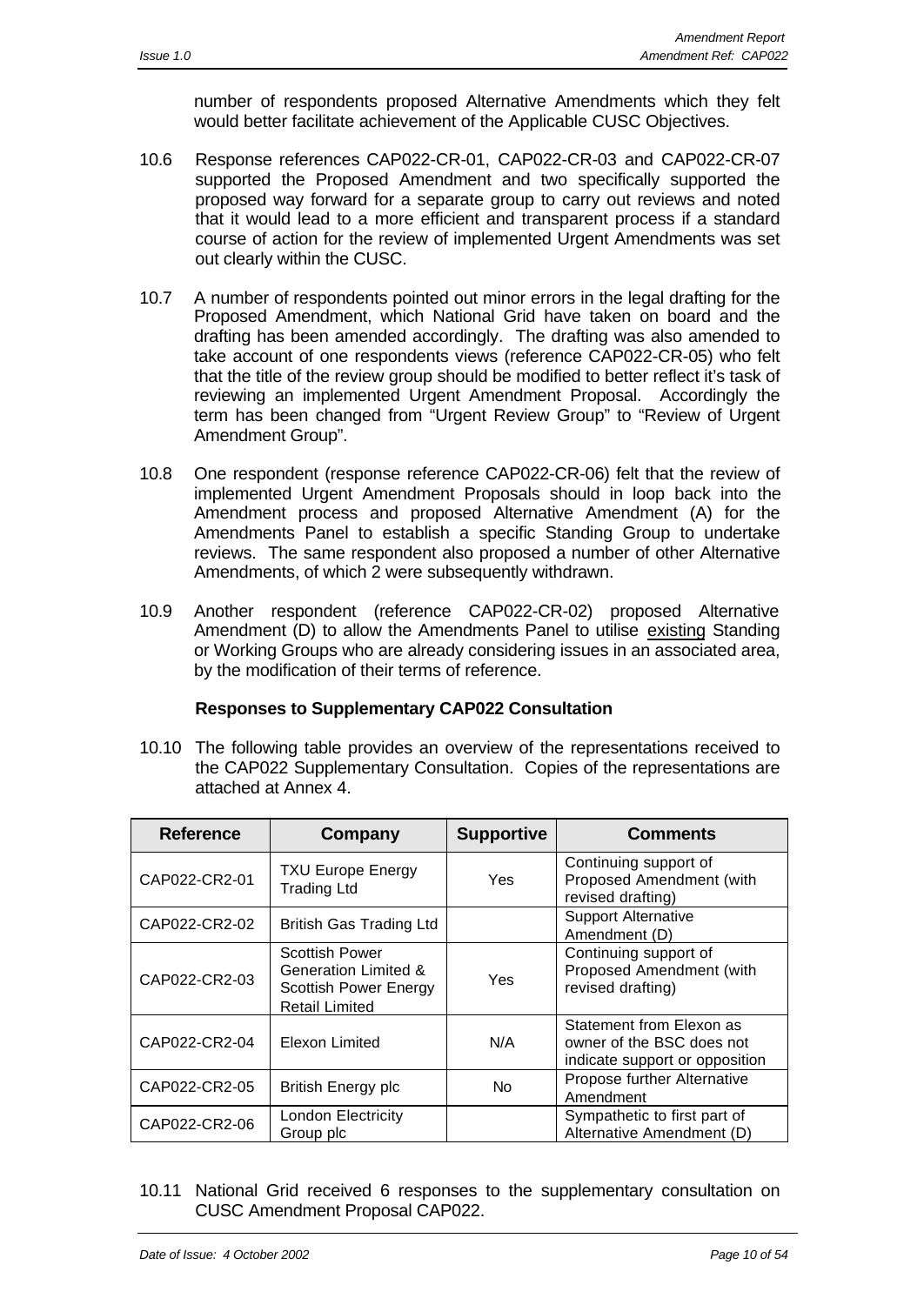- 10.12 Two respondents (references CAP022-CR2-01 and CAP022-CR2-03) reiterated support for the Proposed Amendment. The former of these respondents also supported the revised drafting of the Proposed Amendment but the latter felt that the change in title of the review group was proposed during the first consultation was awkwardly worded and preferred the original title.
- 10.13 Regarding response reference CAP022-CR2-05, the respondent made a number of points relating to their Alternative Amendment (A) and the preferred use of a Standing Group to perform reviews. Another respondent (reference CAP022-CR2-02) supported the principle of Alternative Amendment (A) and felt that the National Grid role of Standing Groups was too narrow, but felt that such an alternative could not be supported as one set of Standing Group members may not be appropriate for all occasions.
- 10.14 One respondent (CAP022-CR2-05) also proposed a further Alternative Amendment (E) to loop the review of implemented Urgent Amendment Proposals back into the amendment process via the establishment of a Working Group. National Grid agree with the Proposer of Alternative Amendment (E) that a Working Group may only function as a Group if it has an Amendment Proposal to consider, but do not believe that it is a workable solution to the issue. Alternative Amendment (E) proposes that on implementation of an Urgent Amendment, the Amendments Panel could raise an Amendment Proposal and hence loop back into the process to enable a Working Group to carry out the review. National Grid's view is that in such cases the Amendments Panel would be unable to submit a valid Amendment Proposal, as the requirements of Paragraph 8.15.2 cannot be met. This is because the implemented Urgent Amendment would have already 'solved' the defect identified. In addition to this, without a review of the implemented Urgent Amendment (and recommendation for any alternative from a 'review group') it is unclear how the Panel would be able to work up a suitable Amendment Proposal to meet the requirements of 8.15.2
- 10.15 One respondent (CAP022-CR2-06) was supportive of the first part of Alternative Amendment (D), where an existing group already considering similar issues could consider the review of an Urgent Amendment Proposal. However, the respondent noted their view that with the original Proposed Amendment, an amended version of the original, and four Alternative Amendments at least one of which containing more than one specific issue, it was difficult to trace a preferred route.

# **11.0 SUMMARY OF PANEL MEMBERS VIEWS**

11.1 Of those Panel members who expressed a view during the consultations for CAP022, all responses were in support of the Proposed Amendment. One Panel member specifically felt that the Proposed Amendment would improve efficiency by defining a procedure where one does not currently exist and continued to support the Proposed Amendment with revised drafting as contained in the supplementary CAP022 consultation.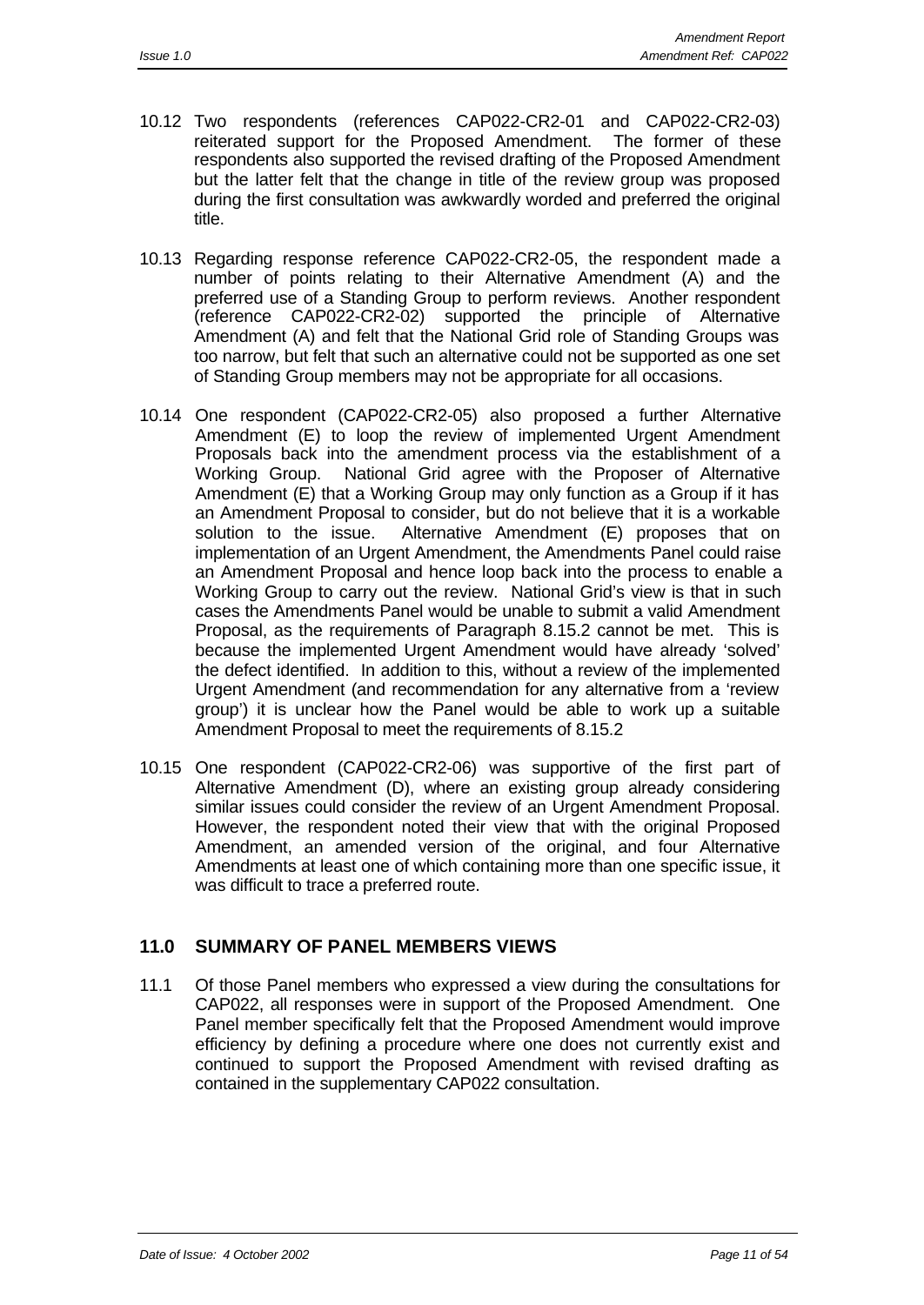# **12.0 NATIONAL GRID RECOMMENDATION**

- 12.1 National Grid notes the views of respondents who prefer the review of implemented Urgent Amendment Proposals to be undertaken via a Working Group or Standing Group. National Grid agree that where an appropriate Group (considering an associated issue) is already in existence, then this is a pragmatic solution and the CUSC does not preclude the Amendments Panel from amending the terms of reference of such a group to enable them to undertake such a review in addition to their existing brief. However there are problems with this approach which were identified during the Governance Standing Group's consideration of the issues and subsequently reiterated in the supplementary consultation. These difficulties are as follows; for a Working Group to be established it must have an Amendment Proposal to consider and this implies that a defect in the CUSC has been identified and a proposed solution put forward. However if an Urgent Amendment Proposal has been implemented then this suggests that the defect identified by the Urgent Amendment Proposal has been remedied by its very implementation. Thus no defect has been identified, no Amendment Proposal is "on the table" and so a Working Group may not be established. If a Working Group did not require an Amendment Proposal then is would be considering an issue and would be acting as a Standing Group – this is not provided for under the CUSC. There may be circumstances where a Working Group has been established to examine an Amendment Proposal dealing with an issue related to the subject of an Urgent Amendment. Such an Amendment Proposal may, for instance, have been submitted during consideration of the Urgent Amendment because a further defect in the CUSC had been identified that could not be considered with the Urgent Amendment. In such circumstances it may be appropriate for the CUSC Panel to extend the terms of reference of that Working Group to address the review of the original Urgent Amendment Proposal. This is effectively what happened in relation to CAP001, the Balancing Service Standing Group was acting as a Working Group assessing CAP009 and the Panel extended its terms of reference to undertake the review of CAP001. Therefore National Grid believes that the Proposed Amendment CAP022 provides a clear route for the review of an implemented Urgent Amendment Proposal that can be used when there is no suitable Working or Standing Group in existence.
- 12.3 National Grid note that a number of responses to both CAP022 consultations felt that the Proposed Amendment (as supported by National Grid) was too cumbersome a solution in terms of the additional number of paragraphs required to Clause 8.21 of the CUSC. National Grid is sympathetic to such concerns. An alternative approach to drafting was considered which would have involved modifications to Sections 8.17 (Working Groups) and 8.18 (Standing Groups). This would have involved identifying where the processes set out in these sections would differ when the review of an urgent amendment was being undertaken. While the solution put forward by the Proposed Amendment is more extensive in terms of text required, National Grid believes that it is the most transparent manner of dealing with the deficiencies in the CUSC identified by CAP022. Furthermore it has the advantage of not adding complexity to the sections dealing with Working Groups and Standing Groups. The Proposed Amendment allows the process of Urgent Amendment Proposals to be dealt with as a separate process; distinct from other processes contained in Section 8. Overall National Grid believes that a separate section dealing with the process of Urgent Amendments and their review is to be preferred not least on the ground of clarity.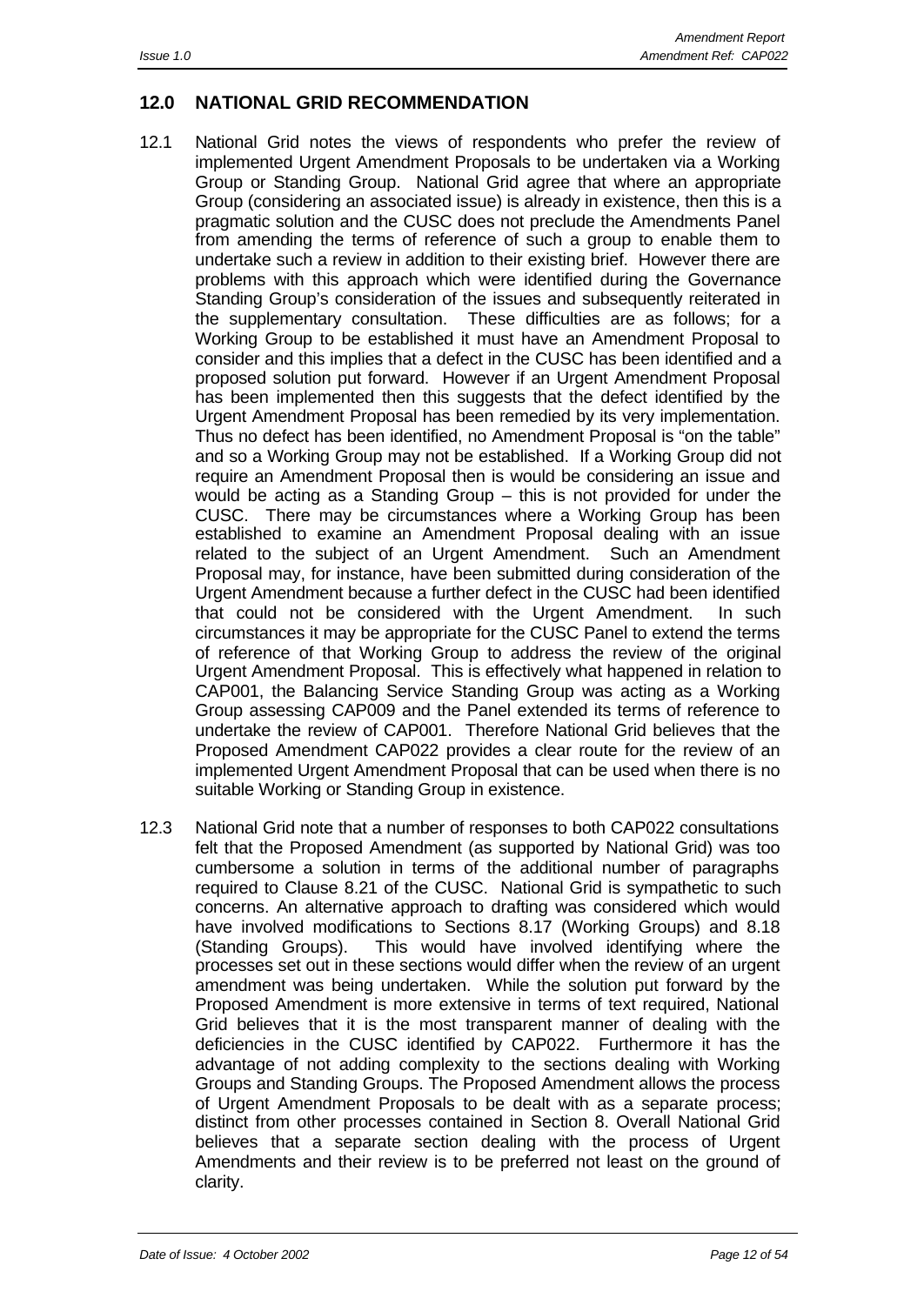12.4 National Grid recommends that the Proposed Amendment be approved for implementation 10 days after the Authority's decision.

# **13.0 COMMENTS ON DRAFT AMENDMENT REPORT**

- 13.1 National Grid received one response containing comments on the draft Amendment Report. A copy is contained at Annex 5 to this report.
- 13.2 The respondent (CAP022-AR-01) noted that the summary of views in the supplementary consultation did not accurately reflect their view. National Grid have modified the Amendment Report accordingly. The respondent further noted their continuing support of the Proposed Amendment as enabling National Grid to more efficiently discharge its obligation under its Licence.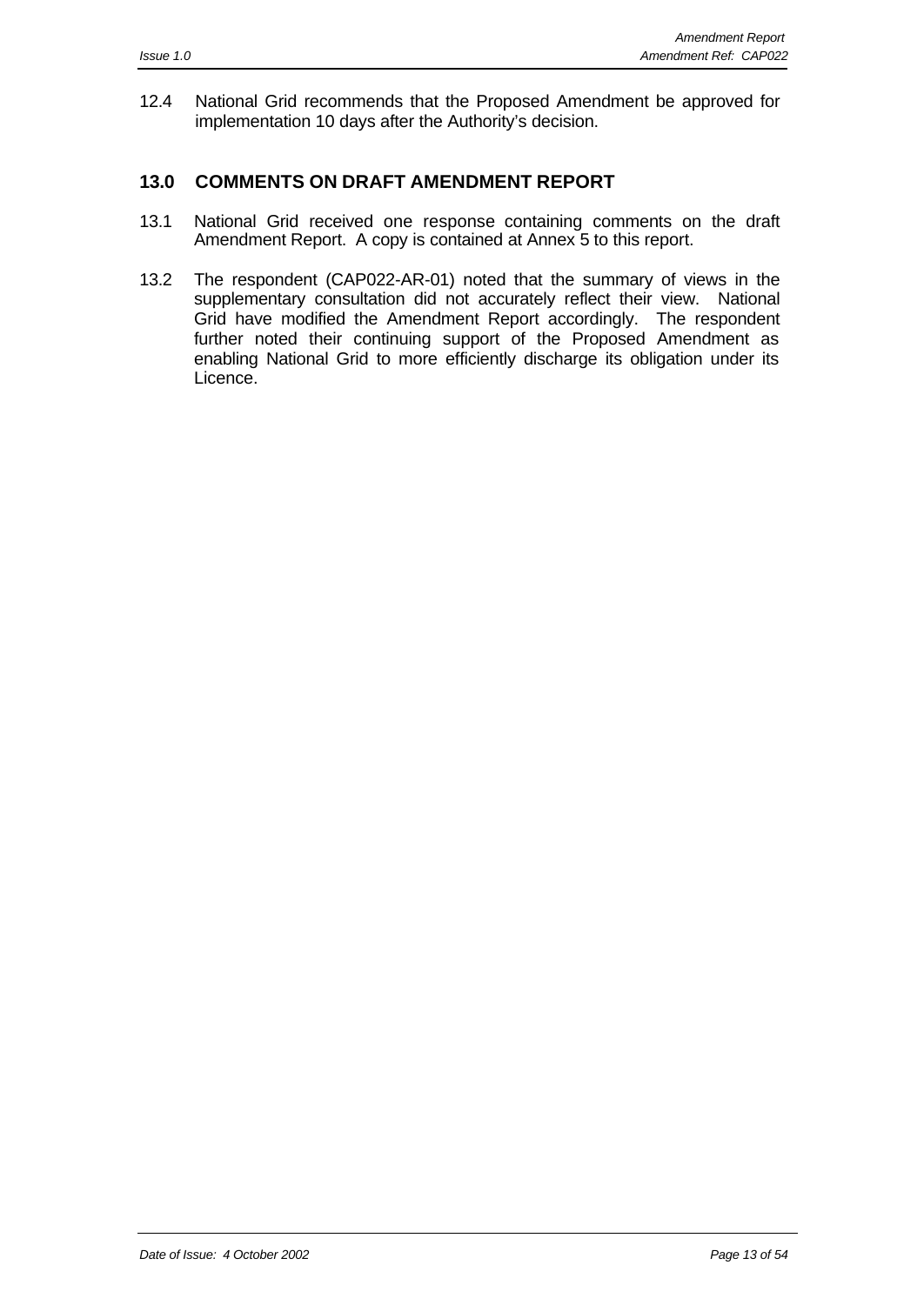# **ANNEX 1 – AMENDMENT PROPOSAL FORM**

# **CUSC Amendment Proposal Form CAP022**

**Title of Amendment Proposal:**

Urgent Amendment Proposals – Review Process

**Description of the Proposed Amendment** *(mandatory by proposer):*

This proposal seeks to require the Amendments Panel to establish an Urgent Review Group to carry out reviews of implemented Urgent Amendment Proposals. Note:

The principles behind this proposal have been discussed and agreed by the Governance Standing Group.

**Description of Issue or Defect that Proposed Amendment seeks to Address** *(mandatory by proposer)*:

If an Urgent Amendment Proposal is approved by the Authority, Section 8 of the CUSC requires the Amendments Panel to "initiate the Amendment Procedures in order to consider whether any Alternative Amendment might better facilitate the Applicable CUSC Objectives in respect of the subject matter of that Urgent Amendment Proposal". Currently it is unclear how the Amendments Panel should initiate the Amendment Procedures (Paragraph 8.15.1 of the CUSC refers to the Amendments Panel being able to submit an Amendment Proposal under Paragraphs 8.21.8 and 8.23.5). If the Panel were to submit an Amendment Proposal for the review of an Urgent Amendment it is unclear what would be included for the mandatory description of the issue or defect which the Proposed Amendment seeks to address, as the original Urgent Amendment Proposal will have already dealt with the issue or defect.

**Impact on the CUSC** *(this should be given where possible)*:

Paragraph 8.21.8 of the CUSC would require amendment to give effect to the change proposed by. Section 11 of the CUSC would also require amendment to include a new defined term for "Urgent Review Group".

The draft text to give effect to this proposal is contained in Attachment 1.

**Impact on Core Industry Documentation** *(this should be given where possible)*:

None.

**Impact on Computer Systems and Processes used by CUSC Parties** *(this should be given where possible)*:

None.

**Details of any Related Modifications to Other Industry Codes***(where known)*:

None.

**Justification for Proposed Amendment with Reference to Applicable CUSC Objectives\*\*** *(mandatory by proposer)*:

The terms of the Transmission Licence require National Grid to establish and operate procedures for the modification of the CUSC, including the modification procedures themselves, so as to better facilitate achievement of the Applicable CUSC Objectives.

Amendment of the Urgent Amendment review process to establish a procedure for the review of implemented Urgent Amendments would improve efficiency in the amendment procedures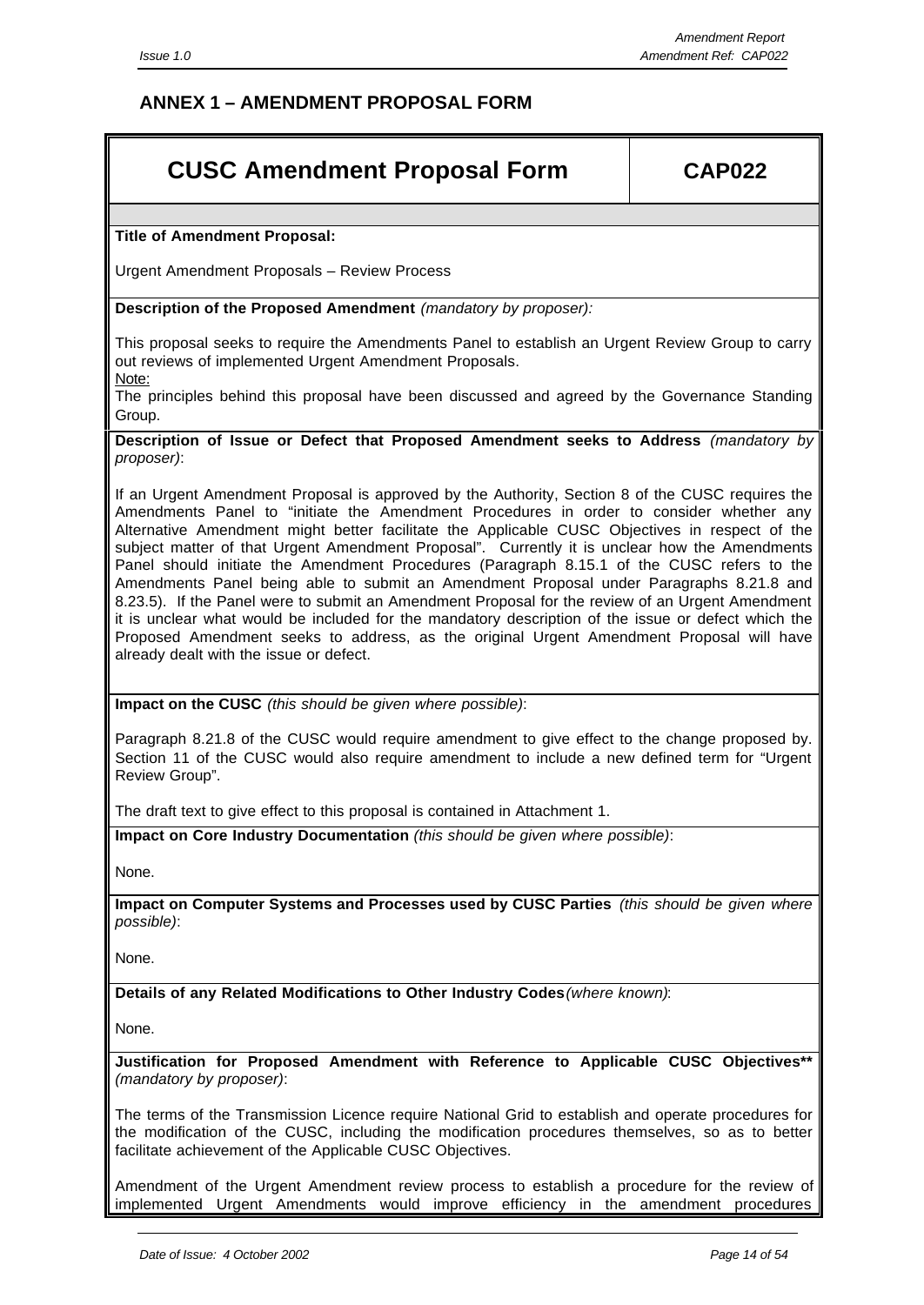themselves as the current CUSC is unclear on initiation and process of review. Amendment of the process would enable National Grid to more efficiently discharge its obligations.

| <b>Details of Proposer:</b><br><b>Organisation's Name</b>                                                        | The National Grid Company plc                                                                    |
|------------------------------------------------------------------------------------------------------------------|--------------------------------------------------------------------------------------------------|
| Capacity in which the Amendment is<br>being proposed:<br>(i.e. CUSC Party, BSC Party<br>or<br>"energywatch")     | <b>CUSC Party</b>                                                                                |
| <b>Details of Proposer's Representative:</b><br>Name:<br>Organisation:<br>Telephone Number:<br>Email Address:    | Andy Balkwill<br>The National Grid Company plc<br>024 76423198<br>andy.balkwill@uk.ngrid.com     |
| <b>Details of Representative's Alternate:</b><br>Name:<br>Organisation:<br>Telephone Number:<br>Email Address: I | Emma Groves<br>The National Grid Company plc<br>024 76423053<br>emma.groves@uk.ngrid.com         |
| <b>Attachments (Yes/No): Yes</b><br>proposal. One page.                                                          | If Yes, Title and No. of pages of each Attachment: Attachment $1 -$ Draft Text to give effect to |

#### **Notes:**

- 1. Those wishing to propose an Amendment to the CUSC should do so by filling in this "Amendment Proposal Form" that is based on the provisions contained in Section 8.15 of the CUSC. The form seeks to ascertain details about the Amendment Proposal so that the Amendments Panel can determine more clearly whether the proposal should be considered by a Working Group or go straight to wider National Grid Consultation.
- 2. The Panel Secretary will check that the form has been completed, in accordance with the requirements of the CUSC, prior to submitting it to the Panel. If the Panel Secretary accepts the Amendment Proposal form as complete, then he will write back to the Proposer informing him of the reference number for the Amendment Proposal and the date on which the Proposal will be considered by the Panel. If, in the opinion of the Panel Secretary, the form fails to provide the information required in the CUSC, then he may reject the Proposal. The Panel Secretary will inform the Proposer of the rejection and report the matter to the Panel at their next meeting. The Panel can reverse the Panel Secretary's decision and if this happens the Panel Secretary will inform the Proposer.

The completed form should be returned to:

Richard Dunn Panel Secretary Commercial Development National Grid Company plc National Grid House Kirby Corner Road Coventry, CV4 8JY

Or via e-mail to: CUSC.Team@uk.ngrid.com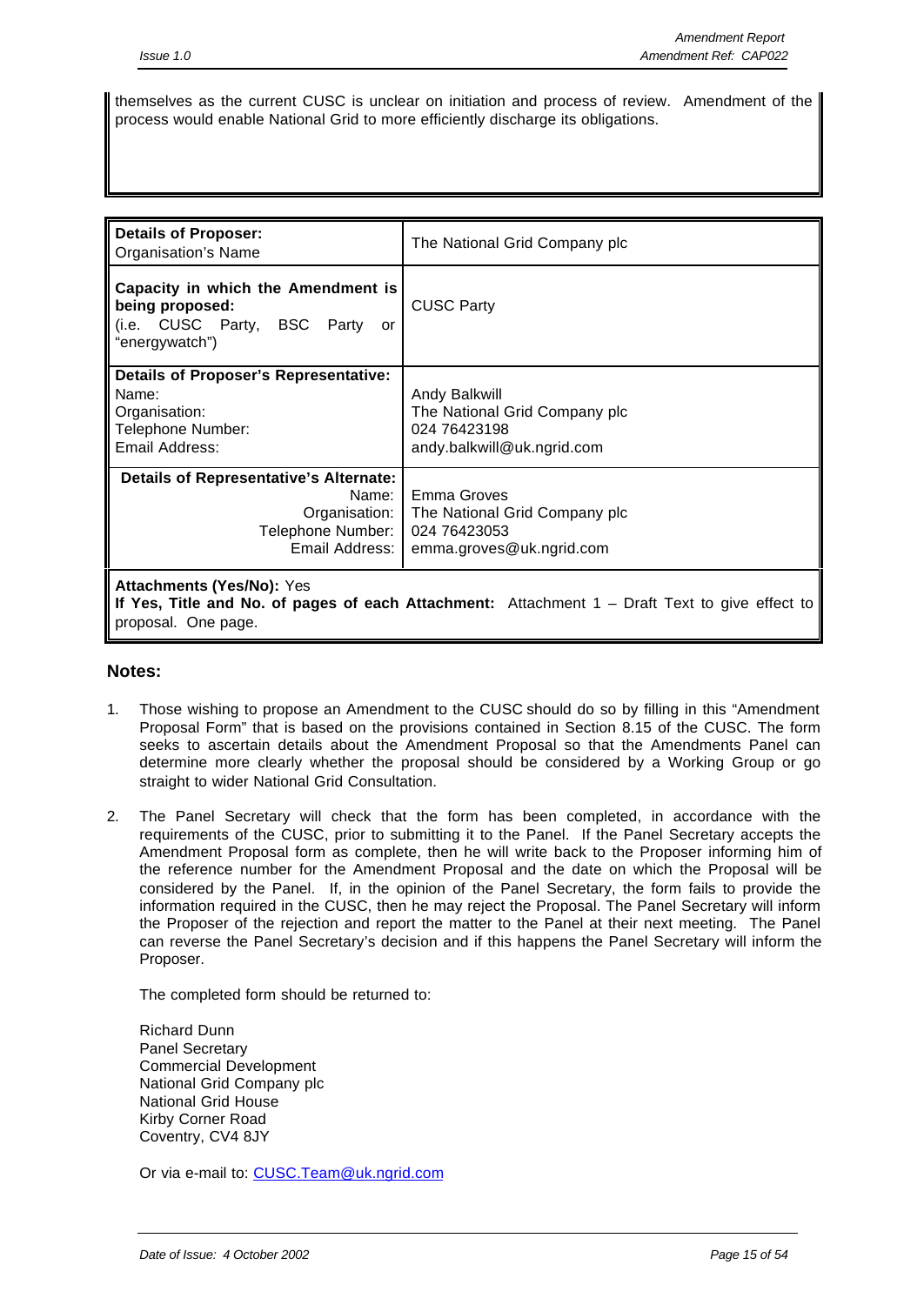(Participants submitting this form by email will need to send a statement to the effect that the proposer acknowledges that on acceptance of the proposal for consideration by the Amendments Panel, a proposer which is not a CUSC Party shall grant a licence in accordance with Paragraph 8.15.7 of the CUSC. A Proposer that is a CUSC Party shall be deemed to have granted this Licence).

3. Applicable CUSC Objectives\*\* - These are defined within the National Grid Company Transmission Licence under Section C7F, paragraph 15. Reference should be made to this section when considering a proposed amendment.

### **Attachment 1 to Amendment Proposal Form**

#### **Draft Text by Proposer to give effect to the Amendment Proposal**

### **8.15 AMENDMENT PROPOSALS**

8.15.1 A proposal to modify the **CUSC** may be made by a **CUSC Party**, by the **GECC** or by a **BSC Party** or, under Paragraphs 8.21.817 and 8.23.5, by the **Amendments Panel**.

### **8.21 URGENT AMENDMENT PROPOSALS**

- 8.21.1 If any **CUSC Party** recommends to the **Panel Secretary** that a proposal should be treated as an **Urgent Amendment Proposal** in accordance with this Paragraph 8.21, the **Panel Secretary** shall notify the **Panel Chairman** who shall then endeavour to obtain the views of the **Amendments Panel** as to the matters set out in Paragraph 8.21.2. If for any reason the **Panel Chairman** is unable to do that, the **Panel Secretary** shall do so.
- 8.21.2 The matters referred to in Paragraph 8.21.1 are:
	- (a) whether such proposal should be treated as an **Urgent Amendment Proposal** in accordance with this Paragraph 8.21 and
	- (b) if so, the procedure and timetable to be followed in respect of such **Urgent Amendment Proposal**.

#### 8.21.3 If:

- (a) the **Amendments Panel** agrees that such proposal should be treated as an **Urgent Amendment Proposal**; or
- (b) where the **Panel Chairman** or the **Panel Secretary** was unable to contact all **Panel Members**, the majority of **Panel Members** contacted so agree; or
- (c) where the **Panel Chairman** or the **Panel Secretary** was unable to contact any other **Panel Member**, the **Panel**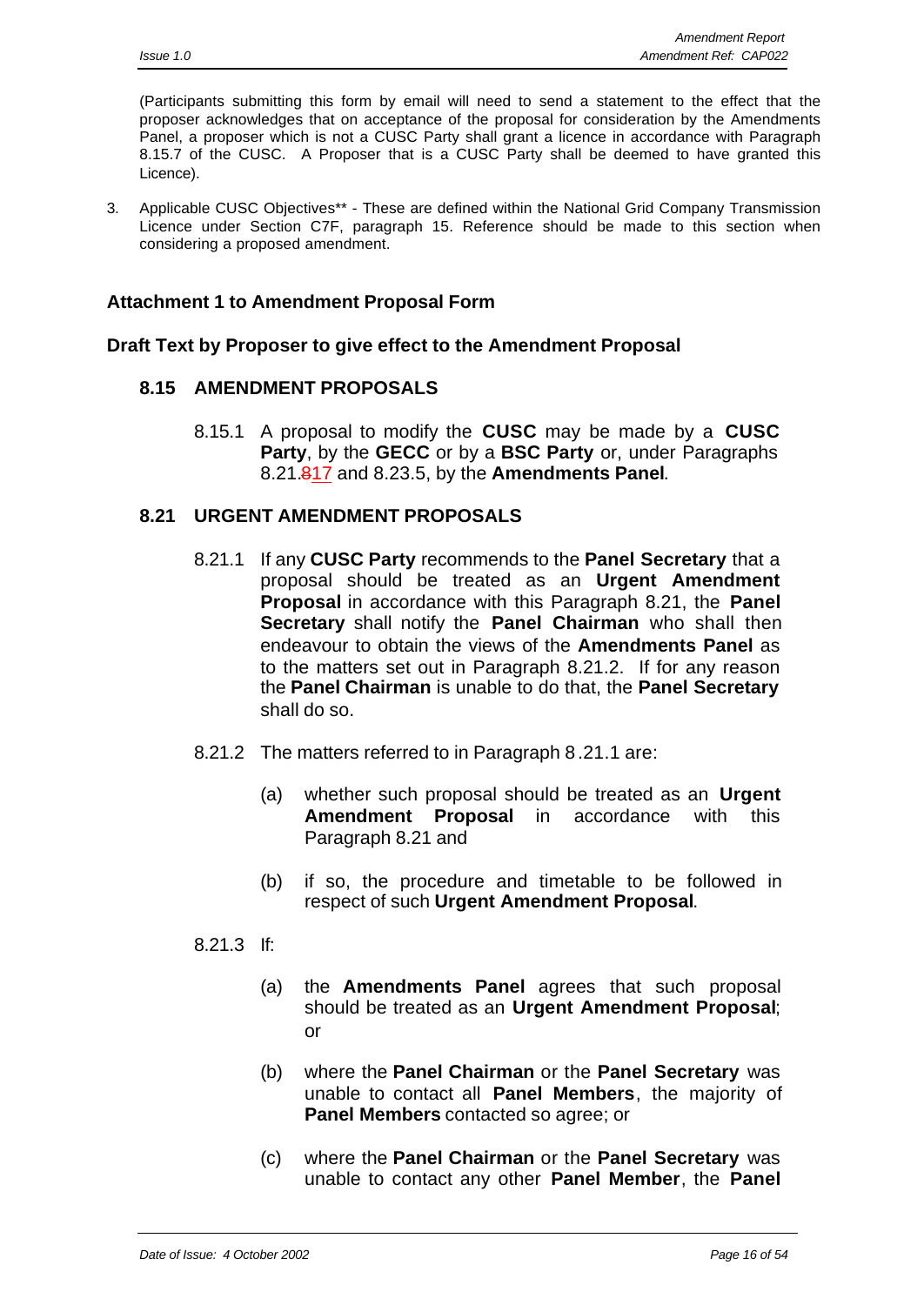**Chairman** considers that such proposal should be treated as an **Urgent Amendment Proposal**,

the **Panel Chairman** or, in his absence, the **Panel Secretary** shall forthwith consult the **Authority** as to whether such **Amendment Proposal** is an **Urgent Amendment Proposal** and, if so, as to the procedure and timetable which should apply in respect thereof.

- 8.21.4 The **Amendments Panel** shall:
	- (a) not treat any **Amendment Proposal** as an **Urgent Amendment Proposal** except with the prior consent of the **Authority**;
	- (b) comply with the procedure and timetable in respect of any **Urgent Amendment Proposal** approved by the **Authority**; and
	- (c) comply with any direction of the **Authority** issued in respect of any of the matters on which the **Authority** is consulted pursuant to Paragraph 8.21.3.
- 8.21.5 For the purposes of this Paragraph 8.21.5, the procedure and timetable in respect of an **Urgent Amendment Proposal** may (with the approval of the Authority pursuant to Paragraph 8.21.3) deviate from all or part of the **Amendment Procedures** to follow any other procedure or timetable approved by the **Authority**.
- 8.21.6 The **Amendment Report** in respect of an **Urgent Amendment Proposal** shall include a statement as to why the **CUSC Party** believes that such **Amendment Proposal** should be treated as an **Urgent Amendment Proposal** and the extent to which the procedure followed deviated from the **Amendment Procedures** (other than the procedures in this Paragraph 8.21).
- 8.21.7 Each **CUSC Party** and each **Panel Member** shall take all reasonable steps to ensure that an **Urgent Amendment Proposal** is considered, evaluated and (subject to the approval of the **Authority**) implemented as soon as reasonably practicable, having regard to the urgency of the matter and, for the avoidance of doubt, an **Urgent Amendment Proposal** may (subject to the approval of the **Authority**) result in the **CUSC** being amended on the day on which such proposal is submitted.
- 8.21.8 Where an **Urgent Amendment Proposal** results in an amendment being made in accordance with Paragraph 8.23, the **Amendments Panel** shall following such amendment, establish an **Urgent Review Group** in accordance with Paragraph 8.21.10. initiate the **Amendment Procedures** in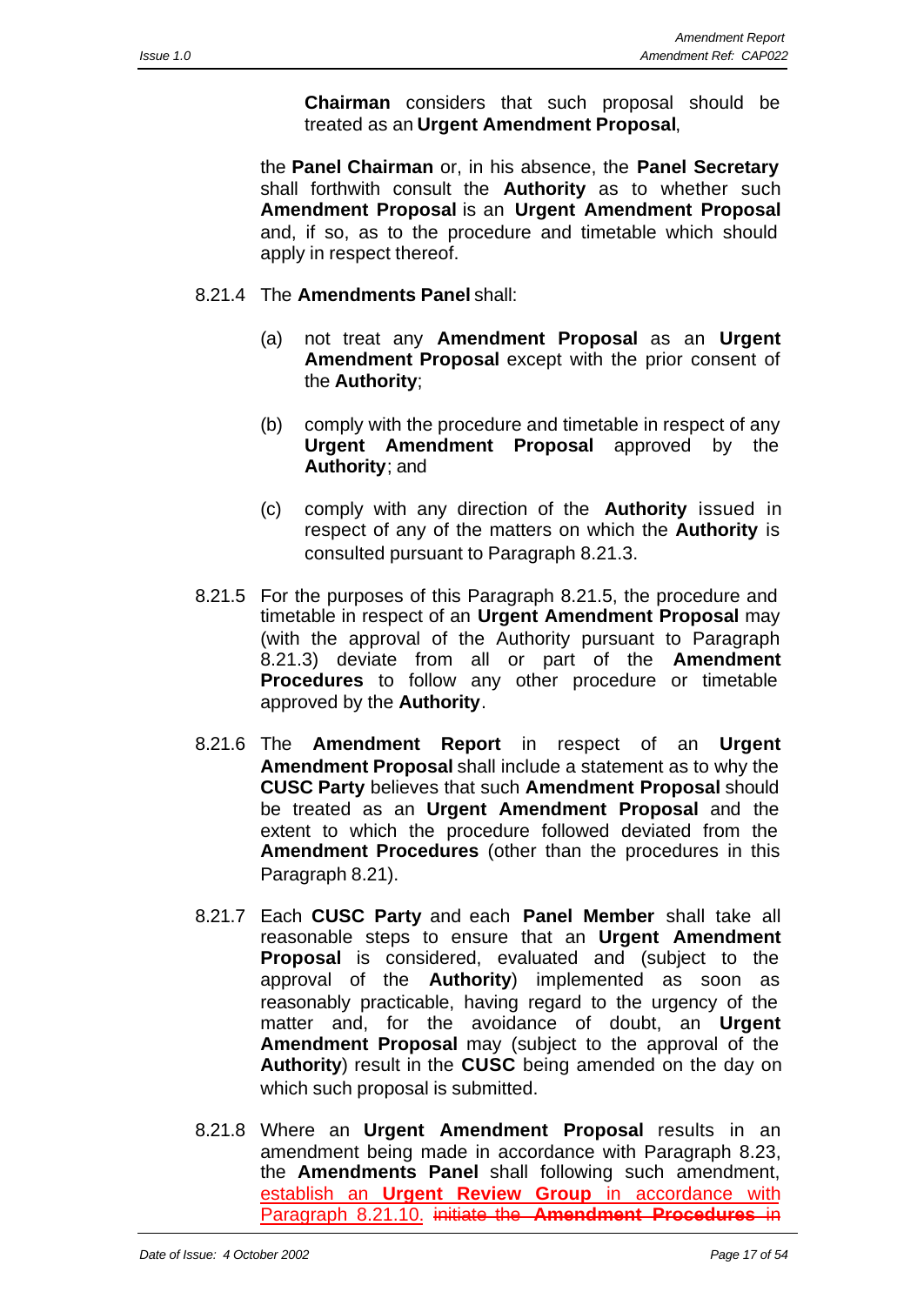order to better facilitate the **Applicable CUSC Objectives** in respect of the subject matter of that **Urgent Amendment Proposal**.

- 8.21.9 The terms of reference of the **Urgent Review Group** will be to consider and report to the **Amendments Panel** as to whether there may be another solution that may, as compared with the implemented **Urgent Amendment Proposal**, better facilitate the **Applicable CUSC Objectives**. The **Amendments Panel** shall specify a timetable, which shall be no longer than three months) within which the **Urgent Review Group** is to report to it and may establish other requirements in relation to the intended scope of the **Urgent Review Group's** considerations.
- 8.21.10 An **Urgent Review Group** shall comprise at least five (5) persons (who may be **Panel Members**) selected by the **Amendments Panel** from those nominated by **CUSC Parties** for their relevant experience and/or expertise in the areas forming the subject-matter of the Review. The **Amendments Panel** shall ensure, as far as possible, that an appropriate cross-section of representation, experience and expertise is represented on such **Urgent Review Group**, provided that there shall always be at least one member representing NGC. A representative of the **Authority** may attend any meeting of an **Urgent Review Group** as an observer and may speak at such meeting.
- 8.21.11 **NGC** shall in consultation with the **Amendments Panel** appoint the chairman of each **Urgent Review Group** who shall act impartially and as an independent chairman.
- 8.21.12 The **Amendments Panel** may add further members to an **Urgent Review Group** after it is established.
- 8.21.13 The **Amendments Panel** may (but shall not be obliged to) replace any member of **an Urgent Review Group** appointed pursuant to Paragraph 8.22.2 at any time if such member is unwilling or unable for whatever reason to fulfil that function and/or is deliberately and persistently disrupting or frustrating the work of the **Urgent Review Group**.

# 8.21.14

- (a) Each **Urgent Review Group** chairman shall prepare a report to the **Amendments Panel** responding to the matter detailed in the terms of reference in accordance with the time period set by the **Amendments Panel**.
- (b) If an **Urgent Review Group** is unable to reach agreement on any such matter, the report must reflect the views of the members of the **Urgent Review Group**.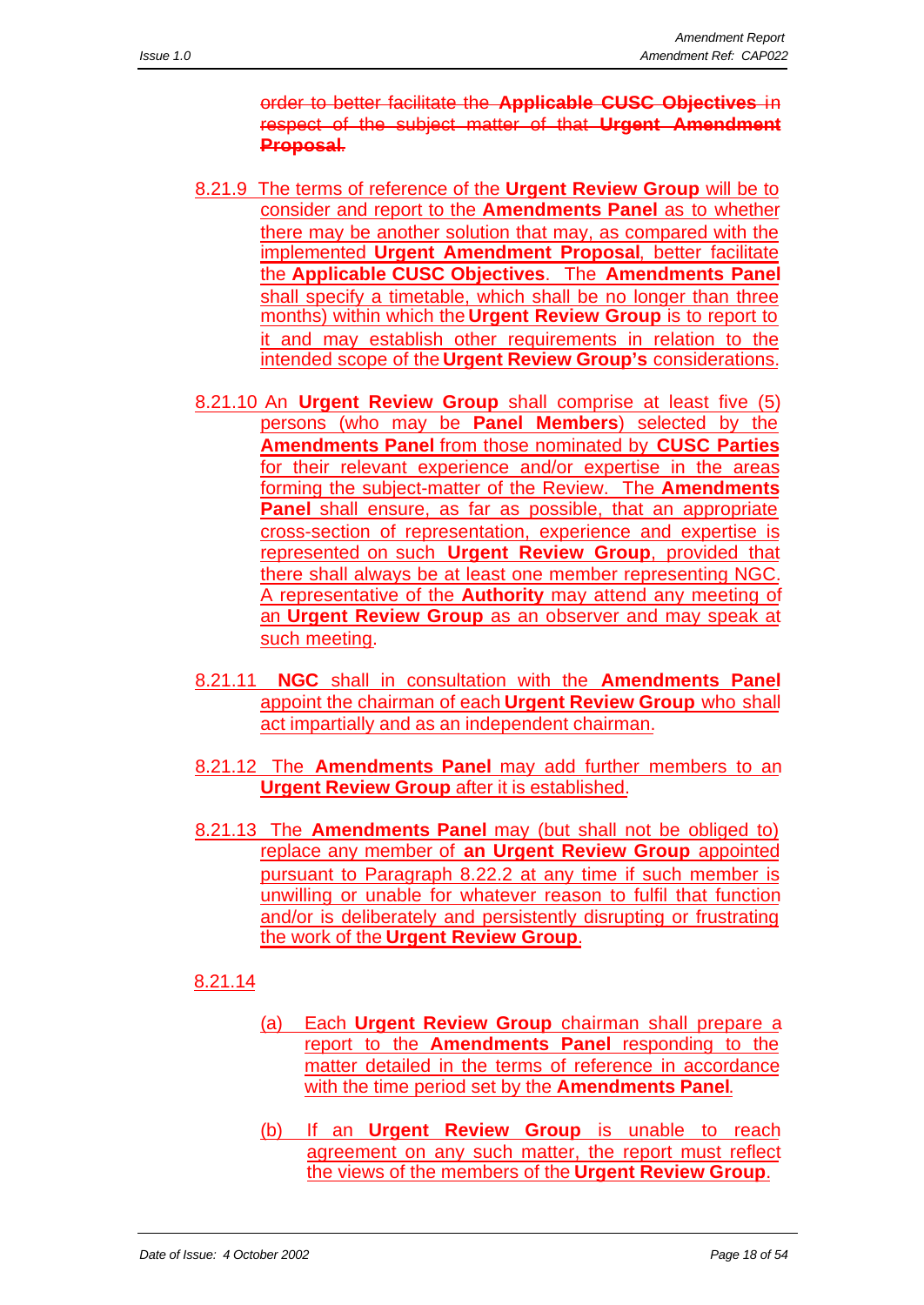- (c) The report will be circulated in draft form to **Urgent Review Group** members and a period of not less than five (5) **Business Days** given for comments thereon. Any unresolved comments made shall be reflected in the final report.
- (d) The chairman or another member (nominated by the chairman) of the **Urgent Review Group** shall attend the next **Amendments Panel** meeting following delivery of the report and may be invited to present the findings and/or answer the questions of **Panel Members** in respect thereof. Other members of the **Urgent Review Group** may also attend **such Amendments Panel** meeting.
- 8.21.15 If the report from the **Urgent Review Group** recommends to the **Amendments Panel** that there is an alternative to the implemented **Urgent Amendment Proposal** that could better facilitate the **Applicable CUSC Objectives**, then the **Amendments Panel** shall propose an amendment to the **CUSC** in line with Paragraph 8.15.1 of the **CUSC**.

# **SECTION 11 – INTERPRETATION AND DEFINITIONS**

"Urgent Review Group" An Urgent Review Group established by the Amendments Panel pursuant to Paragraph 8.21.10;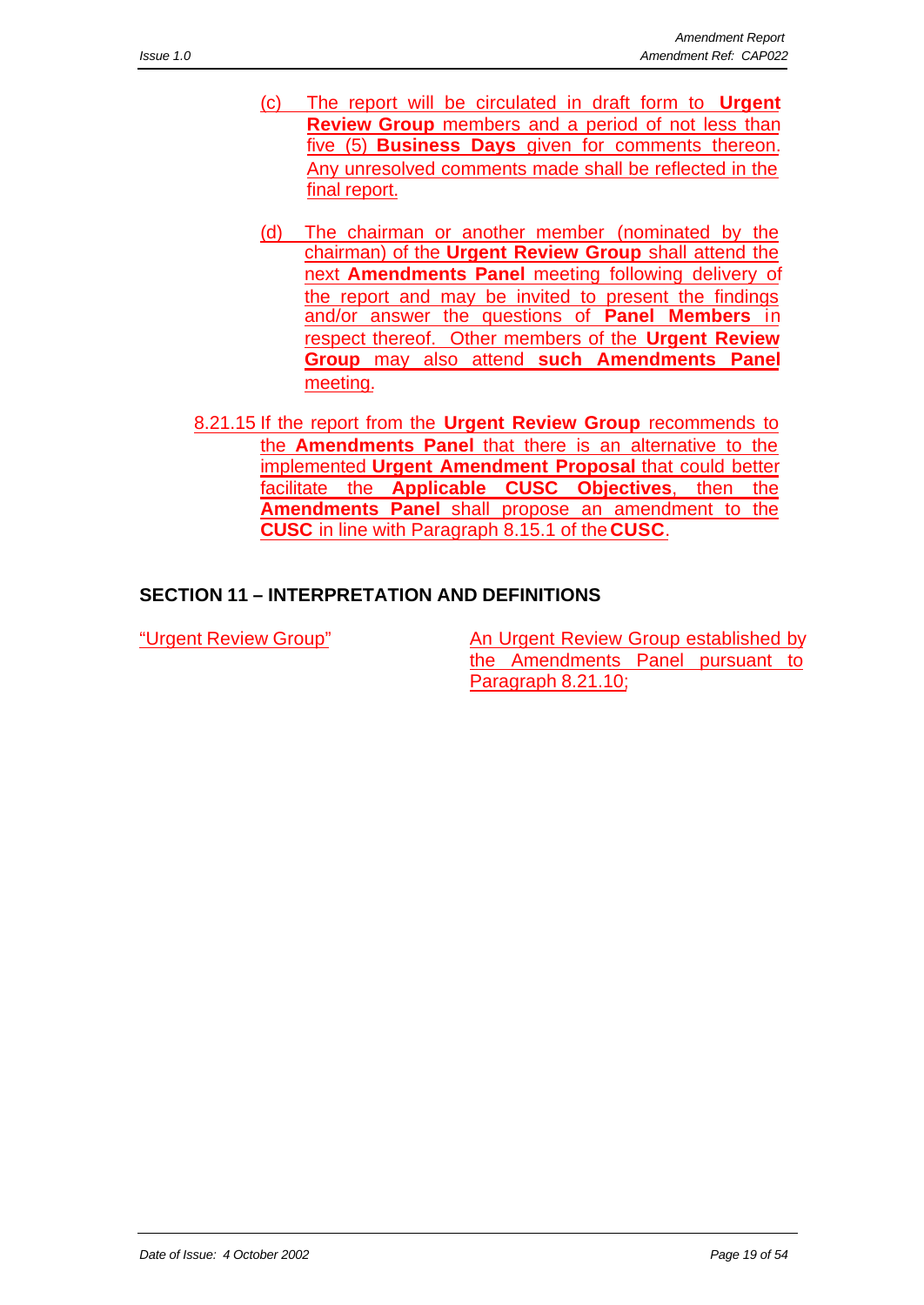# **ANNEX 2 – PROPOSED TEXT TO MODIFY CUSC**

#### **Part (i) - Text to give effect to CAP022 Proposed Amendment**

#### **8.15 AMENDMENT PROPOSALS**

8.15.1 A proposal to modify the **CUSC** may be made by a **CUSC Party**, by the **GECC** or by a **BSC Party** or, under Paragraphs 8.21.816 and 8.23.5, by the **Amendments Panel**.

# **8.21 URGENT AMENDMENT PROPOSALS**

- 8.21.1 If any **CUSC Party** recommends to the **Panel Secretary** that a proposal should be treated as an **Urgent Amendment Proposal** in accordance with this Paragraph 8.21, the **Panel Secretary** shall notify the **Panel Chairman** who shall then endeavour to obtain the views of the **Amendments Panel** as to the matters set out in Paragraph 8.21.2. If for any reason the **Panel Chairman** is unable to do that, the **Panel Secretary** shall do so.
- 8.21.2 The matters referred to in Paragraph 8.21.1 are:
	- (a) whether such proposal should be treated as an **Urgent Amendment Proposal** in accordance with this Paragraph 8.21 and
	- (b) if so, the procedure and timetable to be followed in respect of such **Urgent Amendment Proposal**.
- 8.21.3 If:
	- (a) the **Amendments Panel** agrees that such proposal should be treated as an **Urgent Amendment Proposal**; or
	- (b) where the **Panel Chairman** or the **Panel Secretary** was unable to contact all **Panel Members**, the majority of **Panel Members** contacted so agree; or
	- (c) where the **Panel Chairman** or the **Panel Secretary** was unable to contact any other **Panel Member**, the **Panel Chairman** considers that such proposal should be treated as an **Urgent Amendment Proposal**,

the **Panel Chairman** or, in his absence, the **Panel Secretary** shall forthwith consult the **Authority** as to whether such **Amendment Proposal** is an **Urgent Amendment Proposal** and, if so, as to the procedure and timetable which should apply in respect thereof.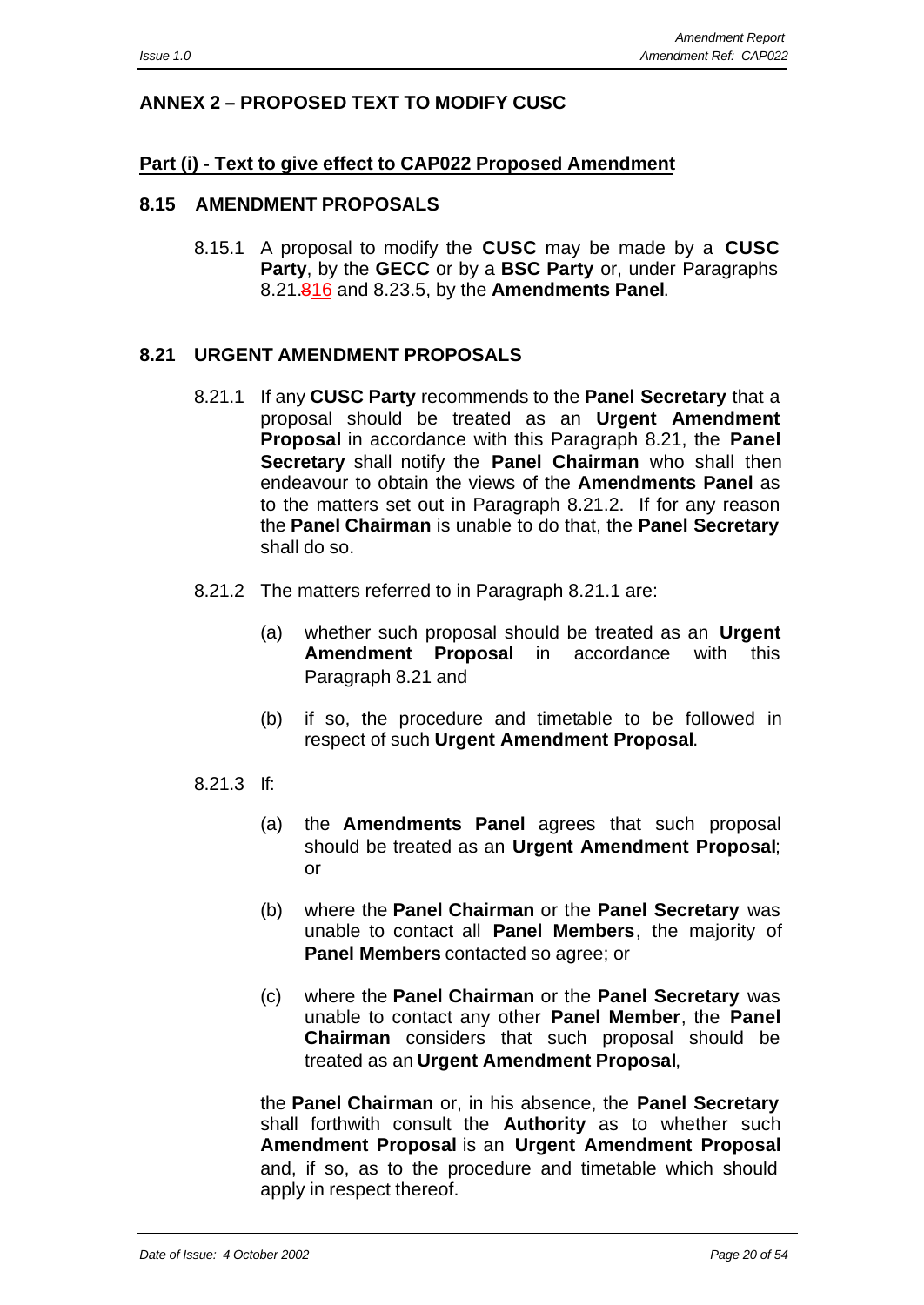- 8.21.4 The **Amendments Panel** shall:
	- (a) not treat any **Amendment Proposal** as an **Urgent Amendment Proposal** except with the prior consent of the **Authority**;
	- (b) comply with the procedure and timetable in respect of any **Urgent Amendment Proposal** approved by the **Authority**; and
	- (c) comply with any direction of the **Authority** issued in respect of any of the matters on which the **Authority** is consulted pursuant to Paragraph 8.21.3.
- 8.21.5 For the purposes of this Paragraph 8.21.5, the procedure and timetable in respect of an **Urgent Amendment Proposal** may (with the approval of the Authority pursuant to Paragraph 8.21.3) deviate from all or part of the **Amendment Procedures** to follow any other procedure or timetable approved by the **Authority**.
- 8.21.6 The **Amendment Report** in respect of an **Urgent Amendment Proposal** shall include a statement as to why the **CUSC Party** believes that such **Amendment Proposal** should be treated as an **Urgent Amendment Proposal** and the extent to which the procedure followed deviated from the **Amendment Procedures** (other than the procedures in this Paragraph 8.21).
- 8.21.7 Each **CUSC Party** and each **Panel Member** shall take all reasonable steps to ensure that an **Urgent Amendment Proposal** is considered, evaluated and (subject to the approval of the **Authority**) implemented as soon as reasonably practicable, having regard to the urgency of the matter and, for the avoidance of doubt, an **Urgent Amendment Proposal** may (subject to the approval of the **Authority**) result in the **CUSC** being amended on the day on which such proposal is submitted.
- 8.21.8 Where an **Urgent Amendment Proposal** results in an amendment being made in accordance with Paragraph 8.23, the **Amendments Panel** shall following such amendment, establish an **Review of Urgent Amendment Review Group** in accordance with Paragraph 8.21.10. initiate the **Amendment Procedures** in order to better facilitate the **Applicable CUSC Objectives** in respect of the subject matter of that **Urgent Amendment Proposal**.
- 8.21.9 The terms of reference of the **Review of Urgent Amendment Review Group** will be to consider and report to the **Amendments Panel** as to whether there may be another solution that may, as compared with the implemented **Urgent Amendment Proposal**, better facilitate the **Applicable CUSC**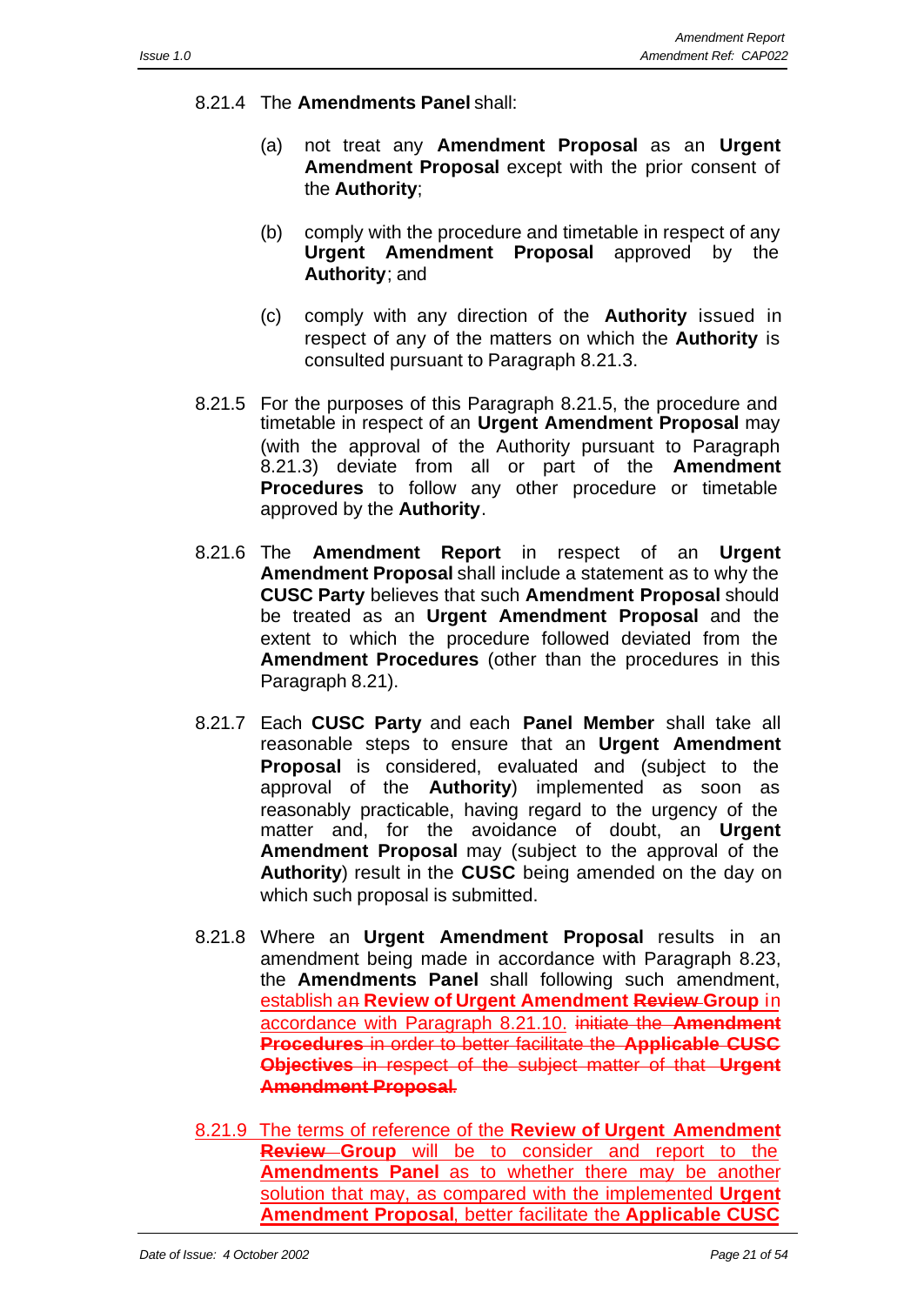**Objectives**. The **Amendments Panel** shall specify a timetable, which shall be no longer than three months) within which the **Review of Urgent Amendment Review Group** is to report to it and may establish other requirements in relation to the intended scope of the **Review of Urgent Amendment Review Group's** considerations.

- 8.21.10 An **Review of Urgent Amendment Review Group** shall comprise at least five (5) persons (who may be **Panel Members**) selected by the **Amendments Panel** from those nominated by **CUSC Parties** for their relevant experience and/or expertise in the areas forming the subject-matter of the Review. The **Amendments Panel** shall ensure, as far as possible, that an appropriate cross-section of representation, experience and expertise is represented on such **Review of Urgent Amendment Review Group**, provided that there shall always be at least one member representing NGC. A representative of the **Authority** may attend any meeting of an **Review of Urgent Amendment Review Group** as an observer and may speak at such meeting.
- 8.21.11 **NGC** shall in consultation with the **Amendments Panel** appoint the chairman of each **Review of Urgent Amendment Review Group** who shall act impartially and as an independent chairman.
- 8.21.12 The **Amendments Panel** may add further members to an **Review of Urgent Amendment Review Group** after it is established.
- 8.21.13 The **Amendments Panel** may (but shall not be obliged to) replace any member of an **Review of Urgent Amendment Review Group** appointed pursuant to Paragraph 8.22.2 8.21.10 and 8.21.12 at any time if such member is unwilling or unable for whatever reason to fulfil that function and/or is deliberately and persistently disrupting or frustrating the work of the **Review of Urgent Amendment Review Group**.

# 8.21.14

- (a) Each **Review of Urgent Amendment Review Group** chairman shall prepare a report to the **Amendments Panel** responding to the matter detailed in the terms of reference in accordance with the time period set by the **Amendments Panel**.
- (b) If an **Review of Urgent Amendment Review Group** is unable to reach agreement on any such matter, the report must reflect the views of the members of the **Review of Urgent Amendment Review Group**.
- (c) The report will be circulated in draft form to **Review of Urgent Amendment Review Group** members and a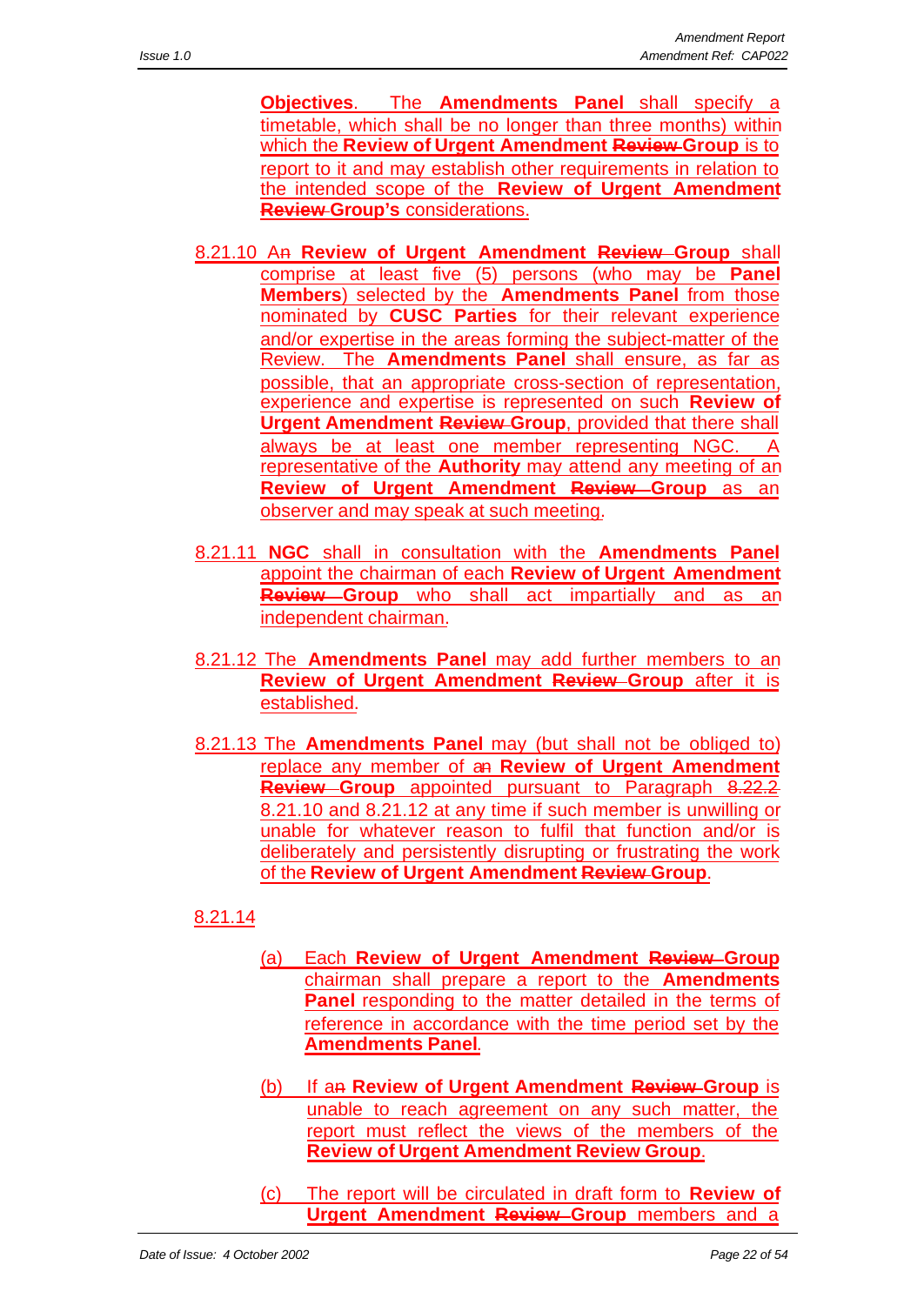period of not less than five (5) **Business Days** given for comments thereon. Any unresolved comments made shall be reflected in the final report.

- (d) The chairman or another member (nominated by the chairman) of the **Review of Urgent Amendment Review Group** shall attend the next **Amendments Panel** meeting following delivery of the report and may be invited to present the findings and/or answer the questions of **Panel Members** in respect thereof. Other members of the **Review of Urgent Amendment Review Group** may also attend such **Amendments Panel** meeting.
- 8.21.15 Subject to the provisions in this Paragraph 8.21 and unless otherwise determined by the **Amendments Panel**, the **Review of Urgent Amendment Group** shall be open to attendance by a representative of any **CUSC Party**, any **BSC Party** or the **GECC** and any person invited by the chairman or any other member of that **Review of Urgent Amendment Group**, and the chairman or any other member of that **Review of Urgent Amendment Group** may invite any person to speak at such meetings. (as suggested by SP).
- 8.21.156 If the report from the **Review of Urgent Amendment Review Group** recommends to the **Amendments Panel** that there is an alternative to the implemented **Urgent Amendment Proposal** that could better facilitate the **Applicable CUSC Objectives**, then the **Amendments Panel** shall propose an amendment to the **CUSC** in line with Paragraph 8.15.1 of the **CUSC**.

# **SECTION 11 – INTERPRETATION AND DEFINITIONS**

"Review of Urgent Amendment Review Group"

An group established by the Amendments Panel pursuant to Paragraph 8.21.10;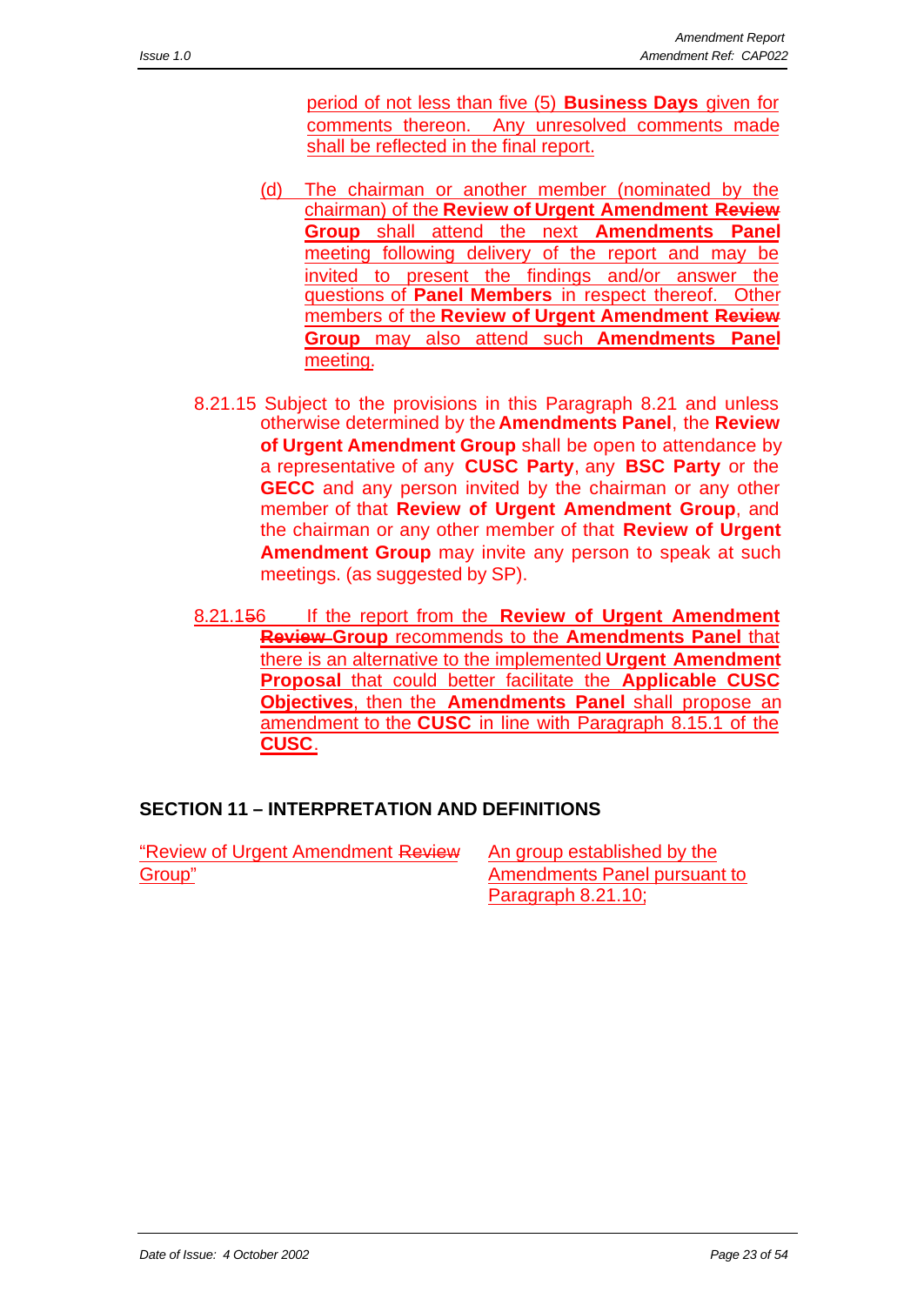#### **Part (ii) - Text to give effect to Alternative Amendment (A)**

8.21.8 Where an **Urgent Amendment Proposal** results in an amendment being made in accordance with Paragraph 8.23, the **Amendments** Panel shall, following such amendment, initiate the Amendment Procedures in order establish a **Standing Group** in accordance with Paragraph 8.18 to consider whether any **Alternative Amendment** could better facilitate achievement of the **Applicable CUSC Objectives** in respect of the subject matter of that **Urgent Amendment Proposal**.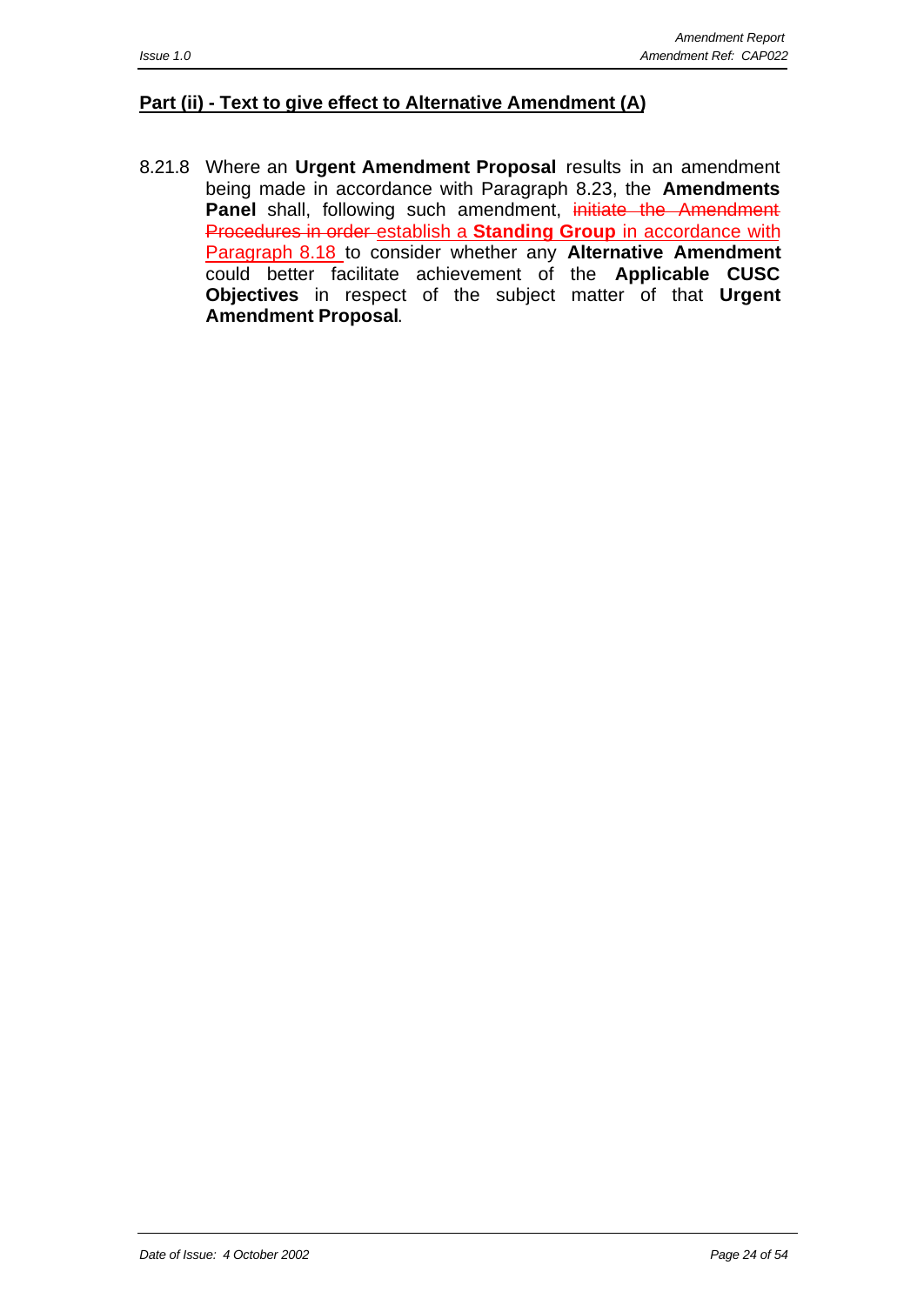# **Part (iii) - Text to give effect to Alternative Amendment (D)**

# **8.15 AMENDMENT PROPOSALS**

8.15.1 A proposal to modify the **CUSC** may be made by a **CUSC Party**, by the **GECC** or by a **BSC Party** or, under Paragraphs 8.21.8 and 8.23.5, by the **Amendments Panel**.

# **8.21 URGENT AMENDMENT PROPOSALS**

- 8.21.1 If any **CUSC Party** recommends to the **Panel Secretary** that a proposal should be treated as an **Urgent Amendment Proposal** in accordance with this Paragraph 8.21, the **Panel Secretary** shall notify the **Panel Chairman** who shall then endeavour to obtain the views of the **Amendments Panel** as to the matters set out in Paragraph 8.21.2. If for any reason the **Panel Chairman** is unable to do that, the **Panel Secretary** shall do so.
- 8.21.2 The matters referred to in Paragraph 8.21.1 are:
	- (a) whether such proposal should be treated as an **Urgent Amendment Proposal** in accordance with this Paragraph 8.21 and
	- (b) if so, the procedure and timetable to be followed in respect of such **Urgent Amendment Proposal**.
- 8.21.3 If:
	- (a) the **Amendments Panel** agrees that such proposal should be treated as an **Urgent Amendment Proposal**; or
	- (b) where the **Panel Chairman** or the **Panel Secretary** was unable to contact all **Panel Members**, the majority of **Panel Members** contacted so agree; or
	- (c) where the **Panel Chairman** or the **Panel Secretary** was unable to contact any other **Panel Member**, the **Panel Chairman** considers that such proposal should be treated as an **Urgent Amendment Proposal**,

the **Panel Chairman** or, in his absence, the **Panel Secretary** shall forthwith consult the **Authority** as to whether such **Amendment Proposal** is an **Urgent Amendment Proposal** and, if so, as to the procedure and timetable which should apply in respect thereof.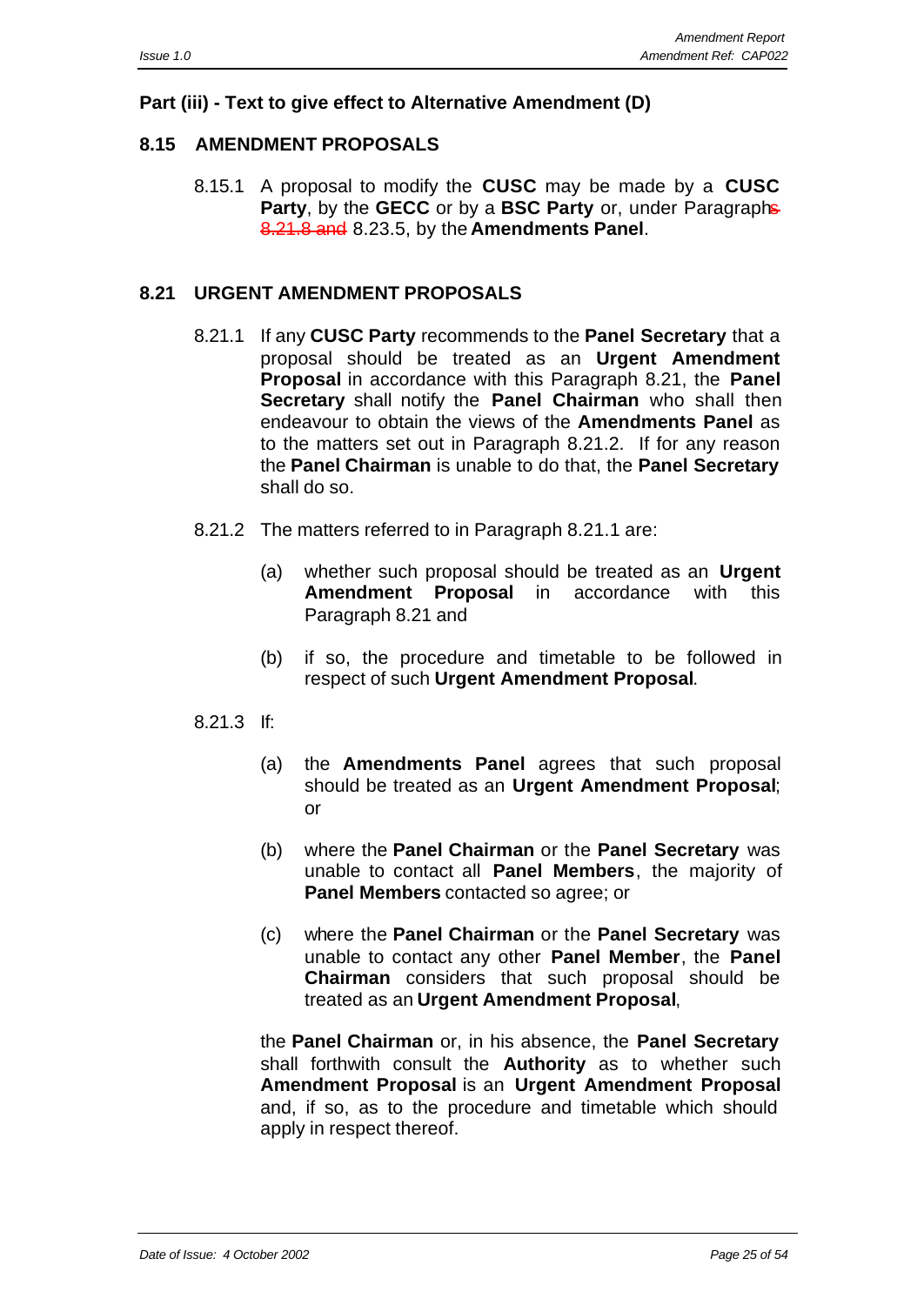- 8.21.4 The **Amendments Panel** shall:
	- (a) not treat any **Amendment Proposal** as an **Urgent Amendment Proposal** except with the prior consent of the **Authority**;
	- (b) comply with the procedure and timetable in respect of any **Urgent Amendment Proposal** approved by the **Authority**; and
	- (c) comply with any direction of the **Authority** issued in respect of any of the matters on which the **Authority** is consulted pursuant to Paragraph 8.21.3.
- 8.21.5 For the purposes of this Paragraph 8.21.5, the procedure and timetable in respect of an **Urgent Amendment Proposal** may (with the approval of the Authority pursuant to Paragraph 8.21.3) deviate from all or part of the **Amendment Procedures** to follow any other procedure or timetable approved by the **Authority**.
- 8.21.6 The **Amendment Report** in respect of an **Urgent Amendment Proposal** shall include a statement as to why the **CUSC Party** believes that such **Amendment Proposal** should be treated as an **Urgent Amendment Proposal** and the extent to which the procedure followed deviated from the **Amendment Procedures** (other than the procedures in this Paragraph 8.21).
- 8.21.7 Each **CUSC Party** and each **Panel Member** shall take all reasonable steps to ensure that an **Urgent Amendment Proposal** is considered, evaluated and (subject to the approval of the **Authority**) implemented as soon as reasonably practicable, having regard to the urgency of the matter and, for the avoidance of doubt, an **Urgent Amendment Proposal** may (subject to the approval of the **Authority**) result in the **CUSC** being amended on the day on which such proposal is submitted.
- 8.21.8 Where an **Urgent Amendment Proposal** results in an amendment being made in accordance with Paragraph 8.23, the **Amendments Panel shall may** following such amendment, establish a review (an Urgent Review being for the purposes of Section 8 of the **CUSC** an **Amendment Proposal**).initiate the **Amendment Procedures** in order to better facilitate the **Applicable CUSC Objectives** in respect of the subject matter of that **Urgent Amendment Proposal**.
- 8.21.9 The terms of reference of the Urgent Review will be to consider and report to the **Amendments Panel** as to whether there may be another solution that may, as compared with the implemented **Urgent Amendment Proposal**, better facilitate the **Applicable CUSC Objectives**. The **Amendments Panel**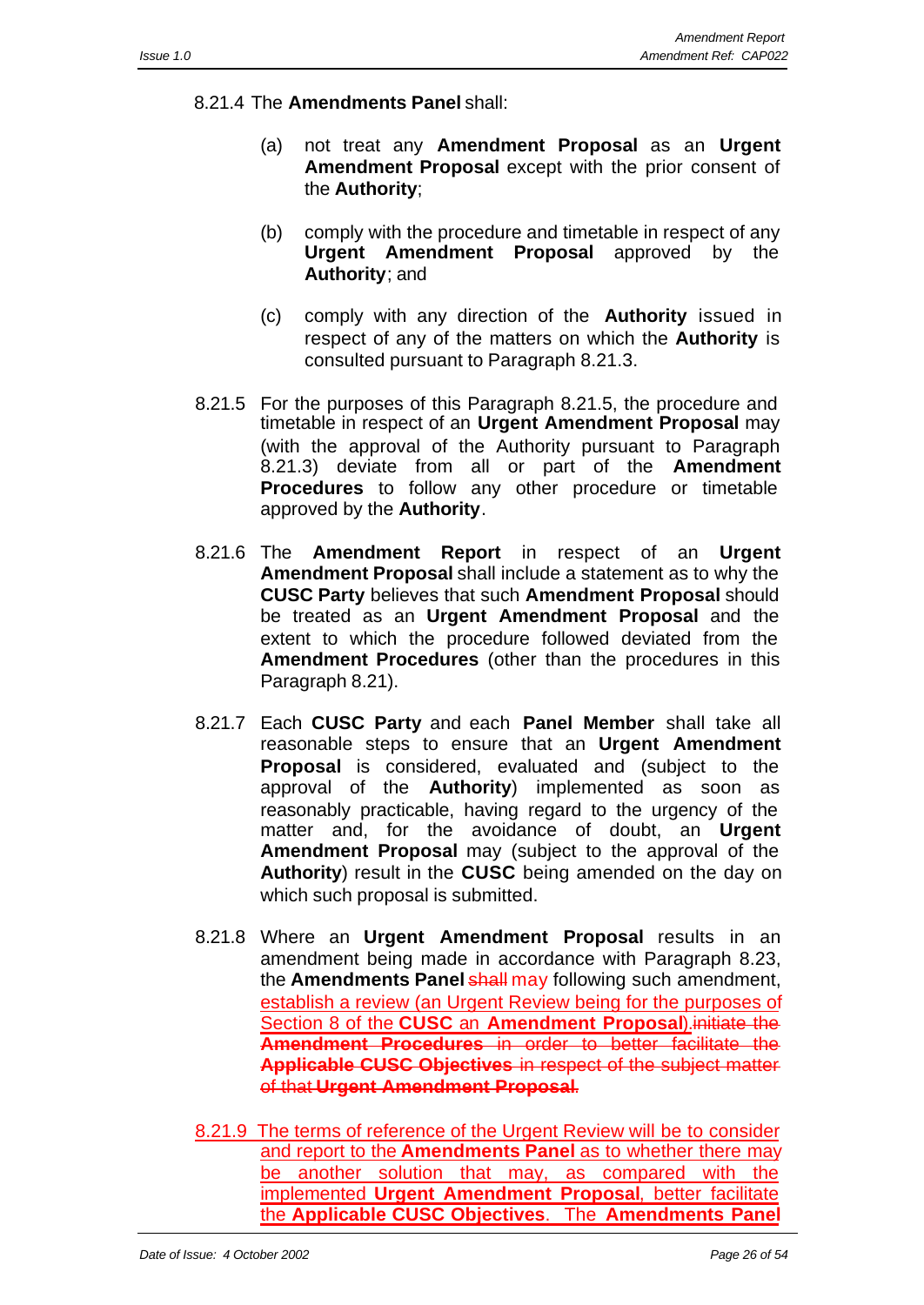shall specify a timetable, which shall be no longer than three months) within which the Group (being either a **Working Group** or a **Standing Group**) is to report to it and may establish other requirements in relation to the intended scope of the Group's considerations.

8.21.10 If the report from the Group reviewing the **Urgent Amendment** recommends to the **Amendments Panel** that there is an alternative to the implemented **Urgent Amendment Proposal** that could better facilitate the **Applicable CUSC Objectives**, then the **NGC** shall (if no other **CUSC Party** does so) propose an amendment to the **CUSC** in line with Paragraph 8.15.1 of the **CUSC**.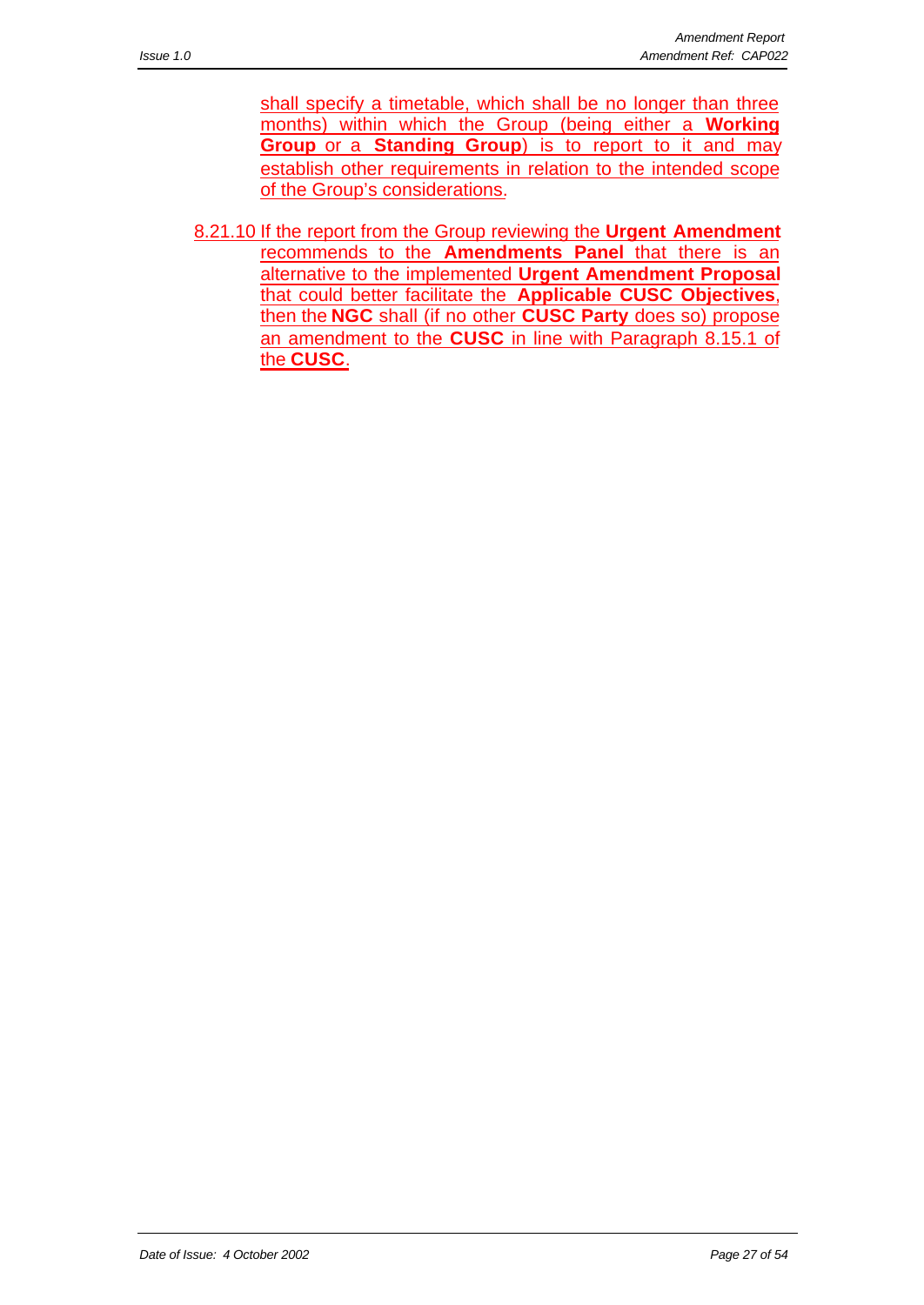# **Part (iv) – In the event of approval of CAP021 Proposed Amendment**

Note: In the event of approval of CAP021 Proposed Amendment, the text changes shown below should be made in addition to the text changes for CAP022 Proposed Amendment or Alternative Amendments whichever is approved for implementation.

After the words "…following such amendment…" in Paragraph 8.21.8, insert "determine whether or not to", and delete the remainder of Paragraph 8.21.8 beginning with the words "…initiate the Amendment Procedures…"

# **Part (v) – In the event of approval of CAP021 Alternative Amendment**

Note: In the event of approval of CAP021 Alternative Amendment, the text changes shown below should be made in addition to the text changes for CAP022 Proposed Amendment or Alternative Amendments, whichever is approved for implementation.

After the words "… in accordance with Paragraph 8.23, the **Amendments Panel**…" in Paragraph 8.21.8, insert "may or (where it appears to the **Amendments Panel** that there is a reasonable level of support for a review amongst **CUSC Parties**)"

# **Part (vi) – Text to give effect to Alternative Amendment (E)**

8.21.8 Where an **Urgent Amendment Proposal** results in an amendment being made in accordance with Paragraph 8.23, the **Amendments Panel** shall, following such amendment, initiate the **Amendment Procedures** raise an **Amendment Proposal** and establish a **Working Group** in accordance with Paragraph 8.17 in order to consider whether any **Alternative Amendment** could better facilitate achievement of the **Applicable CUSC Objectives** in respect of the subject matter of that **Urgent Amendment Proposal**.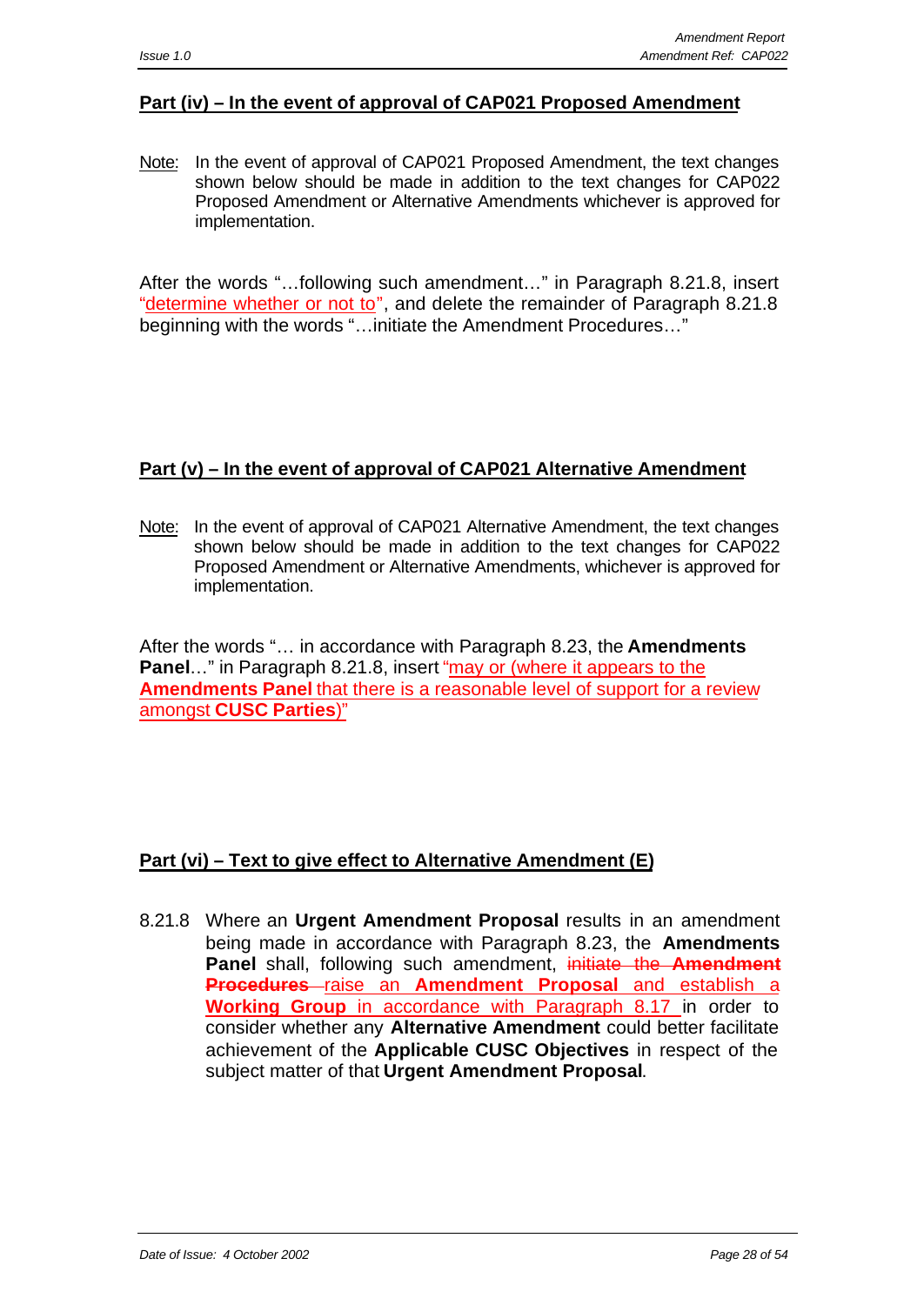# **ANNEX 3 – COPIES OF REPRESENTATIONS RECEIVED TO THE INITIAL CAP022 CONSULTATION**

This Annex includes copies of any representations received following circulation of the first Consultation Document (circulated on 8<sup>th</sup> August 2002, requesting comments by close of business on 5<sup>th</sup> September 2002).

Representations were received from the following parties:

| No.            | Company                                                                            | <b>File Number</b> |
|----------------|------------------------------------------------------------------------------------|--------------------|
| 1              | Powergen plc                                                                       | CAP022-CR1-01      |
| 2              | <b>British Gas Trading Limited</b>                                                 | CAP022-CR1-02      |
| 3              | <b>TXU Europe Energy Trading Ltd</b>                                               | CAP022-CR1-03      |
| 4              | <b>Elexon Limited</b>                                                              | CAP022-CR1-04      |
| 5              | <b>London Electricity Group</b>                                                    | CAP022-CR1-05      |
| 6              | <b>British Energy plc</b>                                                          | CAP022-CR1-06      |
| $\overline{7}$ | Scottish Power Generation Limited & Scottish Power<br><b>Energy Retail Limited</b> | CAP022-CR1-07      |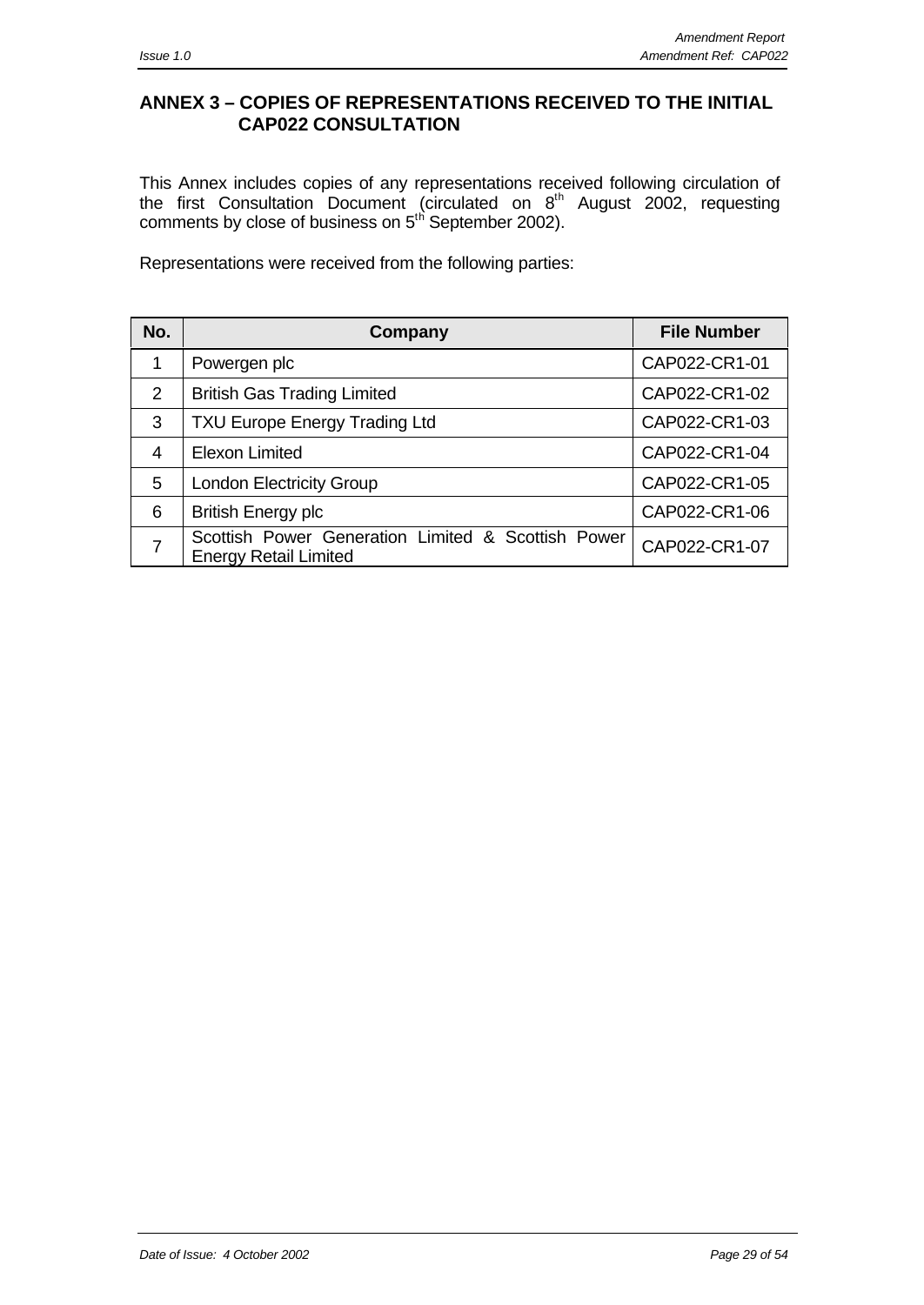Reference | CAP022-CR-01 **Company** Powergen plc



Christiane Sykes Strategy and Regulation

Emma Groves Commercial Development The National Grid Company plc National Grid House Kirby Corner Road **Coventry** CV4 8JY

2 September 2002 Reference CAP022

Dear Emma

#### **Reference CAP022 Urgent Amendment Proposals – Review Process**

Powergen is in favour of the above amendment proposal as we believe it would better facilitate the Applicable CUSC Objectives in improving the amendment procedures.

The proposal creates a more efficient and transparent process for urgent amendment proposals and ensures that a standard course of action is taken to review urgent proposals before they go to the Authority, to investigate whether or not an alternative proposal might be made that would better facilitate the Applicable CUSC objectives.

We look forward to the implementation of the proposal in the near future.

Yours sincerely,

Iglees

Christiane Sykes.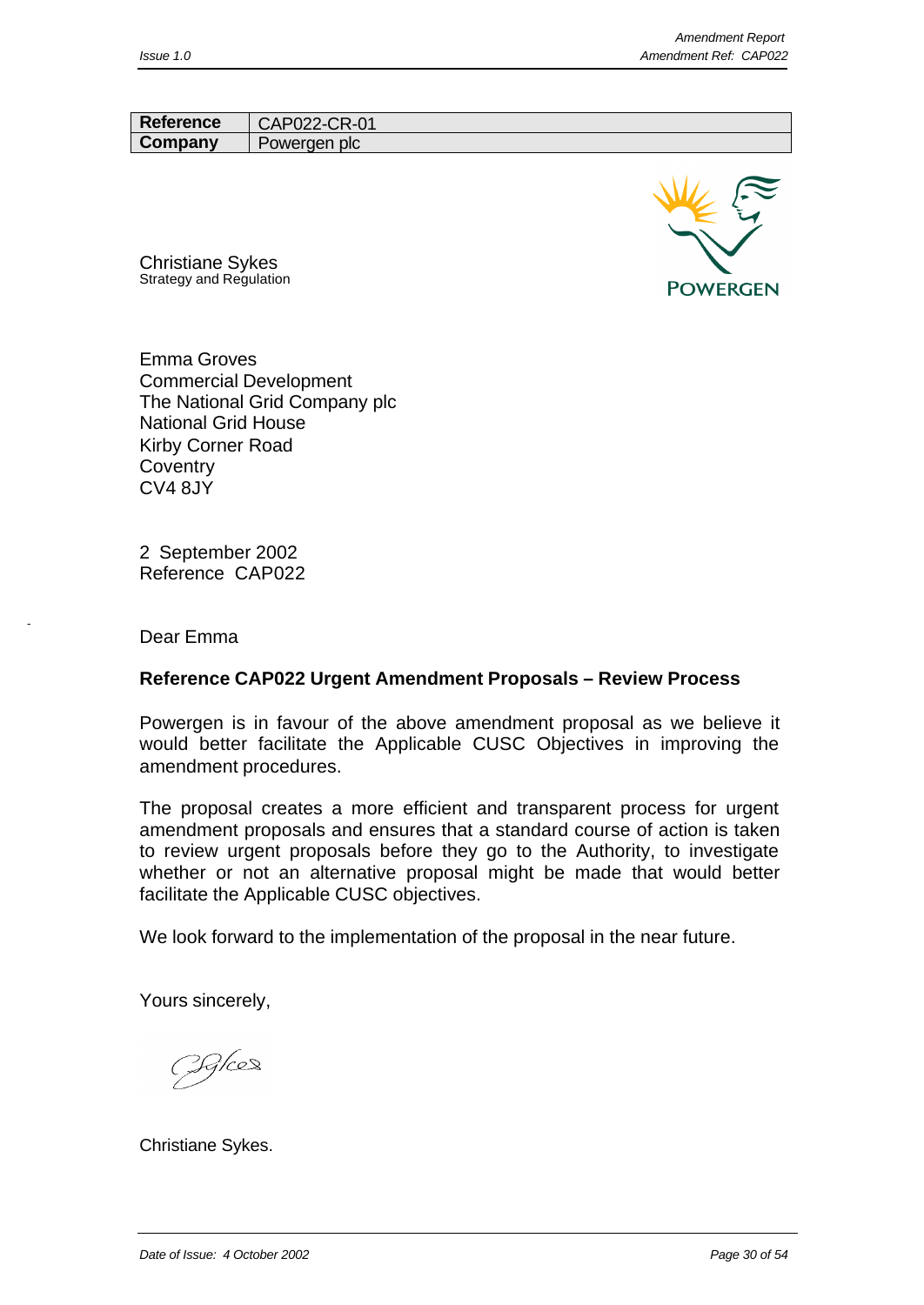| <b>Reference</b> | CAP022-CR-02                          |
|------------------|---------------------------------------|
| Company          | <b>British Gas</b><br>Trading Limited |
|                  |                                       |



**Charter Court 50 Windsor Road Slough Berkshire SL1 2HA**

Tel. (01753) 758051 Fax (01753) 758 Our Ref. G: transp/elec/cusc Your Ref. 04 October 2002

National Grid Company plc National Grid House Kirby Corner Road **Coventry** CV 4 8JY

Commercial

For the Attention of Emma Groves -

Dear Emma,

# **RE: CAP022 – Urgent Amendment Proposals – Review Process**

Thank you for the opportunity to comment on this Amendment Proposal. British Gas Trading (BGT) agrees that the current CUSC drafting is unclear in this area and agrees with the principal of the AP as specified in Paragraph 3.5 of the Consultation Document.

However, there are a couple of elements of the proposal that we believe could be improved upon. These are:

- a) Use of other Groups notwithstanding the issues, identified during the GSG discussions of this topic, we believe that it would be more efficient to allow the Panel, where a Standing Group or Working Group is already in existence and considering topics in an associated area, to refer the Urgent Review to that group rather than create a separate new group. This would just require a modification of the relevant Groups Terms of Reference by the Panel at the time.
- b) Clarify whether it should be the Panel or a CUSC party (such as NGC) who are required to raise an Amendment if the Urgent Review identifies a better way of proceeding. It is unclear how the Panel would discharge this responsibility other than relying on NGC as Panel Chair and Secretary. We believe that it may therefore be better to reflect this explicitly in the CUSC. This would allow all the normal CUSC rules as to "ownership" of an Amendment Proposal to operate.

A **centrica** business

**British Gas Trading Limited** Registered in England No.3078711. Registered Office: Millstream, Maidenhead Road, Windsor, Berkshire SL4 5GD www.gas.co.uk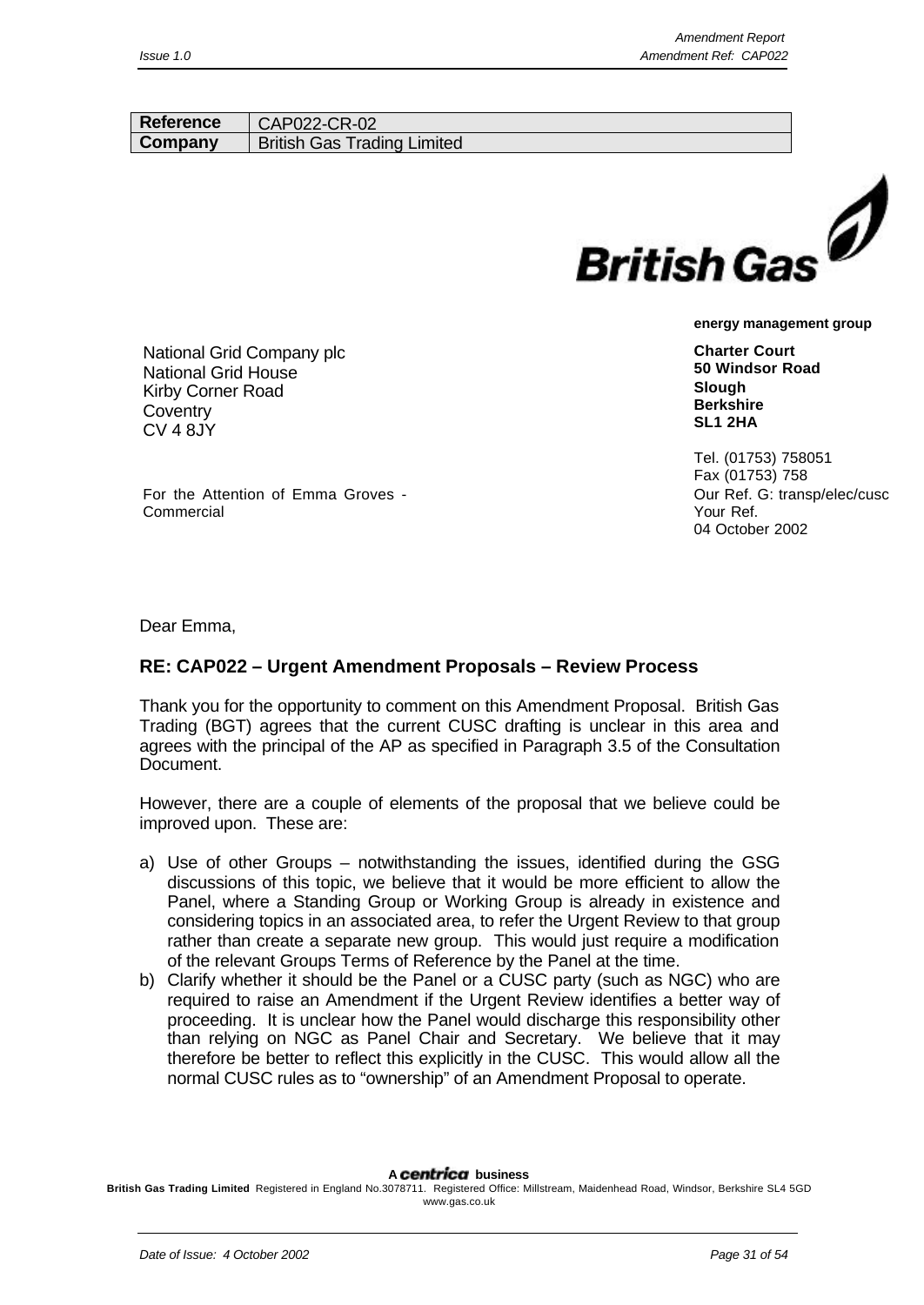Finally we would note that there appear to be an error in the proposed legal text. We believe that the change to the cross reference in Clause 8.15.1 should be to "8.21.15" and not "8.21.17" as drafted. (Subject to our comments in b) above).

We would wish our comments to be considered as an Alternative Amendment Proposal.

We trust that you find our comments useful. Should you wish to discuss any elements further please do not hesitate to contact me.

Yours sincerely,

Simon Goldring Transportation Manager

A **centrica** business

**British Gas Trading Limited** Registered in England No.3078711. Registered Office: Millstream, Maidenhead Road, Windsor, Berkshire SL4 5GD www.gas.co.uk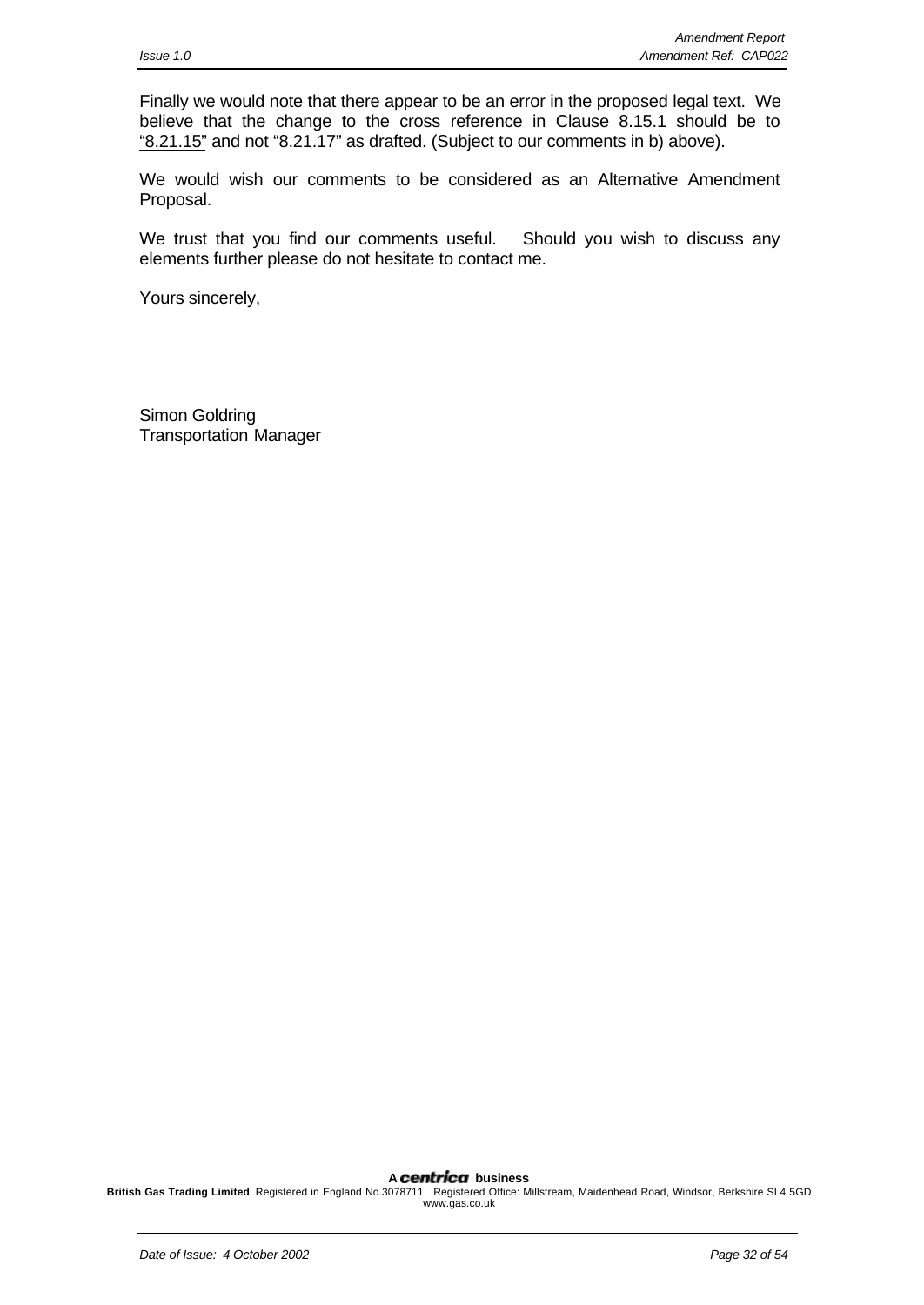#### Reference | CAP022-CR-03 **Company** TXU Europe Energy Trading Ltd

National Grid Company plc Wherstead Park Kirby Corner Road Wherstead Coventry Ipswich CV4 8JY Suffolk

Emma Groves TXU Europe Energy Trading Ltd IP9 2AQ

5<sup>th</sup> September 2002

# **CAP022 Consultation Response**

Dear Emma

We confirm that we support the Amendment proposal as drafted.

Yours sincerely

Philip Russell Market Development Manager For and on behalf of the 21 TXU CUSC Parties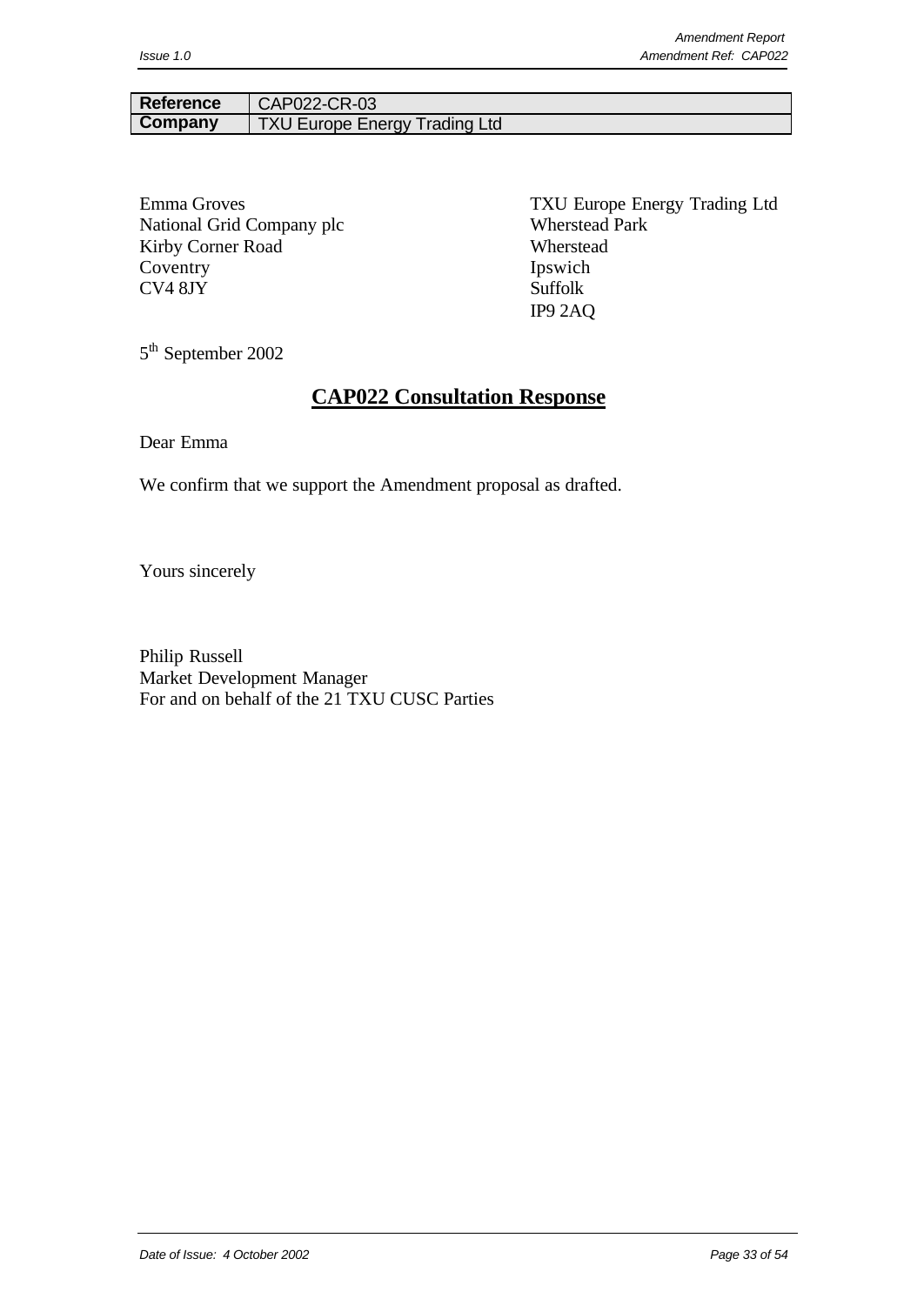# Reference | CAP022-CR-04 **Company** Elexon Limited

*Our ref.* Comments on CAP022 *Your ref.*CAP022



06 September 2002 Emma Groves Commercial National Grid Company plc National Grid House Kirby Corner Road Coventry CV4 8JY

(By email to: emma.groves@uk.ngrid.com)

Dear Emma,

Comments on Consultation Paper CAP021 'Urgent Amendment Proposals - Review Process'

ELEXON acting as the Balancing and Settlement Code Company has reviewed the Consultation Paper CAP022 'Urgent Amendment Proposals - Review Process'. This proposal seeks to require the Amendments Panel to establish an Urgent Review Group to carry out reviews of implemented Urgent Amendment Proposals. ELEXON has no comments to make regarding the 'Proposed Amendment', as there is no impact on the BSC or ELEXON.

There are no specific Urgent Modification Groups under the BSC, and it should be noted that the requirement to review implemented Urgent Modifications is not mandatory.

Yours sincerely

Helen Bray ELEXON Change Delivery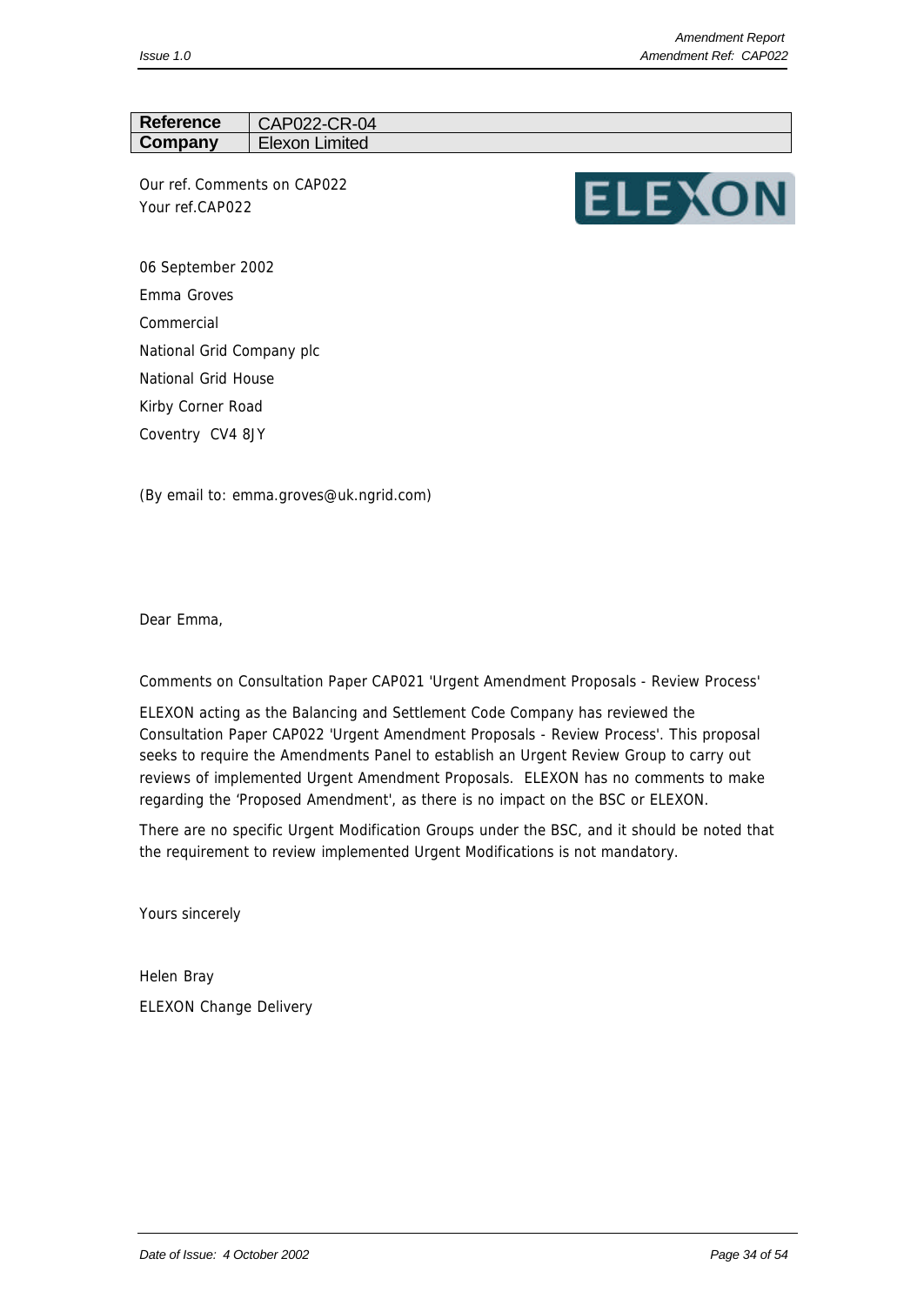| <b>Reference</b> | CAP022-CR1-05                   |
|------------------|---------------------------------|
| Company          | <b>London Electricity Group</b> |

**From: Cecil Dick [Dick.Cecil@le-group.co.uk] Sent:** 05 September 2002 16:34 **To:** Groves, Emma **Subject:** CAP022 consultation response

# **Consultation Response - CAP022 Urgent Amendment Proposals - Review Process**

*This response from London Electricity Group is on behalf of all the groups CUSC Parties.*

*We support the CAP022. We consider that by setting out a clear process of implemented Urgent Amendment reviews CAP022 better meets the CUSC objectives. We have a suggestion regarding the proposed drafting.*

# **New defined term**

The amendment proposes a process for review of Amendments that have been implemented on a fast track process after being confirmed as Urgent Amendment. Paragraph 8.21.8 introduces the new defined term "Urgent Review Group". This title implies that the review is urgent, whereas those currently involved in CAP 022 know that the word Urgent transfers from the previous amendment process. The review itself is not urgent, just precautionary. No outcome would be expected from such a review on most occasions.

Therefore the defined new term should be "Review of Urgent Amendment Group" rather than "Urgent Review Group" as proposed. Corresponding changes reflecting this should be made to the proposed text.

Dick Cecil London Electricity Group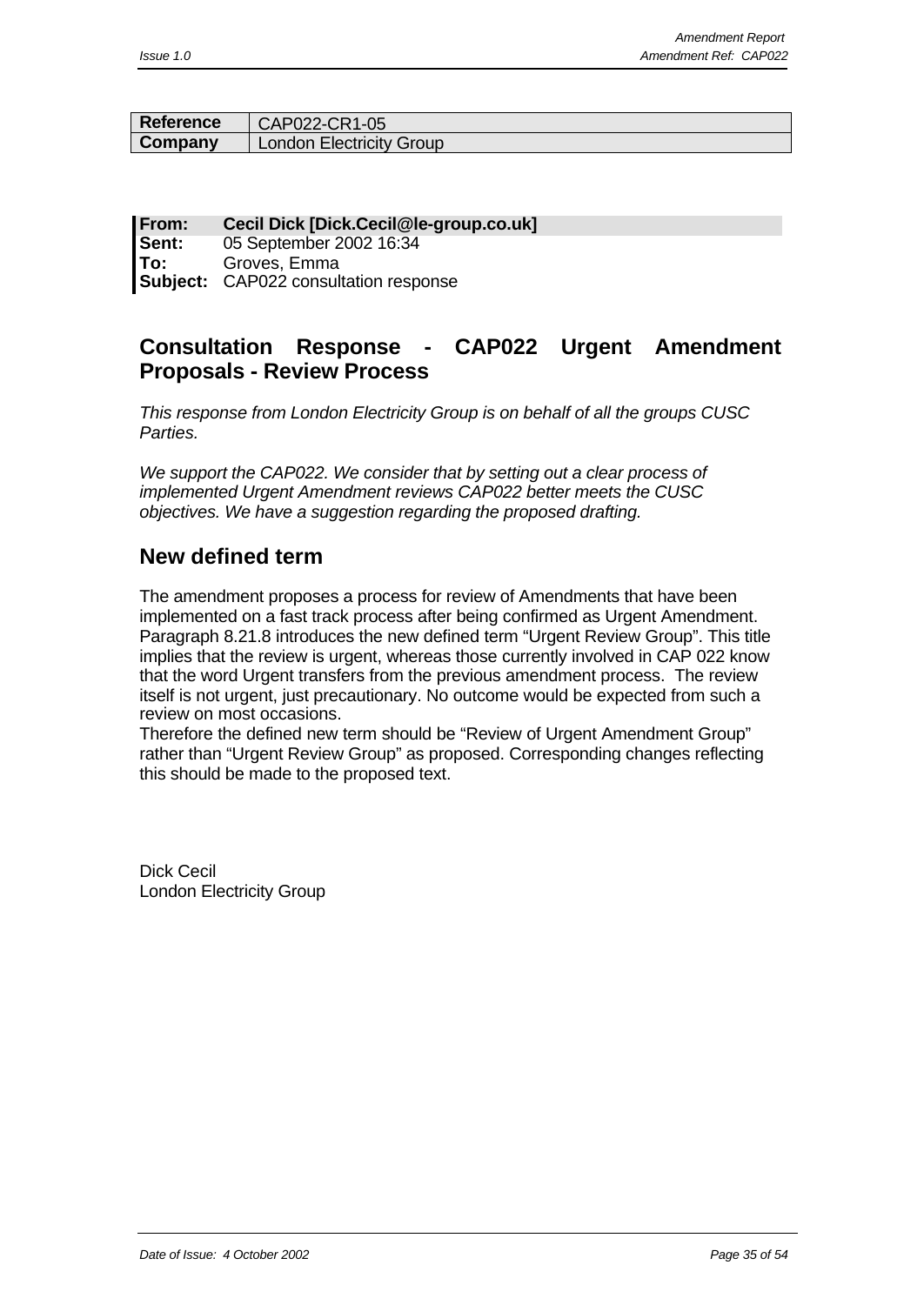| <b>Reference</b> | CAP022-CR1-06             |
|------------------|---------------------------|
| Company          | <b>British Energy plc</b> |



5<sup>th</sup> September 2002

Emma Groves Commercial Development The National Grid Company plc Kirby Corner Road **COVENTRY** CV4 8JY

Dear Emma,

# **CUSC Consultation Document CAP022: Urgent Amendment Proposals: Review Process**

In consideration of the above CAP, we would advise that whilst we support the principle of the proposed amendment, we believe that a better solution is to establish a specific Standing Group to perform the post-implementation review process.

In order to better inform NGC, Ofgem and the industry generally in relation to the issue, and given the experience of earlier Ofgem 'decision' documents on other CAPs, we therefore believe it is appropriate for this response to contain a number of Alternative Amendments for due consideration. These are indicated below together with the rationale for each of them to place these alternatives into context. We believe that each of these alternatives better facilitates achievement of the Applicable CUSC Objectives compared to both the current CUSC and the original CAP022 solution proposed.

By way of background, the current CUSC process, albeit deemed to be unworkable for the reasons outlined in the NGC consultation report section 3.0, largely mirrors the provisions in the BSC (Part F, section 2.9 "Urgent Code Modifications." The main differences between the codes for the post-implementation review of an urgent modification/amendment are:-

- a) Provision of a discretionary review in the BSC under F 2.9.7 (an issue which has been acknowledged within CUSC and for which the CAP021 proposal addresses.)
- b) Any review is undertaken by a Modification Group within the BSC; noting that the BSC only provides for Modification Groups unlike the CUSC which provides for both Working Groups and Standing Groups. (We note here that Modification Standing Groups are now being proposed within the BSC which will broadly mirror CUSC provisions).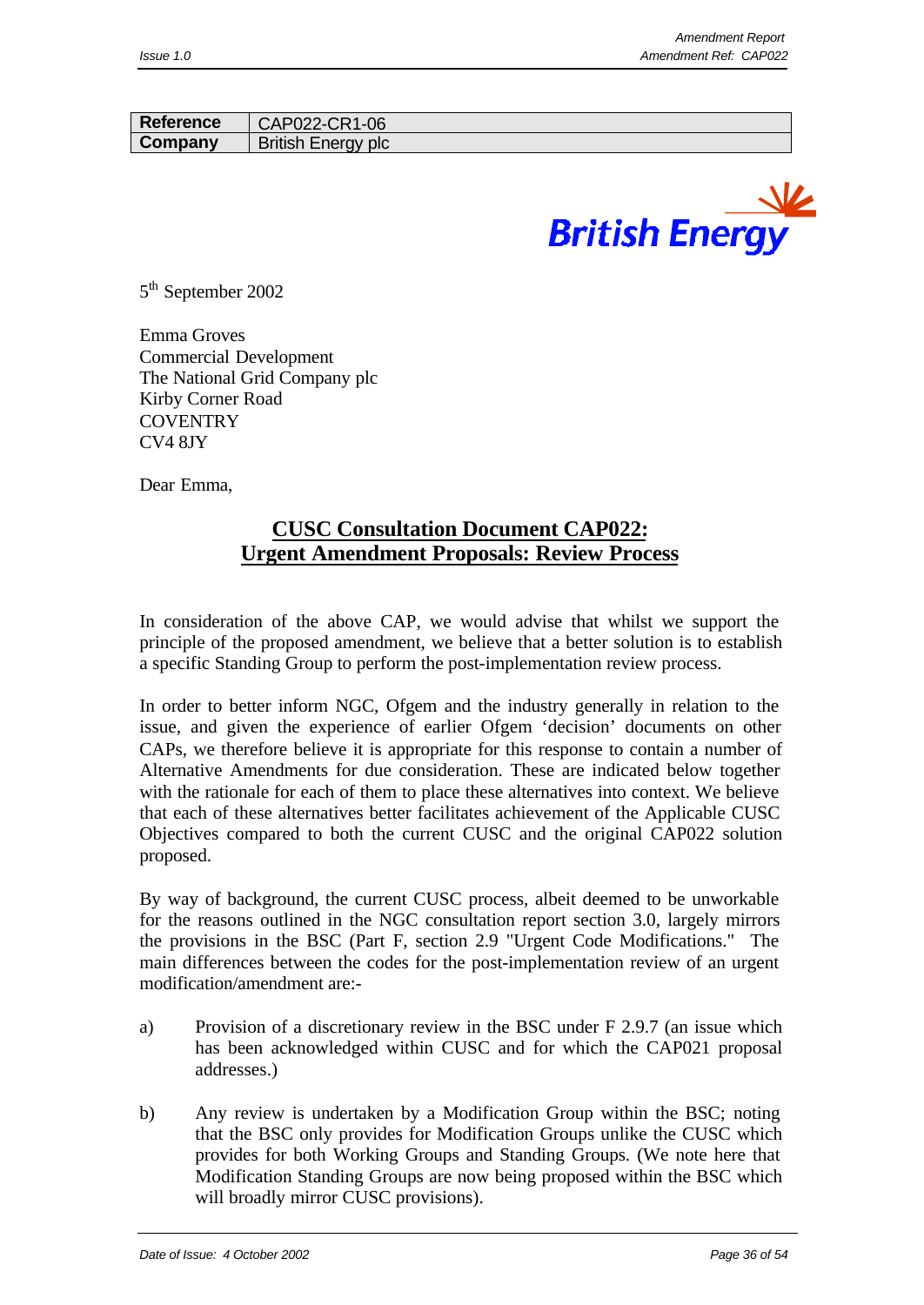For reference and comparison, we note that of the 100 BSC Modifications raised to date, 15 were raised as Urgent Modifications, of which 9 have been Approved and implemented, 5 have been Rejected and 1 remains with the Authority for decision. We believe that to date of the 9 approved modifications only 1 has been the subject of any post-implementation review initiated under the discretionary powers of F2.9.7.

A conclusion which could therefore be drawn is that the Urgent Modification process in the BSC does work satisfactorily to the extent that only one of the approved and implemented Urgent BSC Mods. has required use of a post completion review. However there is a note of caution here as the nature of many modifications within the BSC is to require system changes and therefore lead times for Users to identify issues arising from implementation of system-based modifications will tend to be longer than for the parallel CUSC processes and therefore 'new' modifications would tend to be raised within the BSC only after a 'bedding-in' period during which issues may materialise.

It can be argued that the relativity small number of Urgent modifications or amendments which occur across both Codes are an indication that the fundamental processes and systems are working, and therefore that a pragmatic 'fit for purpose' approach should be adopted.

The proposed establishment of an Urgent Review Group within CUSC as a separate entity, with the inevitable complexity of textual codification highlighted by the CAP legal text presented, is not seen as a 'fit for purpose' solution. It is noted that the legal text to support this proposal was not made available to the Governance Standing Group (GSG).

We believe that the most appropriate 'fit for purpose' solution which better facilitates achievement of the applicable CUSC Objectives is to designate a specific Standing Group as the group to perform any review. We note but disagree with the narrow interpretation of the role of Standing Groups concluded by both NGC and the GSG (consultation document section 3.3 refers) and would advise that the scope of Standing Groups as defined within CUSC section 8.18.1 does provide the Amendment Panel with the remit to set up and define appropriate terms of reference for a Standing Group to fulfill the 'Urgent Review Group' role as envisaged by the consultation document sections 3.4 and 3.5. We therefore propose this option as an Alternative Amendment (A) to this CAP022 as per Annex 1 attached.

In the interests of process efficiency and for completeness, and in line with Appendix B, para 17 of the 8<sup>th</sup> August GSG report to the CUSC Panel, we note that the recommendation for CUSC Amendments which are implemented in accordance with the Transmission Licence (CUSC 8.23.5 refers) should be similarly subject to a postimplementation review as per other Urgent Amendments, but this has not been addressed by this CAP022. An oversight? We therefore propose Alternative Amendment (B) in Annex 2 attached which is identical to Alternative Amendment (A) but in addition amends CUSC 8.23.5. to invoke the Standing Group review process as the recommended and preferred solution.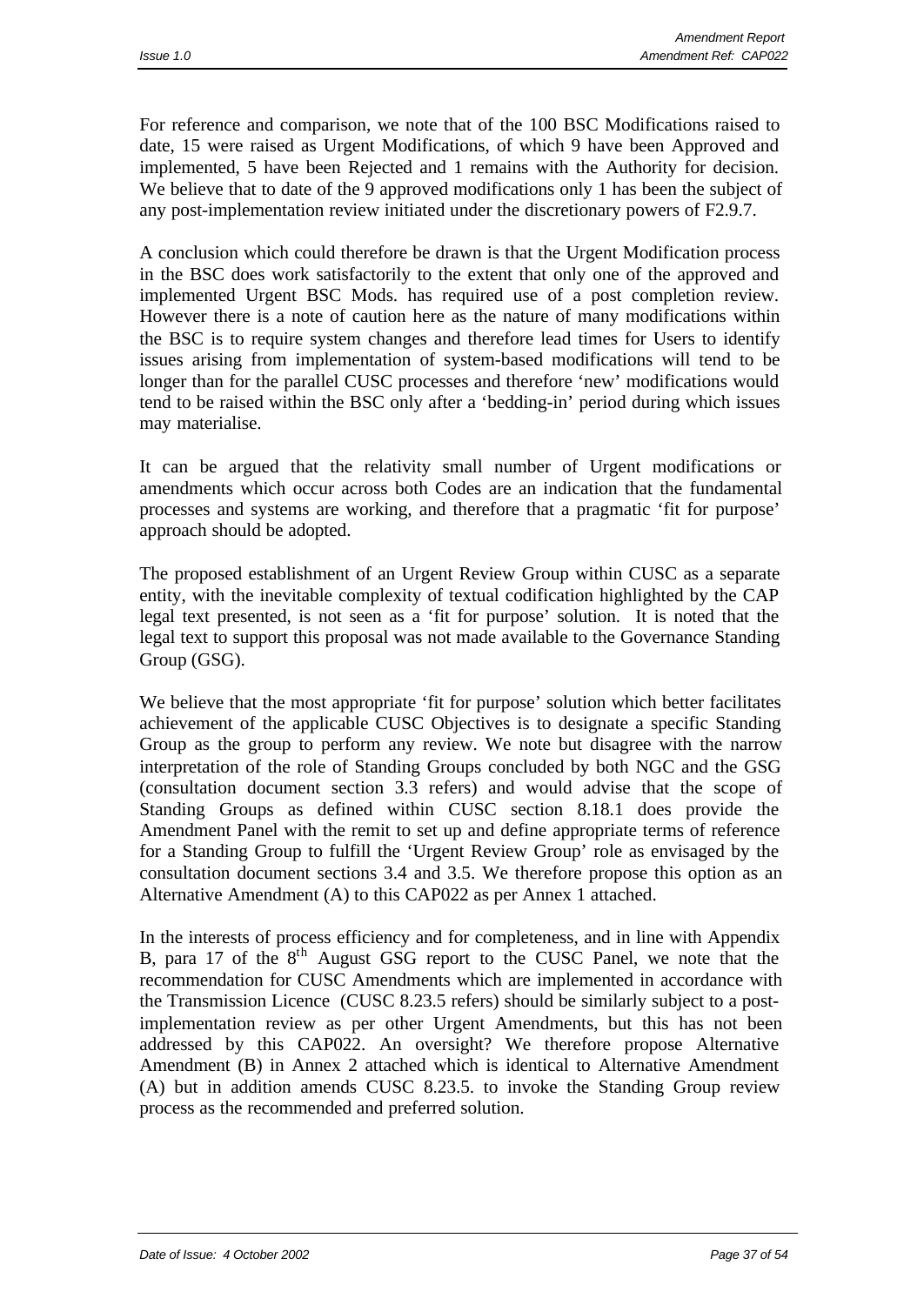Should Ofgem be minded to approve the original CAP022 solution recommended by NGC, which we have indicated we do not support, it should be noted that we understand that there are two reference errors in the current CUSC text which should be corrected in para.8.21.5 before any such implementation in any event. Therefore for process compliance, and to allow provision for correction of these errors, Alternative Amendment ( C) is attached as Annex 3, which is otherwise identical to the NGC submitted text.

It should be noted that in order not to compromise our other Alternative Amendments (A) and (B), these possible reference errors have not been provided for in our alternatives submitted as, if the errors and proposed corrections are agreed to be valid, they can be registered by NGC on the 'housekeeping' section of the Amendment Register for action at a later date as they have no obvious direct material effect. However, this does pose the question as to whether there should be a defined process to effect minor changes of this nature which become apparent either directly during a related consultation review, or which arise inadvertently as the result of the proposed amendment text, prior to any implementation.

Finally, we note that any decision in respect of CAP021 to allow for a discretionary review of any implemented Urgent Amendment Proposals would have the effect of modifying paragraph. 8.21.8. which would in turn require the text of all of the attached Alternative Amendments to be amended. This also raises a further process issue. This response is not predicated on the effect of CAP021 being incorporated into this CAP022, but this means that a further contingent of three Alternative Amendments is required in order to cater for possible implementation of CAP021. These are explicitly provided for in Annex 4

If you have any queries associated with this response, please do not hesitate to contact me to discuss further

Yours faithfully,

Steve Phillips

Senior Trading Consultant Market Development Power & Energy Trading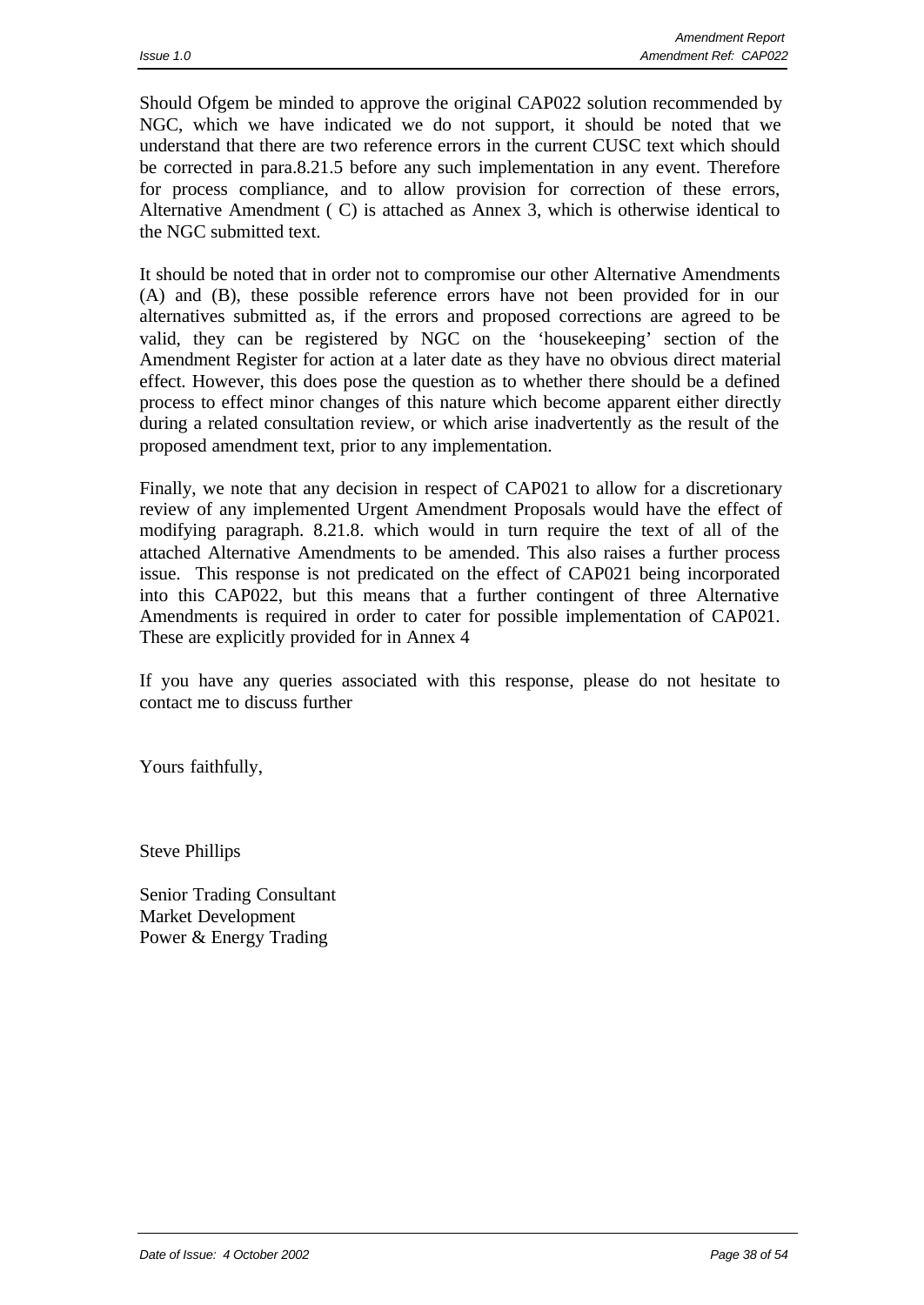# **Annex 1: Alternative Amendment (A)**

# **Proposed Draft Text To Modify CUSC**

8.21.8 Where an **Urgent Amendment Proposal** results in an amendment being made in accordance with Paragraph 8.23, the **Amendments Panel** shall, following such amendment, establish a **Standing Group** in accordance with Paragraph 8.18. to consider whether any **Alternative Amendment** could better facilitate achievement of the **Applicable CUSC Objectives** in respect of the subject matter of that **Urgent Amendment Proposal**

# **Annex 2: Alternative Amendment (B)**

# **Proposed Draft Text To Modify CUSC**

- 8.21.8 Where an **Urgent Amendment Proposal** results in an amendment being made in accordance with Paragraph 8.23, the **Amendments Panel** shall, following such amendment, establish a **Standing Group** in accordance with Paragraph 8.18. to consider whether any **Alternative Amendment** could better facilitate achievement of the **Applicable CUSC Objectives** in respect of the subject matter of that **Urgent Amendment Proposal**
- 8.23.5 If an amendment is made to the **CUSC** in accordance with the **Transmission Licence** but other than pursuant to the other **Amendment Procedures** in this Section 8, the **Amendments Panel** may, following such amendment, establish a **Standing Group** in accordance with Paragraph 8.18. to consider whether any **Alternative Amendment** could better facilitate achievement of the **Applicable CUSC Objectives** in respect of the subject matter of that original amendment. .

# **Annex 3: Alternative Amendment (C)**

# **Proposed Draft Text To Modify CUSC**

\*\*Other than the specific paragraph content change below; the remainder of the text is as per the original text provided by NGC within the CAP022 Consultation Document, Annex 1 Part A\*\*

8.21.5 For the purposes of this Paragraph 8.21., the procedure and timetable in respect of an **Urgent Amendment Proposal** may (with the approval of the **Authority** pursuant to Paragraph 8.21.4) deviate from all or part of the **Amendment Procedures** to follow any other procedure or timetable approved by the **Authority**.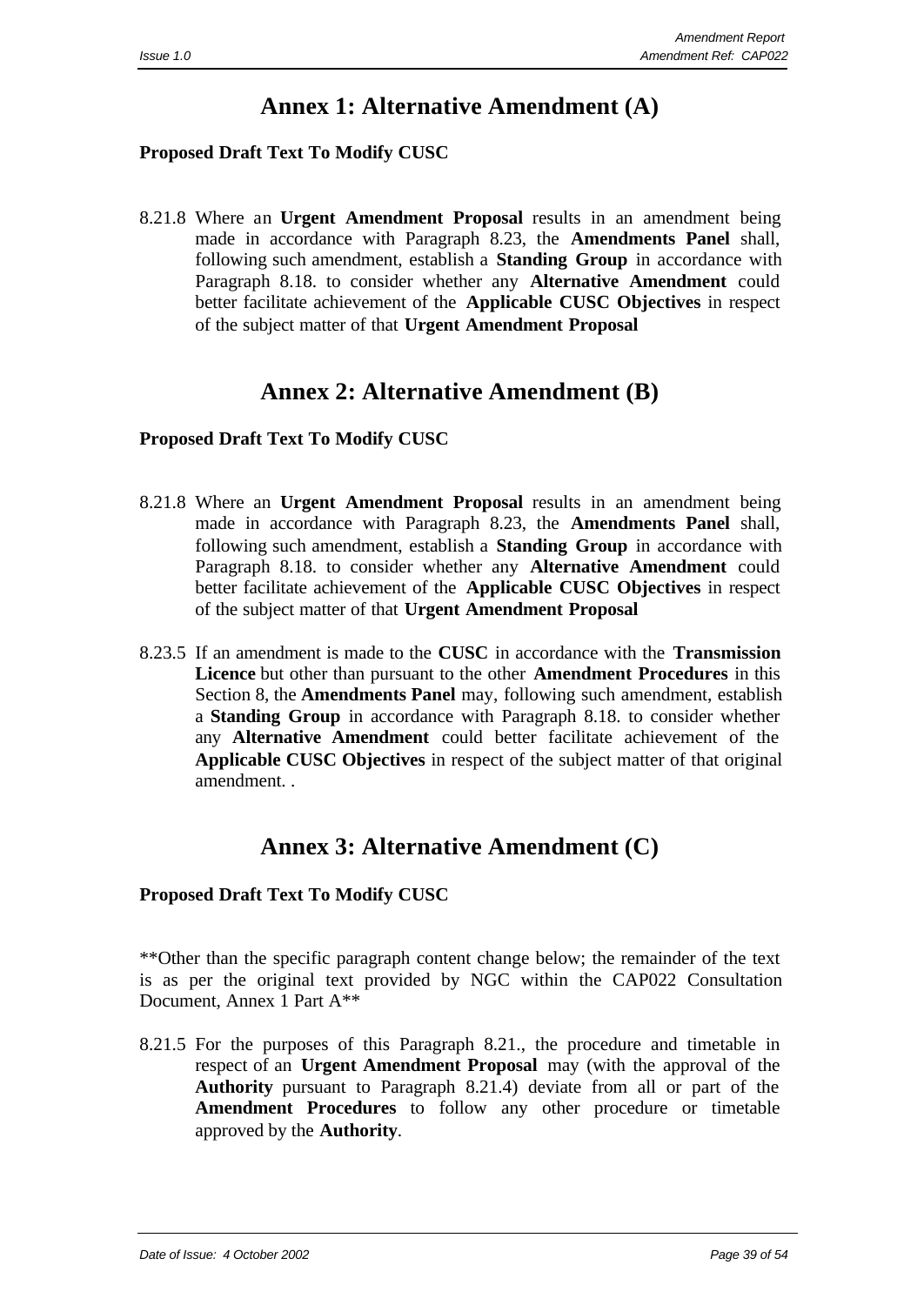# **Annex 4: Alternative Amendments (A1) (B1) and (C1)**

(Applicable only in the event of the approval of CAP021)

For each of the Alternative Amendments A, B and C in the above Annexes 1 to 3, in the event of the approval and implementation of CAP021, then the Alternative Amendments A1, B1 and C1 are to be substituted where, in each case, the text provided in the alternative amendments is identical with the following exception associated with paragraph 8.21.8

In Paragraph 8.21.8, after the words "…following such amendment…", insert "determine whether or not to"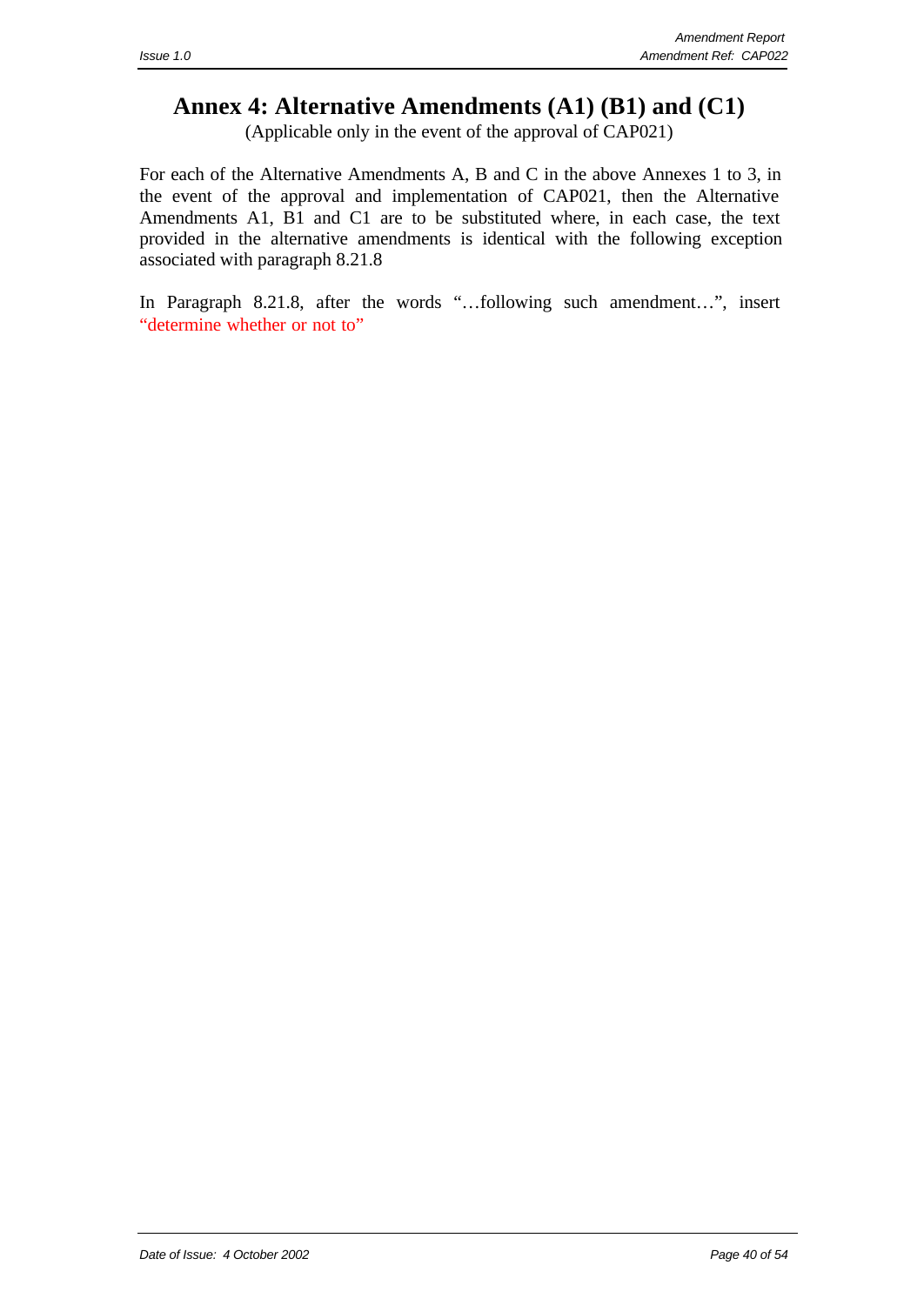| <b>Reference</b> | CAP022-CR1-07                                                              |
|------------------|----------------------------------------------------------------------------|
| Company          | Scottish Power Generation Limited & ScottishPower Energy Retail<br>Limited |

# **CUSC Amendment Consultation**

To: Emma Groves 5th September 2002

 Commercial National Grid Company plc National Grid House Kirby Corner Road Coventry CV4 8JY

# **CAP022: Urgent Amendment Proposals – Review Process**

Dear Emma,

Many thanks for the opportunity to consider the consultation document in respect of CUSC Amendment Proposal CAP022. This response is provided on behalf of Scottish Power Generation Limited and ScottishPower Energy Retail Limited.

CAP022 highlights an omission in CUSC governance (CUSC 8.21.8), whereby the CUSC Amendment Panel cannot review an approved Urgent Amendment Proposal except by initiating an alternative Amendment Proposal. However, the Panel itself cannot identify the issue or defect to be resolved through such an alternative Amendment, as it is obliged to do under current Amendment Procedures, until the review is carried out.

It would be sensible to have a mechanism in place by which to review the approved Urgent Proposal before raising an alternative Amendment if necessary. We agree that the proposed Urgent Review Group would provide such a mechanism and support CAP022 as meeting the Applicable CUSC Objective, enabling NGC to more efficiently discharge its obligations under its Licence.

In respect of the proposed drafting changes for CAP022, our comments in respect of CAP021 indicated our support for an alternative Amendment with alternative wording changes to CUSC 8.21.8. We would, therefore, wish to see those changes reflected in respect of CAP022. Our alternative wording would be as follows (changes in italics):

"Where an Urgent Amendment Proposal results in an amendment being made in accordance with Paragraph 8.23, the Amendments Panel *may or (where it appears to the Amendments Panel that there is a reasonable level of support for a review amongst CUSC Parties)* shall, following such amendment*, establish an Urgent Review Group in accordance with Paragraph 8.21.10.* initiate the Amendment Procedures in order to consider whether any Alternative Amendment could better facilitate the Applicable CUSC Objectives in respect of the subject matter of that Urgent Amendment Proposal."

In addition, we would highlight the following points in respect of the proposed drafting: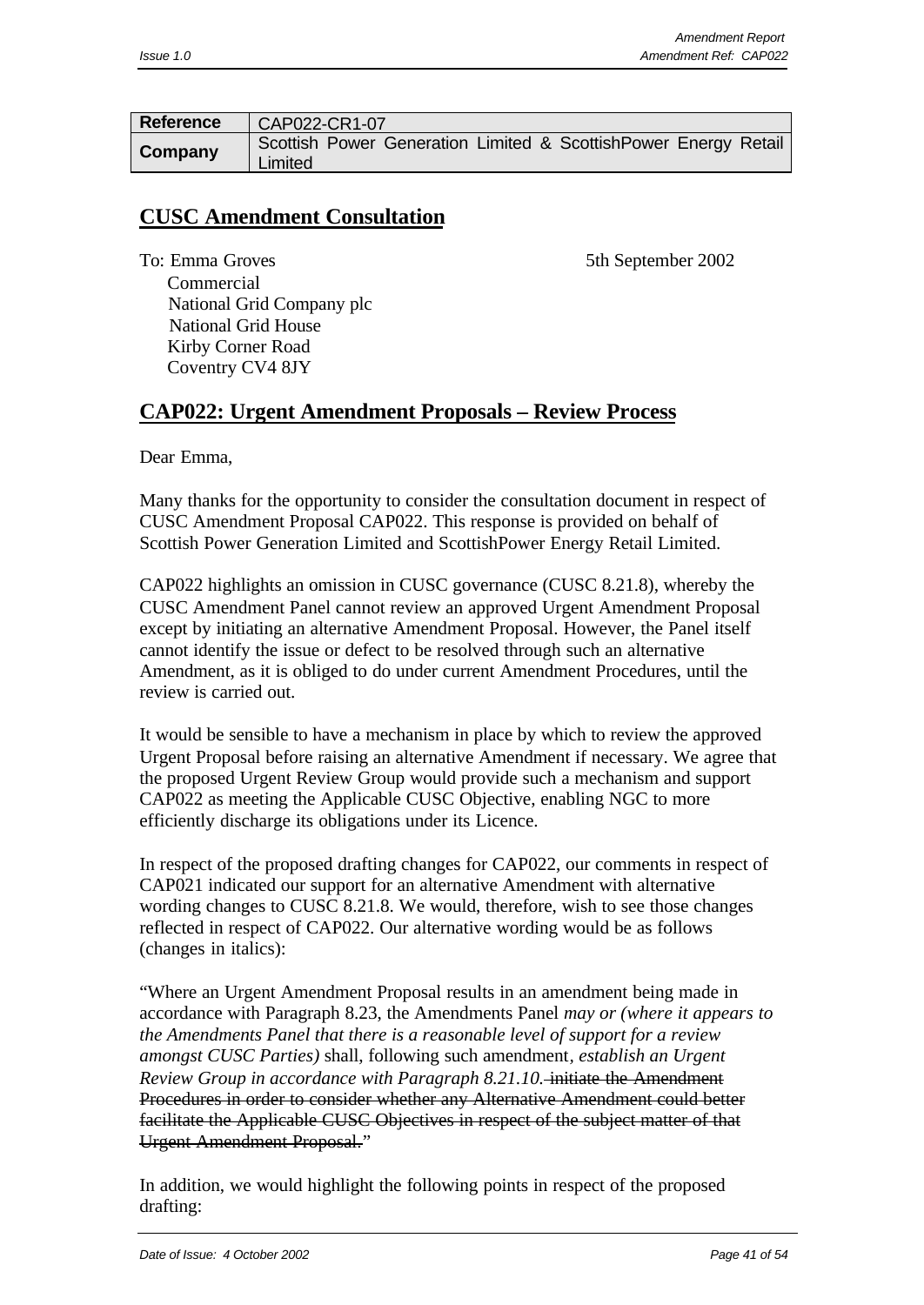Paragraph 8.15.1 – an incorrect cross-reference is provided. It should be Paragraph 8.21.16 and not 8.21.17 (see below);

Paragraph 8.21.13 – another incorrect cross-reference. It should be Paragraphs 8.21.10 and 8.21.12 – as Group members added later on ought also to be subject to removal for the stated reasons in this Paragraph – and not Paragraph 8.22.2.

We would also suggest a new Paragraph 8.21.15 (the proposed Paragraph 8.21.15 would then become Paragraph 8.21.16), which allows Urgent Review Group meetings to be open to attendance by CUSC Parties, etc. This should mirror the second sentence in Paragraph 8.18.7 (relating to CUSC Standing Group procedures).

It may be NGC's view that these drafting changes amount to an alternative Amendment to CAP022, although they are really only intended to be consistent with the suggested alternative baseline suggested in our response to the CAP021 consultation, as well as provide further enhancement to the CAP022 drafting. We note that NGC will bring forward further proposals to clarify CUSC provisions in respect of alternative Amendments in due course.

If you wish to discuss the content of this response, please do not hesitate to contact me.

Yours sincerely,

Abid Sheikh Commercial Analyst (0141 568 3113)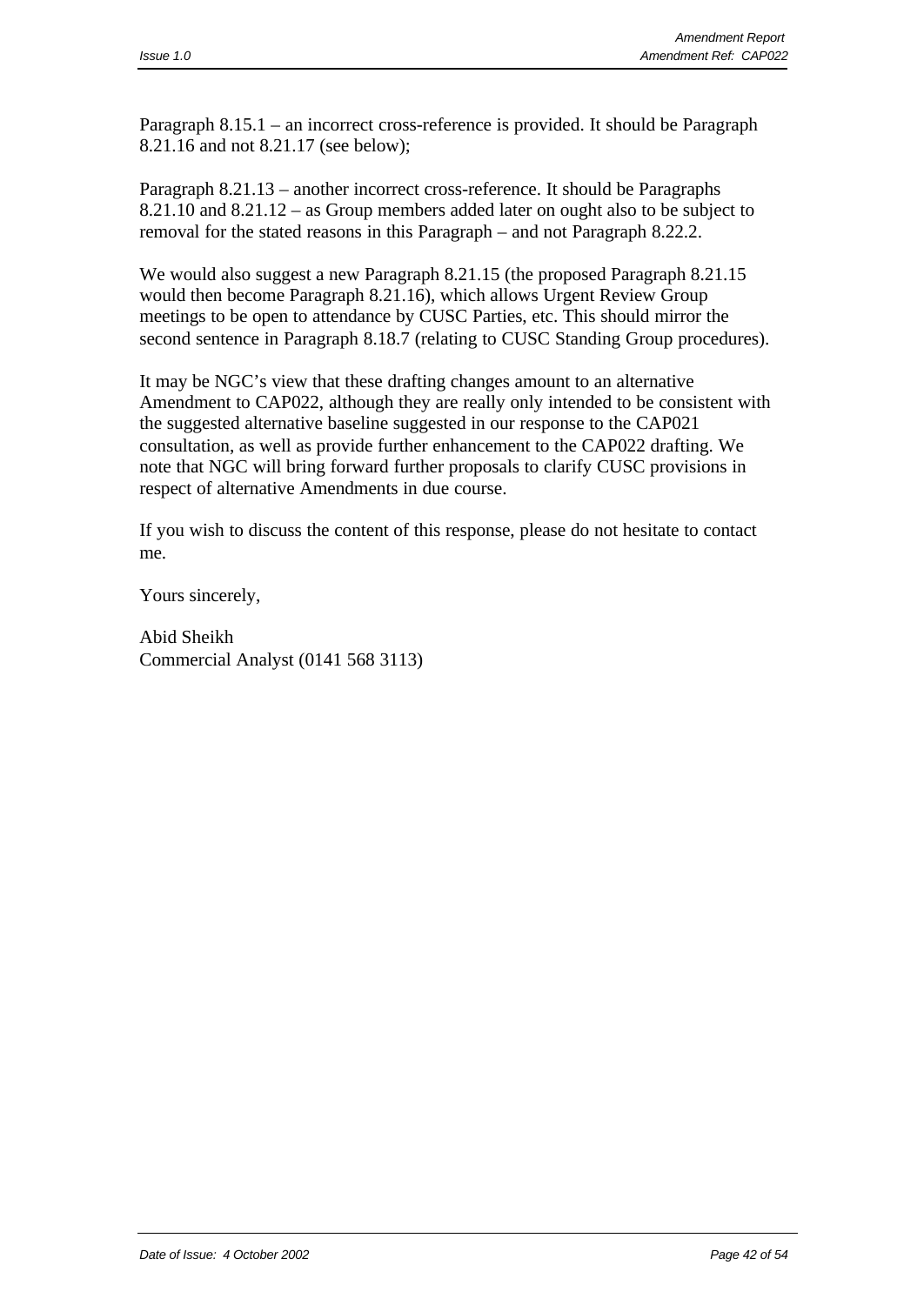# **ANNEX 4 – COPIES OF REPRESENTATIONS RECEIVED TO SUPPLEMENTARY CAP022 CONSUTLATION**

This Annex includes copies of any representations received following circulation of the Supplementary CAP022 Consultation Document (circulated on 11<sup>th</sup> September 2002, requesting comments by close of business on  $25<sup>th</sup>$  September 2002).

Representations were received from the following parties:

| No. | Company                              | <b>File Number</b> |
|-----|--------------------------------------|--------------------|
|     | <b>TXU Europe Energy Trading Ltd</b> | CAP022-CR2-01      |
| 2   | <b>British Gas Trading Ltd</b>       | CAP022-CR2-02      |
| 3   | <b>Scottish Power Generation</b>     | CAP022-CR2-03      |
| 4   | <b>Elexon Limited</b>                | CAP022-CR2-04      |
| 5   | <b>British Energy plc</b>            | CAP022-CR2-05      |
| 6   | London Electricity Group plc         | CAP022-CR2-06      |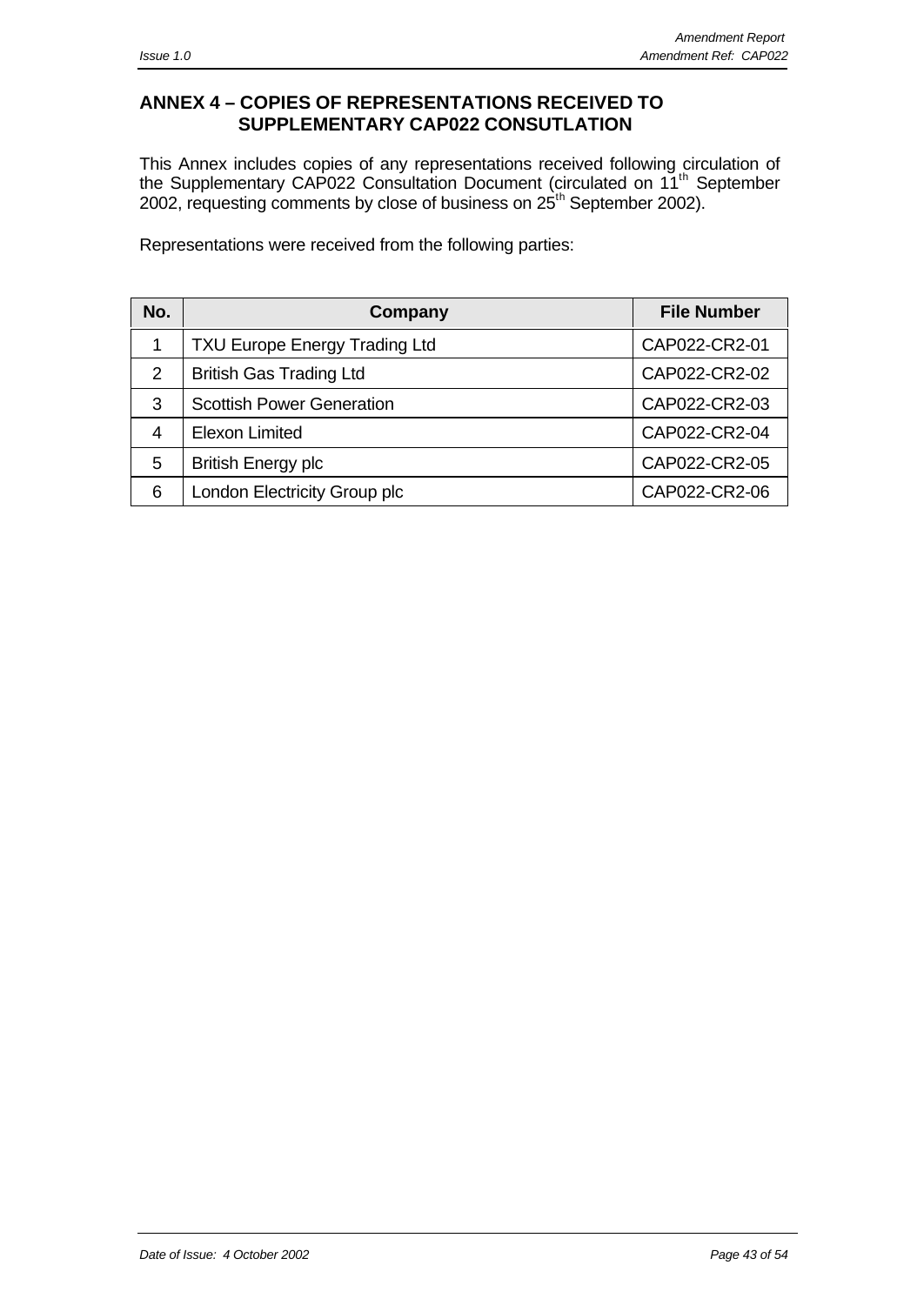# Reference | CAP022-CR2-01 **Company** TXU Europe Energy Trading Limited

National Grid Company plc Wherstead Park Kirby Corner Road Wherstead Coventry Ipswich CV4 8JY Suffolk

Emma Groves TXU Europe Energy Trading Ltd IP9 2AQ

19th September 2002

#### **CAP022 Consultation Response**

Dear Emma

We confirm that we support the revised Amendment proposal as drafted in Annex 1 Part A of the supplementary consultation document..

Yours sincerely

Philip Russell Market Development Manager For and on behalf of the 21 TXU CUSC Parties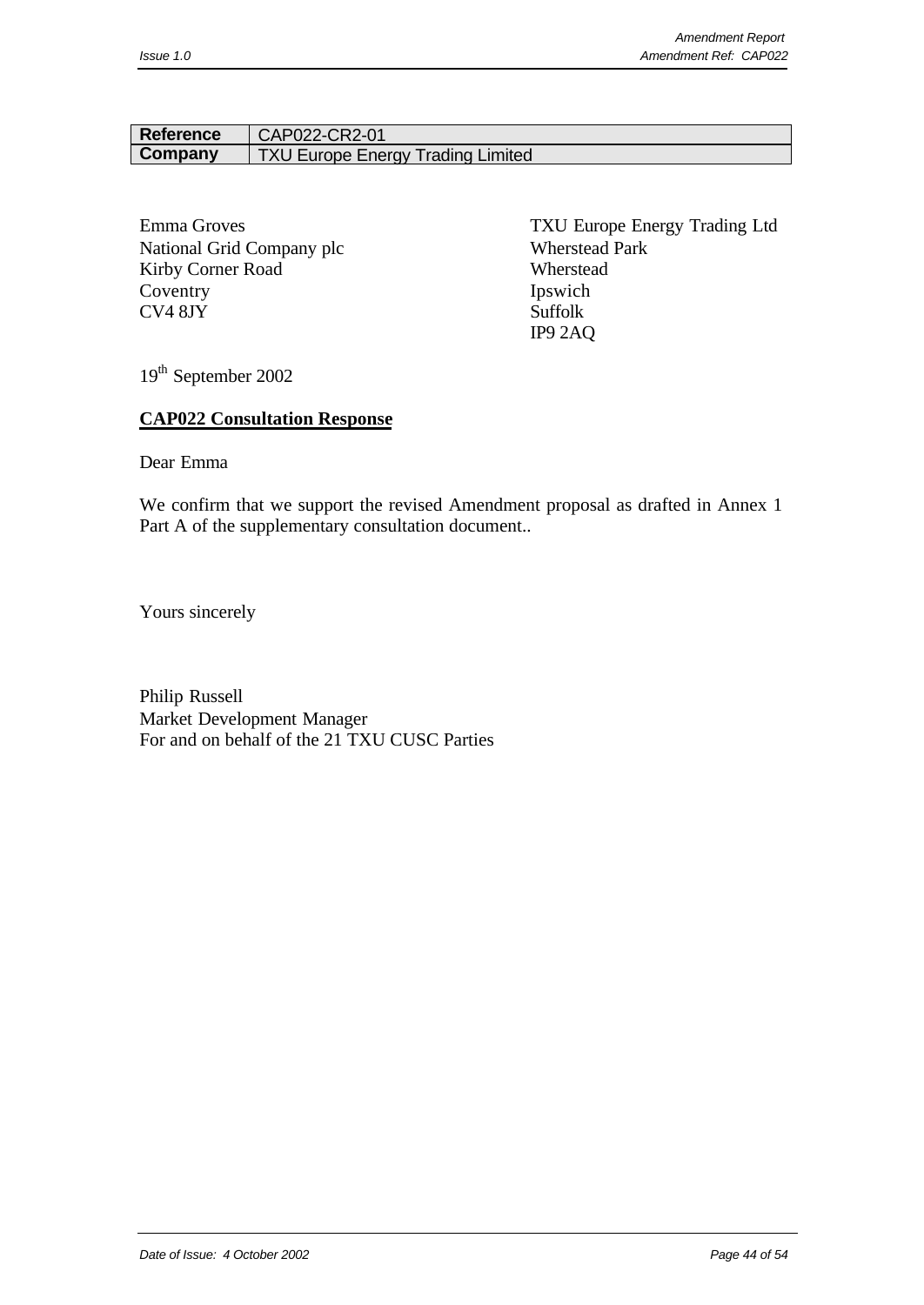| Reference | CAP022-CR2-02                  |  |
|-----------|--------------------------------|--|
| Company   | <b>British Gas Trading Ltd</b> |  |
|           |                                |  |
|           |                                |  |



**Charter Court 50 Windsor Road Slough Berkshire SL1 2HA**

Tel. (01753) 758051 Fax (01753) 758170

Our Ref. G: transp/cusc Your Ref. 04 October 2002

Dear Emma,

**Commercial** 

**Coventry** CV4 8JY

National Grid Company plc National Grid House Kirby Corner Road

For the Attention of Ms E Groves -

#### **Re; CAP022 – Supplementary Consultation**

Thank you for the opportunity to comment on the text of the Final Amendment Report and on the Alternative Proposals raised during the Consultation phase.

As the Proposer of one of the Alternatives (Alternative D), British Gas Trading (BGT) continues to believe that this is an improvement on the existing CUSC and is the best solution from those proposed.

Looking at the other Alternatives, we would comment as follows:

Alternative A – we agree with the proposer that the NGC view of the role and remit of Standing Groups is incorrect and too narrow. However, since the range of issues that could fall into the category requiring this Review covers the whole of the CUSC activities it is difficult to envisage one set of Group members being appropriate for all occasions. We therefore do not support this proposal.

Alternative B – we agree in principle with the proposer that the requirements of 8.23.5 need revising and should be brought into line with any change made under CAP022. However, we cannot agree with the linkage to Alternative A.

Alternative C – we note and agree with the proposer that these corrections are required. We are unclear why these cannot be included here.

Alternative  $D - as$  stated above, we still believe that this Alternative is the best solution to the current situation. We do not agree with NGC that it is inappropriate to put responsibility on any party to raise Amendment Proposals, nor why a grouping such as the Panel is the appropriate body.

#### A **centrica** business

**British Gas Trading Limited** Registered in England No.3078711. Registered Office: Millstream, Maidenhead Road, Windsor, Berkshire SL4 5GD www.gas.co.uk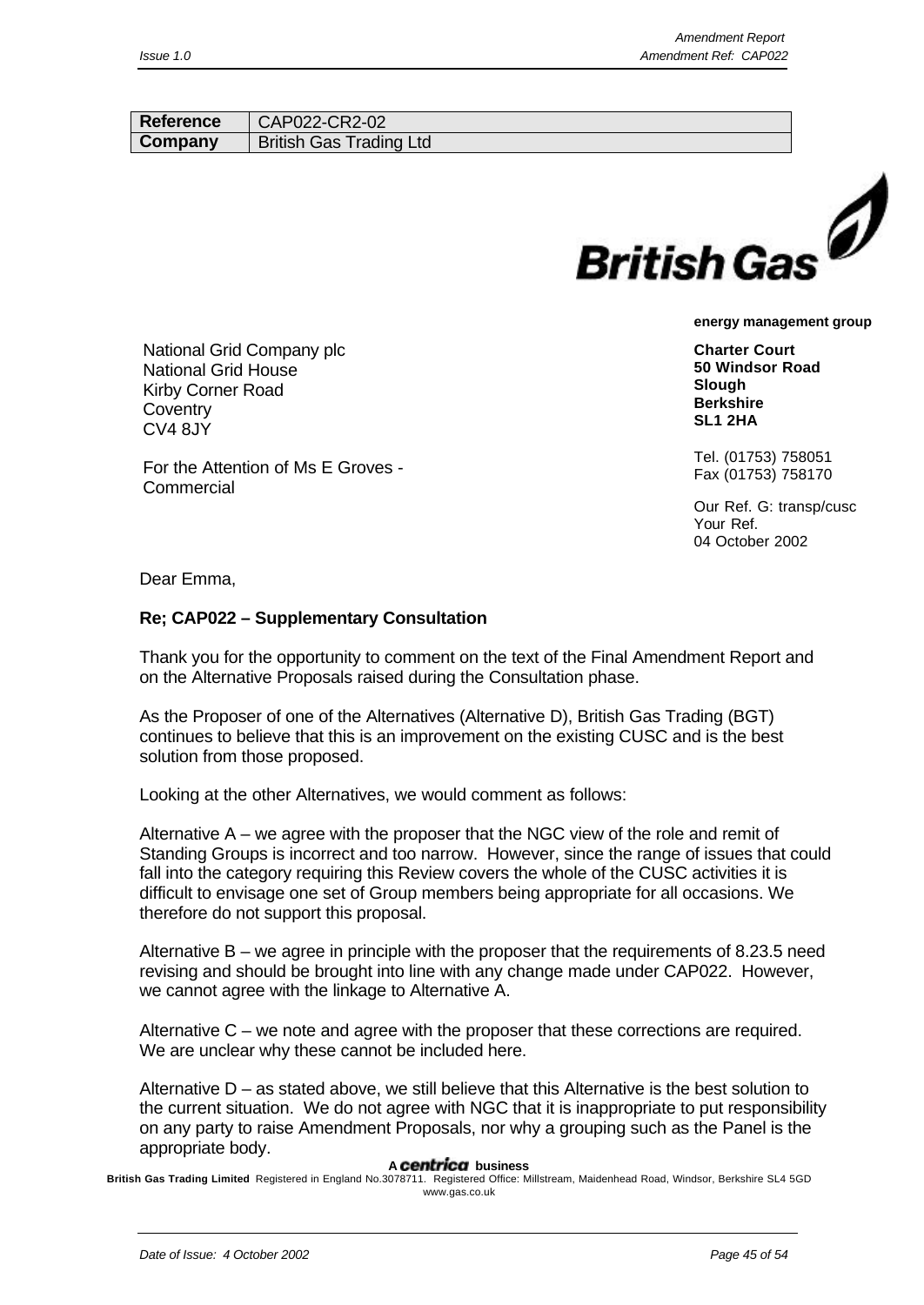Our concerns with the original proposal remain as identified in our original submission. Since it is hoped that CUSC will be amended to allow the Amendments Panel to only Review those changes where there Is believed to be an outstanding concern and/or a better way of achieving the desired outcome, it becomes easier to see that initiating the Review by raising a new Amendment Proposal by an individual CUSC party, may be the best way to proceed.

We trust that you find our comments useful and if you wish to discuss them further, please do not hesitate to contact me.

Yours sincerely,

Simon Goldring Transportation Manager

A **centrica** business

**British Gas Trading Limited** Registered in England No.3078711. Registered Office: Millstream, Maidenhead Road, Windsor, Berkshire SL4 5GD www.gas.co.uk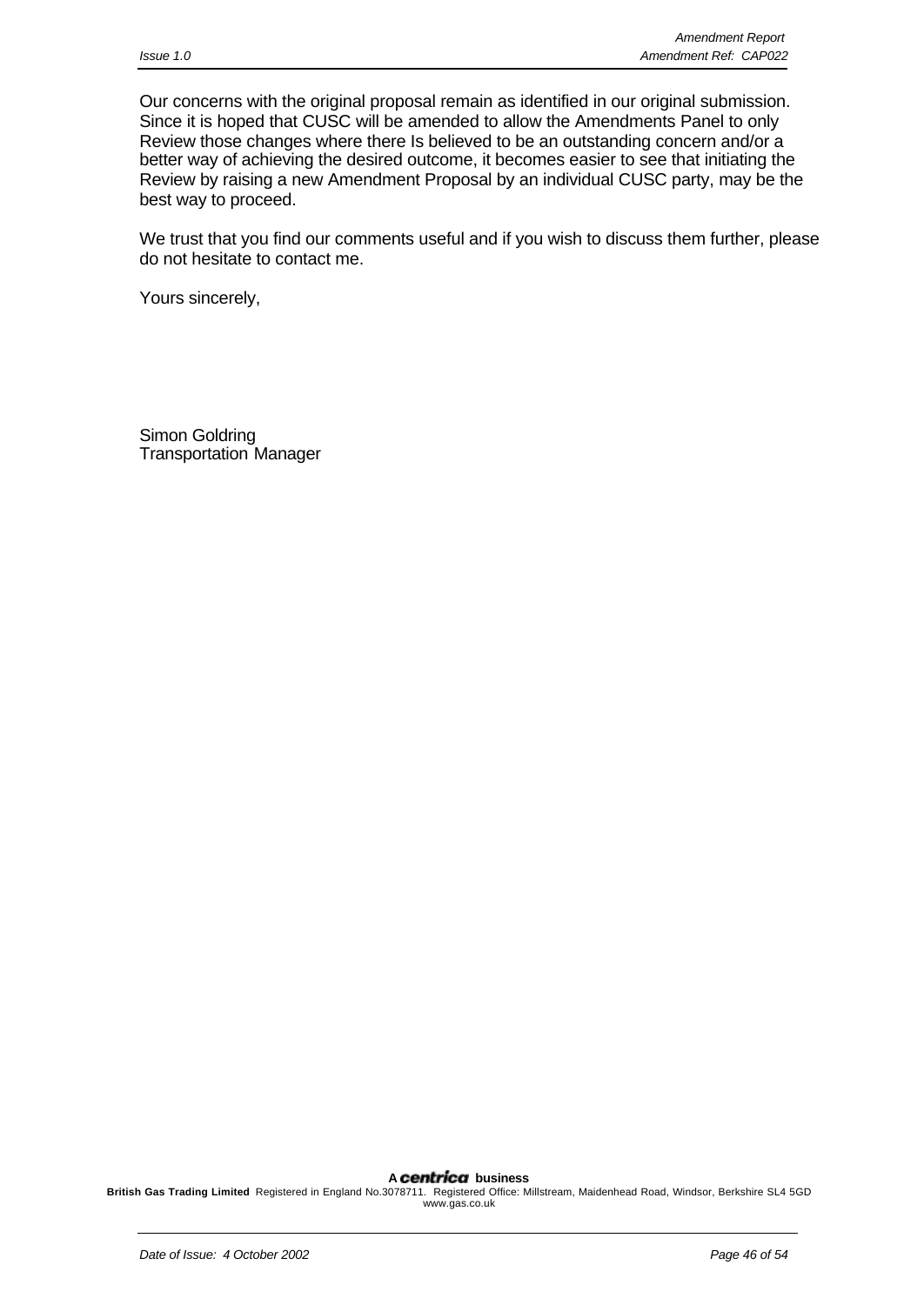| <b>Reference</b> | CAP022-CR2-03         |
|------------------|-----------------------|
| Company          | <b>Scottish Power</b> |

# **CUSC Supplementary Consultation**

To: Emma Groves 25th September 2002

 Commercial National Grid Company plc National Grid House Kirby Corner Road Coventry CV4 8JY

# CAP022: Urgent Amendment Proposals – Review Process

Dear Emma,

Thanks for this further opportunity to consider CUSC Amendment Proposal CAP022. This response is provided on behalf of Scottish Power Generation Limited and ScottishPower Energy Retail Limited.

We would wish to reiterate our support for the Original CAP022 Amendment. We note the Alternative Amendments raised (A & D) but would agree that they do not better meet the Applicable CUSC Objective, enabling NGC to more efficiently discharge its obligations under its Licence. A dedicated review Group for Urgent Amendments will provide both a clear resource to undertake a timely review and prevents Working and Standing Groups from being overburdened with additional work which will require a degree of focus and may need to be carried out in short timescales. In the case of Alternative Amendment B, we agree that this should be the subject of a separate Amendment proposal.

In respect of the proposed drafting changes for CAP022, our only additional comment is that the suggestion by London Electricity to rename the review Group leads to an awkwardly worded title. We would prefer the name "Urgent Amendments Review Group" rather than "Review of Urgent Amendment Group". Our suggestion better captures the purpose of the proposed Group. We also note that you have not reflected in the Report the possible change to CUSC 8.21.8 if the CAP021 Alternative Amendment, which we have proposed, is accepted. This change, as it impacts on CAP022, should be reflected.

If you wish to discuss the content of this response, please do not hesitate to contact me.

Yours sincerely,

Abid Sheikh Commercial Analyst (0141 568 3113)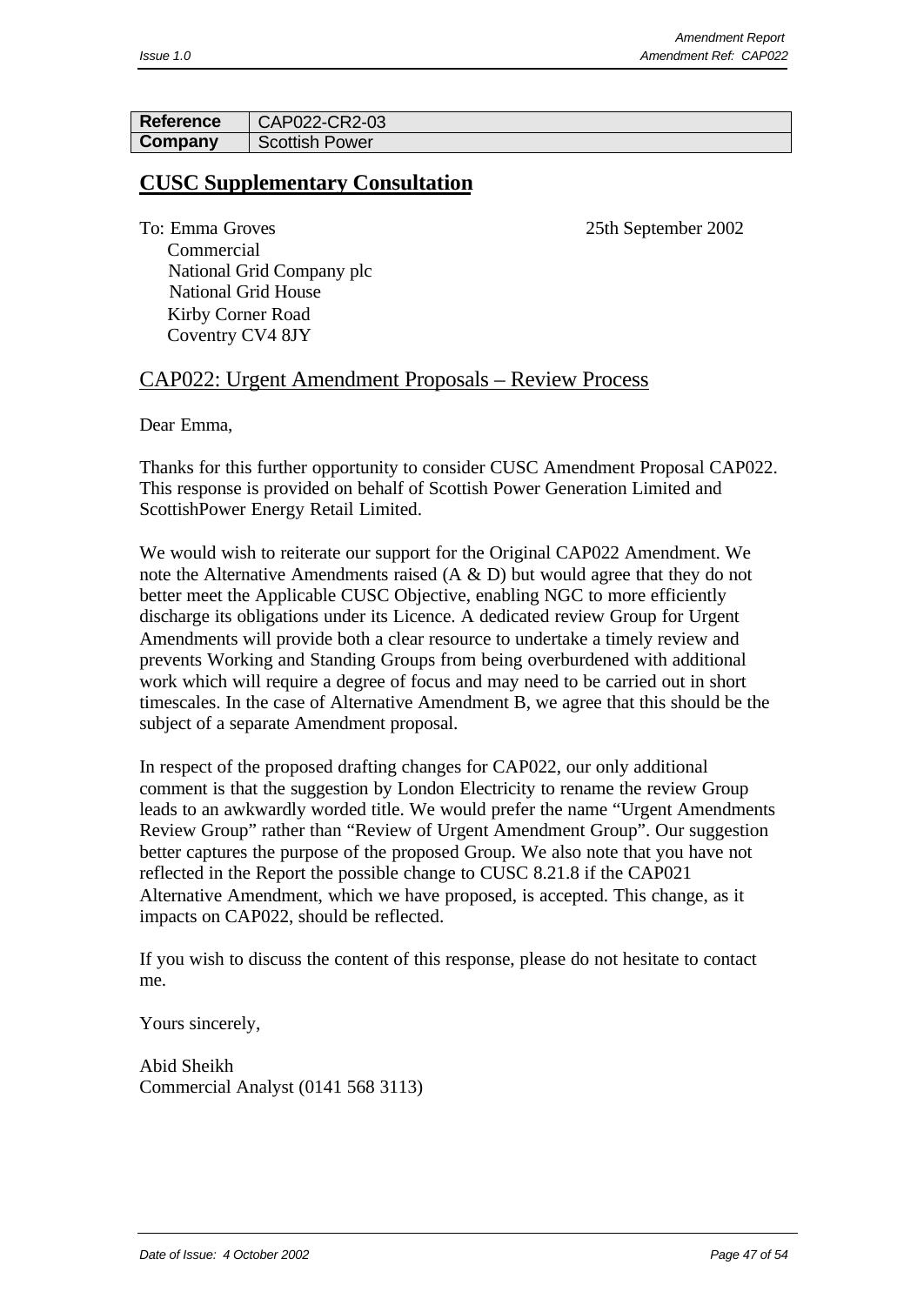| <b>Reference</b> | CAP022-CR2-04    |
|------------------|------------------|
| Company          | ∖ Elexon Limited |

| <b>From:</b> | Helen Bray [Helen.Bray@elexon.co.uk]                                                |
|--------------|-------------------------------------------------------------------------------------|
| Sent:        | 25 September 2002 15:46                                                             |
| <b>To:</b>   | Groves, Emma                                                                        |
|              | <b>Subject:</b> CAP022 - Supplementary Consulation - ELEXON's consultation response |

Dear Emma,

Please find detailed below ELEXON's response to the supplementary consultation for CAP022.

#### COMMENTS ON CONSULTATION PAPER CAP022

ELEXON acting as the Balancing & Settlement Code Company has reviewed the supplementary consultation paper for CAP022. ELEXON has no comments to make regarding the 'Proposed Amendment' and the 'Alternative Amendments', as there are no impacts on the BSC or ELEXON.

It should be noted that there are no specific "Urgent Review Modification Groups" under the BSC. If an existing Modification Group has the relevant expertise to assess an implemented Urgent Modification then this Modification Group would be used. Furthermore, the requirement to review an implemented Urgent Modification is not mandatory under the BSC.

Yours sincerely,

Helen Bray

ELEXON Change Delivery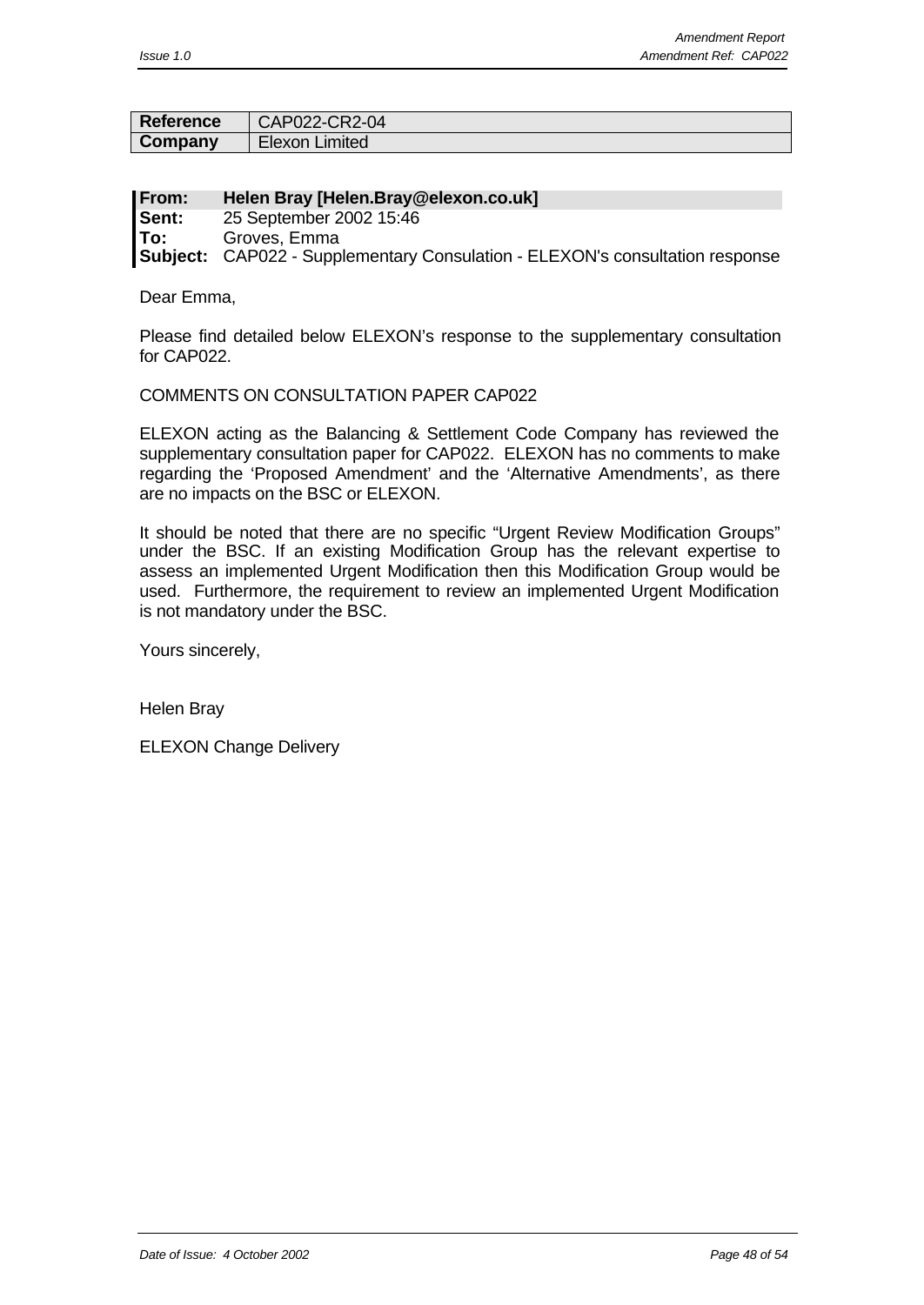

| Reference | CAP022-CR2-05             |
|-----------|---------------------------|
| Company   | <b>British Energy plc</b> |

25th September 2002

Emma Groves Commercial Development The National Grid Company plc Kirby Corner Road **COVENTRY** CV4 8JY

Dear Emma,

#### **CUSC Consultation Document CAP022: Supplementary Consultation: Urgent Amendment Proposals: Review Process**

In consideration of a further review of the CAP022 issues afforded by the Supplementary Consultation Document, we would offer the following comments.

On a point of process, the lack of statement in section 6 of the Amendment Report implies that Amendments Panel members have not expressed a view in relation to the Amendment Proposal. Given this further consultation period as a consequence of the responses received, we would hope that the Panel members will have been consulted and their views collected for completeness and inclusion in the final Amendment Report to be issued to Ofgem.

We note that NGC remains of the opinion that a separate, specific group is appropriate. We note too that in the British Gas Trading 'Alternative' there is also a pragmatic proposal to utilise an existing group (Working or Standing) in the interests of efficiency.

We maintain that utilisation of the existing framework can provide a 'fit for purpose' solution to the issue and provide a much simpler legal text solution.

It is somewhat disingenuous for NGC to claim in para.7.4 that although both the GSG and NGC 'felt' that the use of a Standing Group was "not within their remit...and hence Alternative Amendment 'A' does not better facilitate achievement of the Applicable CUSC Objectives...", particularly as in the next sentence of the same paragraph NGC acknowledge that allowing a Standing Group, where this is in existence, is not precluded by the original Amendment Proposal. Does the use of a Standing Group work or not? It cannot do both.

We note too in para. 7.5 that Alternative B is considered to be discounted as a solution as the issue of CUSC 8.23.5 is stated to be part of another issue.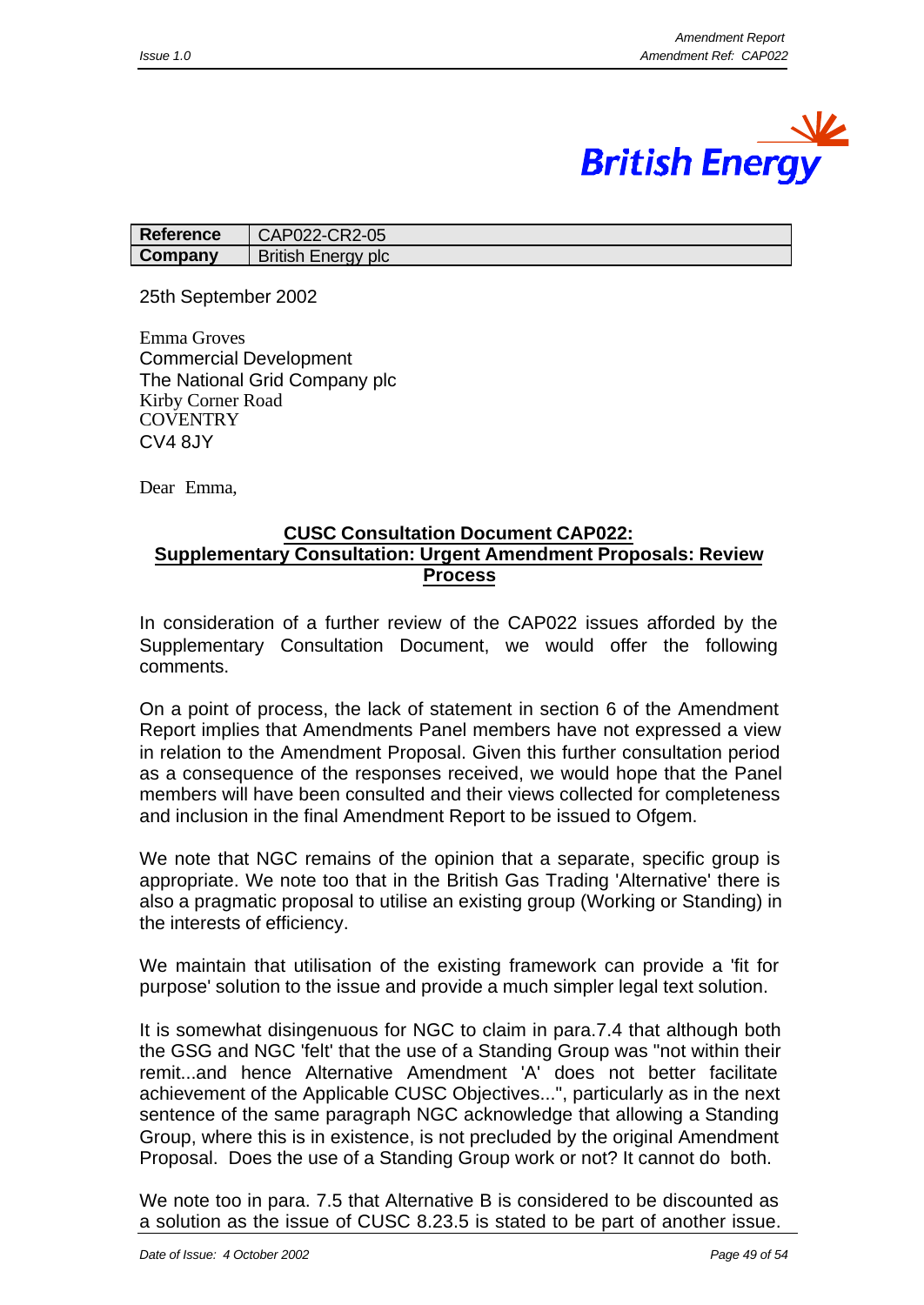Whilst we do not necessarily accept this as a valid argument, (the postimplementation issue is considered identical) we do accept that a separate Amendment Proposal could be raised although this is seen as an inefficient process. We therefore call on NGC to give an assurance that an early Amendment Proposal will be raised to address the 8.23.5 issue and on receiving such an assurance, will readily withdraw Alternative B.

There is a common thread to the debate which acknowledges that the solution to the post-implementation of an Urgent Amendment is to establish a review group; the real question being as to what form such a group should take. The NGC proposal remains an unwieldy solution with its myriad legal text which largely replicates existing text for Working/Standing Groups and is therefore not supported.

As a consequence, the final Alternative Amendment not yet raised to complete the suite of possible solutions, is that of invoking a Working Group. On further reflection, the arguments that a Working Group is inappropriate do not really stack up. A Working Group can only function as a group with an Amendment Proposal(s) to consider. Upon implementation of an Urgent Amendment, the CUSC Panel (under CUSC 8.15.1) can raise such an Amendment Proposal. This would then provide the hook to enable a Working Group to be convened with the specific remit and terms of reference to function as a Review of Urgent Amendment Group and may be a more elegant solution than even the Standing Group alternative which we proposed in our original response.

\*\*For clarity, the Standing Group alternative proposal was based on the premise that, post-implementation of an Urgent Amendment, NO Amendment Proposal was in existence and therefore a Standing Group, which is essentially topic based (i.e. does not necessarily require any specific Amendment Proposal to consider) rather than task based (Amendment Proposal based) was the most appropriate existing vehicle to utilise\*\*.

Given the above, we would therefore propose a further Alternative Amendment which provides for a Working Group to undertake the necessary functions of an Urgent Amendment post-implementation review group.

#### Alternative Amendment: Proposed Draft Indicative Text

8.21.8 Where an **Urgent Amendment Proposal** results in an amendment being made in accordance with Paragraph 8.23, the **Amendments Panel** shall, following such amendment*, raise an Amendment Proposal and establish a Working Group in accordance with Paragraph 8.17*. *in order* to consider whether any **Alternative Amendment** could better facilitate achievement of the **Applicable CUSC Objectives** in respect of the subject matter of that **Urgent Amendment Proposal**

*If you have any queries associated with this response, please do not hesitate to contact me to discuss further*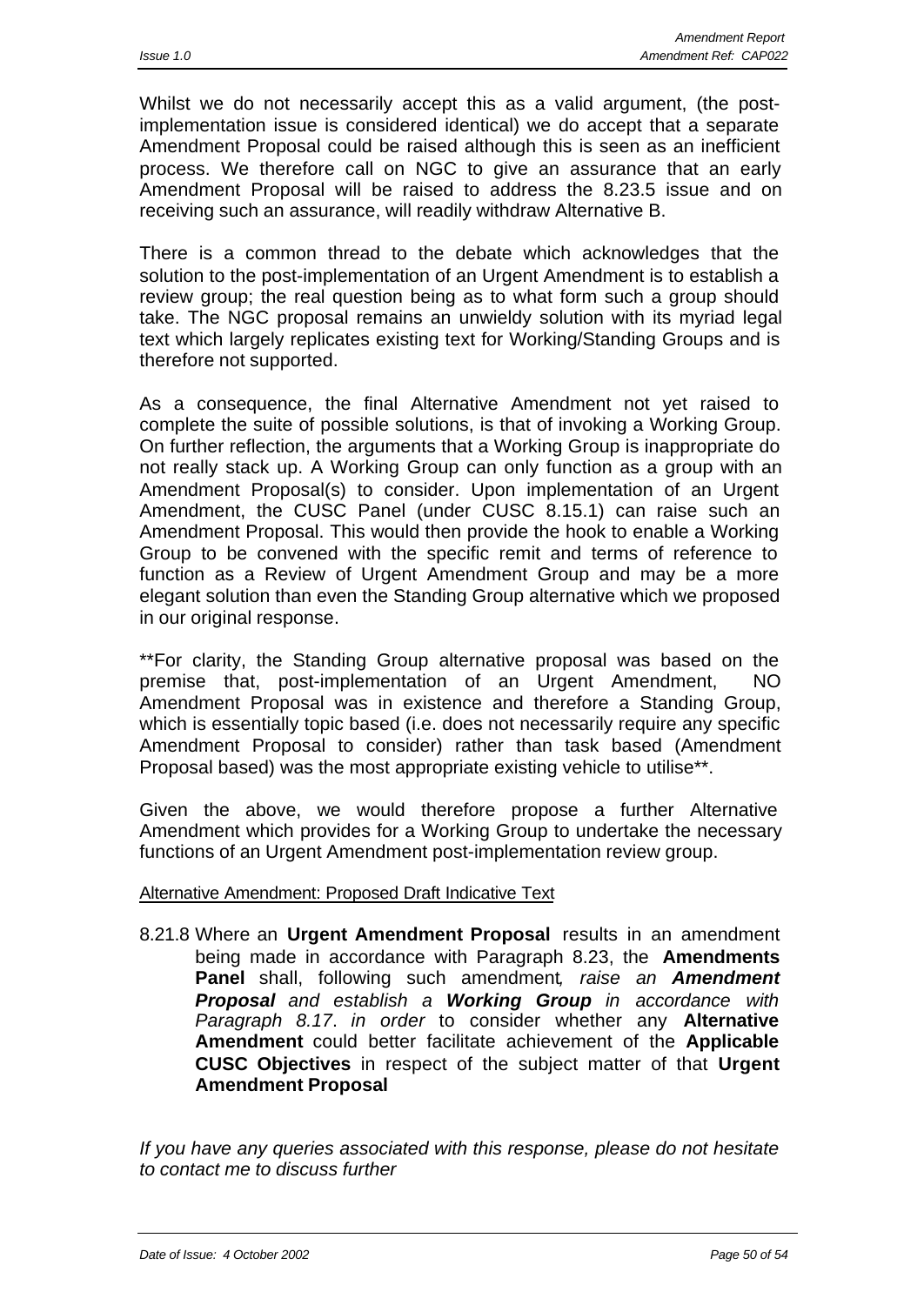Yours faithfully,

Steve Phillips

Senior Trading Consultant Market Development Power & Energy Trading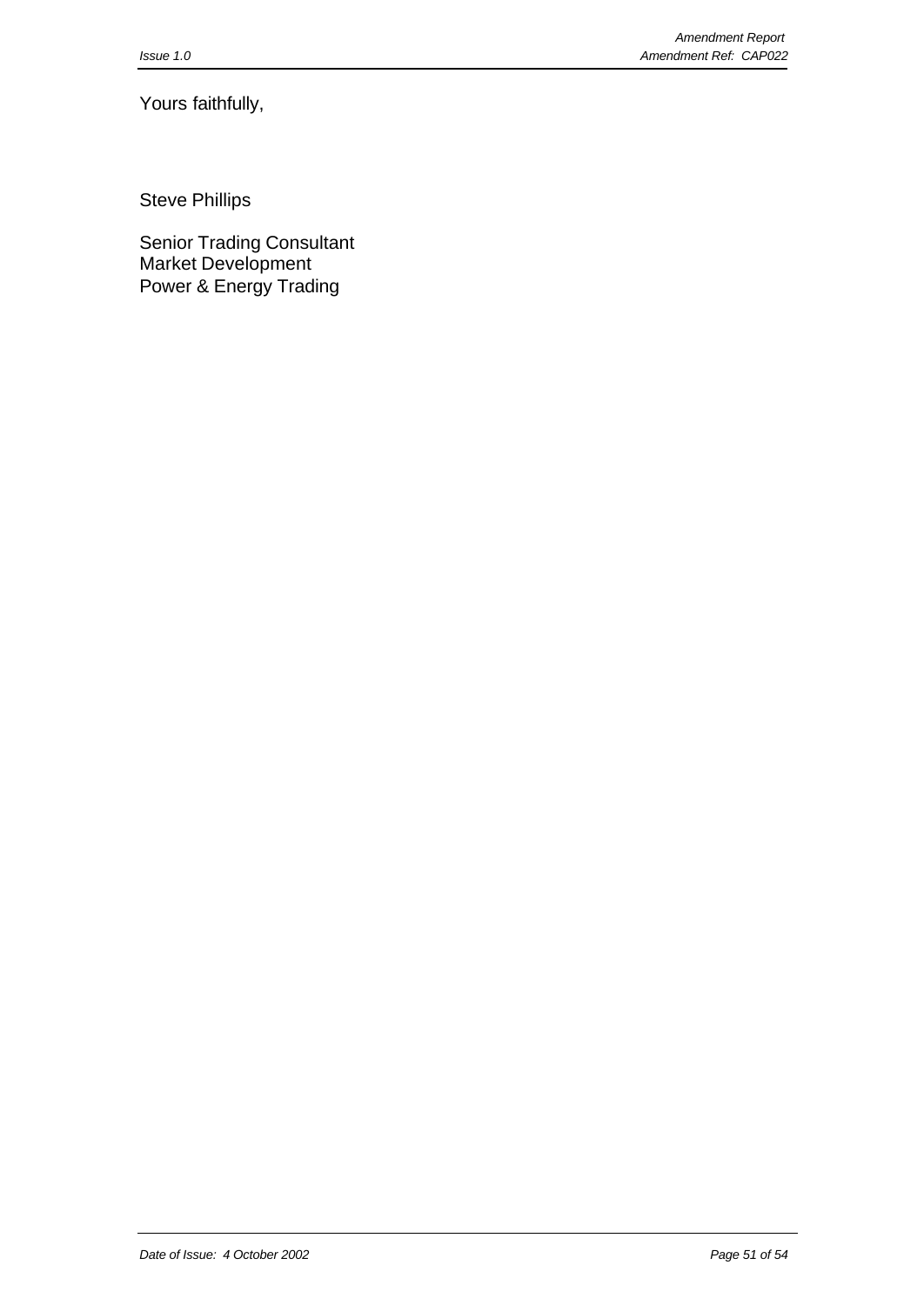| <b>Reference</b> | CAP022-CR2-06                |
|------------------|------------------------------|
| Company          | London Electricity Group plc |

**From: Cecil Dick [Dick.Cecil@le-group.co.uk] Sent:** 26 September 2002 08:48 **To:** Groves, Emma **Subject:** Supplementary Consultation to CAP022

Supplementary Consultation Response -CAP022 Urgent Amendment Proposals -

Review Process

This response from London Electricity Group is on behalf of all the groups CUSC Parties.

In our original support to CAP022 we said "We consider that by setting out a clear process of implemented Urgent Amendment reviews CAP022 better meets the CUSC objectives."

We proposed a different title for the review group and we are pleased to see it has been adopted in the revised draft because it does translate the purpose of the group more clearly.

With so many alternatives it is now difficult to trace a route to include those we might prefer and those we do not.

Our view is that we are most sympathetic with the first part of Amendment D (i.e. an existing group considering similar issues, can take the review of urgent amendment on board).

However, our final view that this consultation has clarified is that the CUSC Panel would be well advised not to recommend any amendment as urgent. Rather, where appropriate they should set expeditious time-frames under the normal amendment procedures.

Dick Cecil London Electricity Group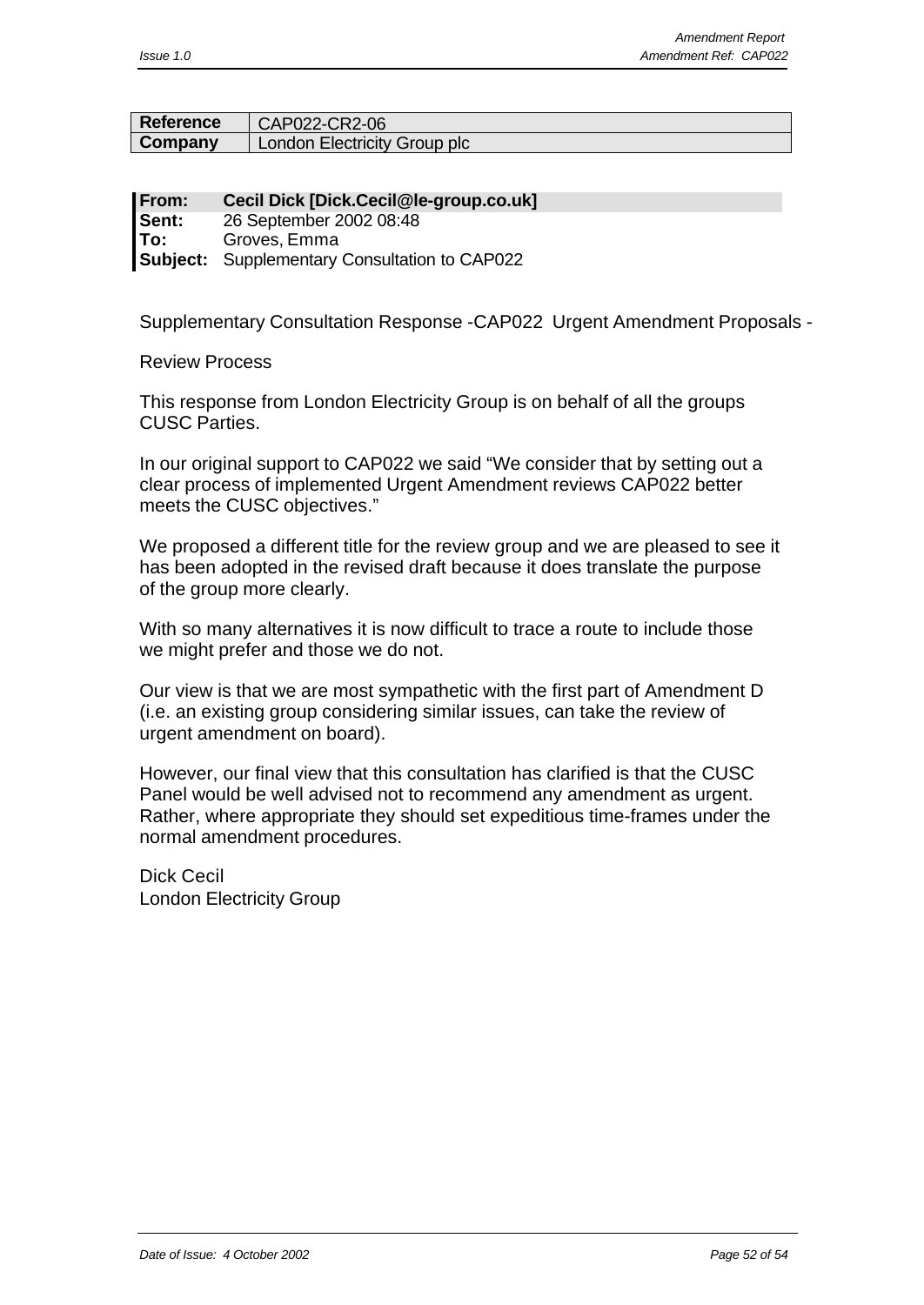# **ANNEX 5 – COPIES OF COMMENTS RECEIVED ON THE DRAFT AMENDMENT REPORT**

This Annex includes copies of any representations received following circulation of the Draft Amendment Report (circulated on 27 September 2002, requesting comments by close of business on 3 October 2002).

Representations were received from the following parties:

| No. | Company                                                            | <b>File Number</b> |
|-----|--------------------------------------------------------------------|--------------------|
|     | Scottish Power Generation Ltd & ScottishPower Energy<br>Retail Ltd | CAP022-AR-01       |